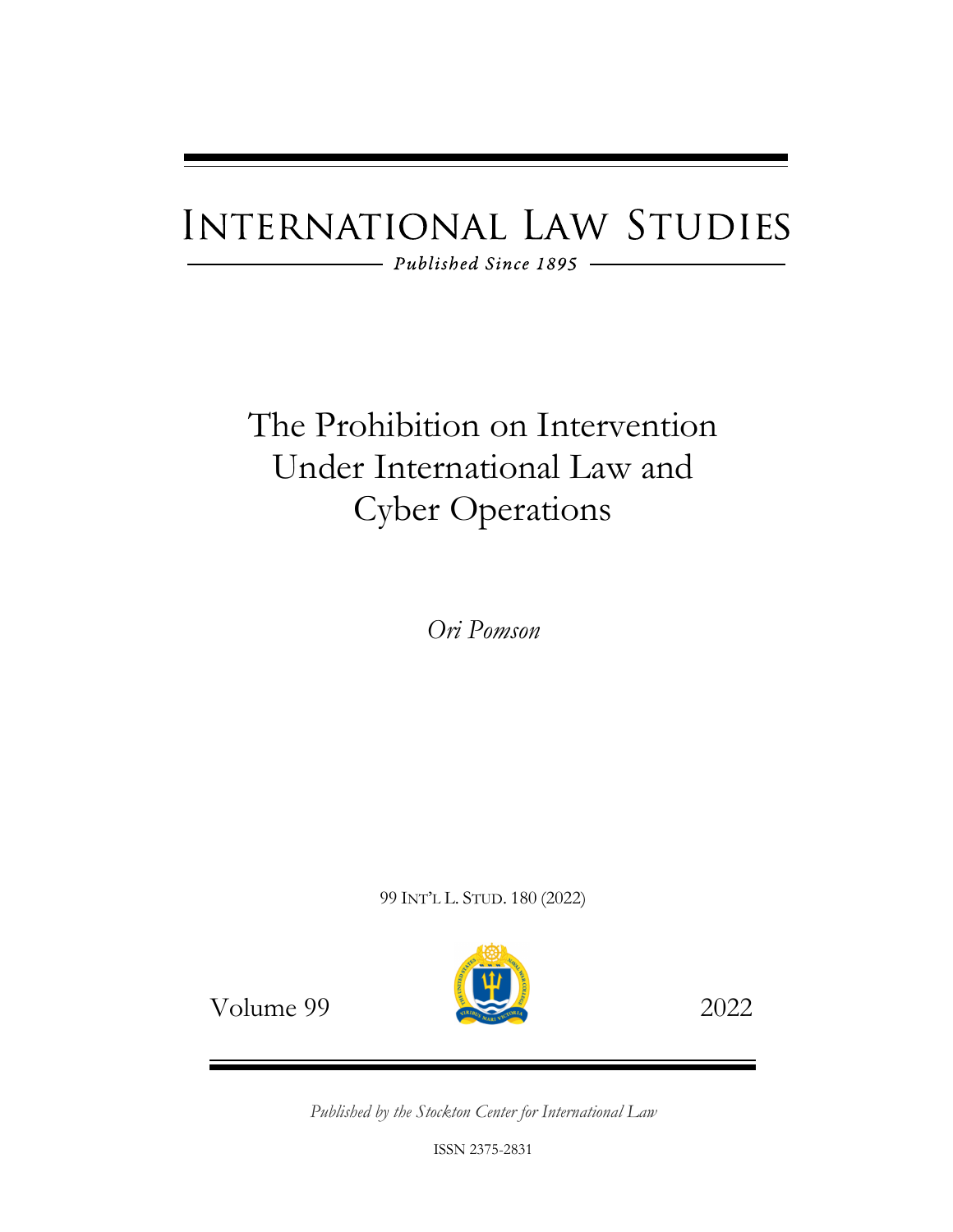# The Prohibition on Intervention Under International Law and Cyber Operations

## *Ori Pomson*[∗](#page-1-0)

#### **CONTENTS**

| T.  |                                                              |     |
|-----|--------------------------------------------------------------|-----|
| П.  | The Development of Customary International Law on Non-       |     |
|     |                                                              |     |
|     | The Identification of Customary International Law from<br>А. |     |
|     |                                                              |     |
|     | В.                                                           |     |
|     | С.                                                           |     |
| Ш.  |                                                              |     |
|     | $A_{-}$                                                      |     |
|     | В.                                                           |     |
|     | С.                                                           |     |
| IV. |                                                              |     |
|     | $A_{-}$                                                      |     |
|     | Analysis of States' Pronouncements and Implications216<br>В. |     |
| V.  |                                                              | 218 |

<span id="page-1-0"></span><sup>∗</sup> Ph.D. Candidate, Faculty of Law, University of Cambridge; former Assistant Legal Adviser for Cyber Affairs, Israel Defence Forces International Law Department (2015– 2021). This article is an updated and condensed version of the author's LLM thesis at the Hebrew University of Jerusalem. The author is particularly indebted to Yuval Shany for his supervision and guidance and to Yaël Ronen for her comments and suggestions. The author would also like to thank Cedric Sabbah, Dvir Saar, and Tal Mimran.

The thoughts and opinions expressed are those of the author and not necessarily those of the State of Israel, the Israel Defense Force, the U.S. government, the U.S. Department of the Navy, or the U.S. Naval War College.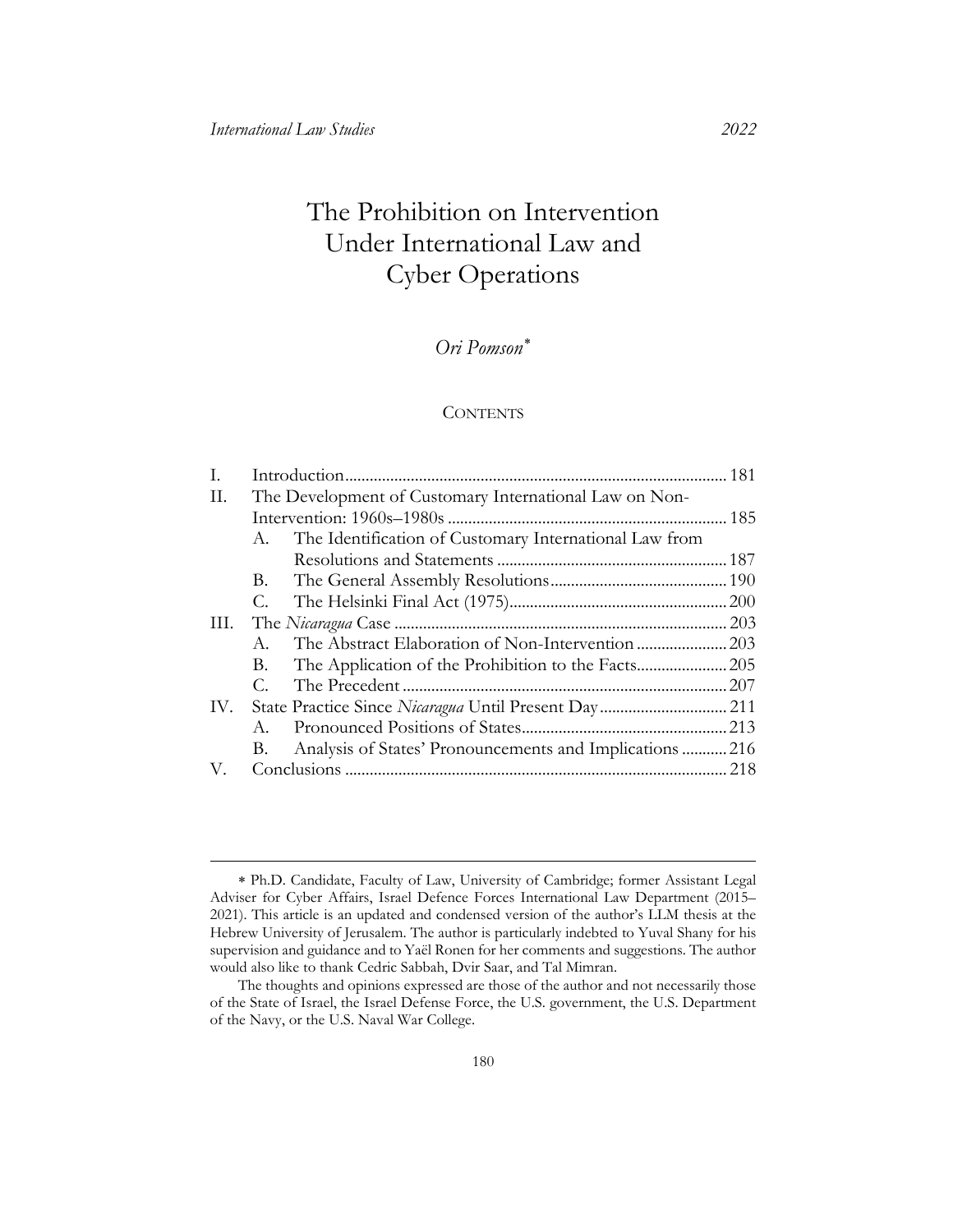#### I. INTRODUCTION

<span id="page-2-0"></span> $A$ <sub>ttempts</sub> to influence the affairs of other States have occurred since time immemorial. The Parliament of England in 1533 accused the Pope of "abusing and beguiling [King Henry VIII's] subjects . . . in great derogation of [Henry's] imperial crown and authority royal."<sup>[1](#page-2-1)</sup> More recently, during the Cold War, Soviet bloc and developing States strongly objected to western radio broadcasts into their territories without their prior consent, on grounds that they should be able "to develop and maintain their own social, political, economic and cultural systems."<sup>[2](#page-2-2)</sup>

Yet, cyber technologies have made way for such meddling to occur in novel and unique ways—particularly in light of how they enable reaching otherwise inaccessible places and audiences, while allowing a large degree of anonymity. [3](#page-2-3) Indeed, over the past decade or so, States have purportedly and at times successfully—resorted to cyber operations for the purposes of:

(1) Spreading disinformation to impact the results of foreign elections, such as in the leadup to the Brexit Referendum and the 2020 U.S. presiden-tial elections;<sup>[4](#page-2-4)</sup>

(2) Leaking and doxing information to embarrass—and potentially compromise—foreign political figures, for example the leaking of Democratic National Committee emails in 2016;<sup>[5](#page-2-5)</sup>

<sup>1.</sup> Act Concerning Peter's Pence and Dispensations 1533, 25 Hen. 8 c. 21.

<span id="page-2-2"></span><span id="page-2-1"></span><sup>2.</sup> Jamie Frederic Metzl, *Rwandan Genocide and the International Law of Radio Jamming*, 91 AMERICAN JOURNAL OF INTERNATIONAL LAW 628, 642 (1997).

<span id="page-2-3"></span><sup>3.</sup> *See, e.g.,* Travis Sharp, *Theorizing Cyber Coercion: The 2014 North Korean Operation Against Sony*, 40 JOURNAL OF STRATEGIC STUDIES 898, 919–20 (2017); W. Lance Bennett & Steven Livingston, *A Brief History of the Disinformation Age: Information Wars and the Decline of Institutional Authority*, *in* THE DISINFORMATION AGE: POLITICS, TECHNOLOGY, AND DISRUPTIVE COMMUNICATION IN THE UNITED STATES 3, 11 (W. Lance Bennett & Steven Livingston eds., 2020).

<span id="page-2-4"></span><sup>4.</sup> Amy Mackinnon, *4 Key Takeaways from the British Report on Russian Interference*, FOREIGN POLICY (July 21, 2020, 5:36 PM), https://foreignpolicy.com/2020/07/21/britain-reportrussian-interference-brexit; National Intelligence Council, *Foreign Threats to the 2020 US Federal Elections*, OFFICE OF THE DIRECTOR OF NATIONAL INTELLIGENCE (Mar. 10, 2021), https://www.dni.gov/files/ODNI/documents/assessments/ICA-declass-16MAR21.pdf.

<span id="page-2-5"></span><sup>5.</sup> ROBERT S. MULLER, SPECIAL COUNSEL, DEPARTMENT OF JUSTICE, 1 REPORT ON THE INVESTIGATION INTO RUSSIAN INTERFERENCE IN THE 2016 PRESIDENTIAL ELEC-TION 36 (Mar. 2019), https://www.justice.gov/archives/sco/file/1373816/download.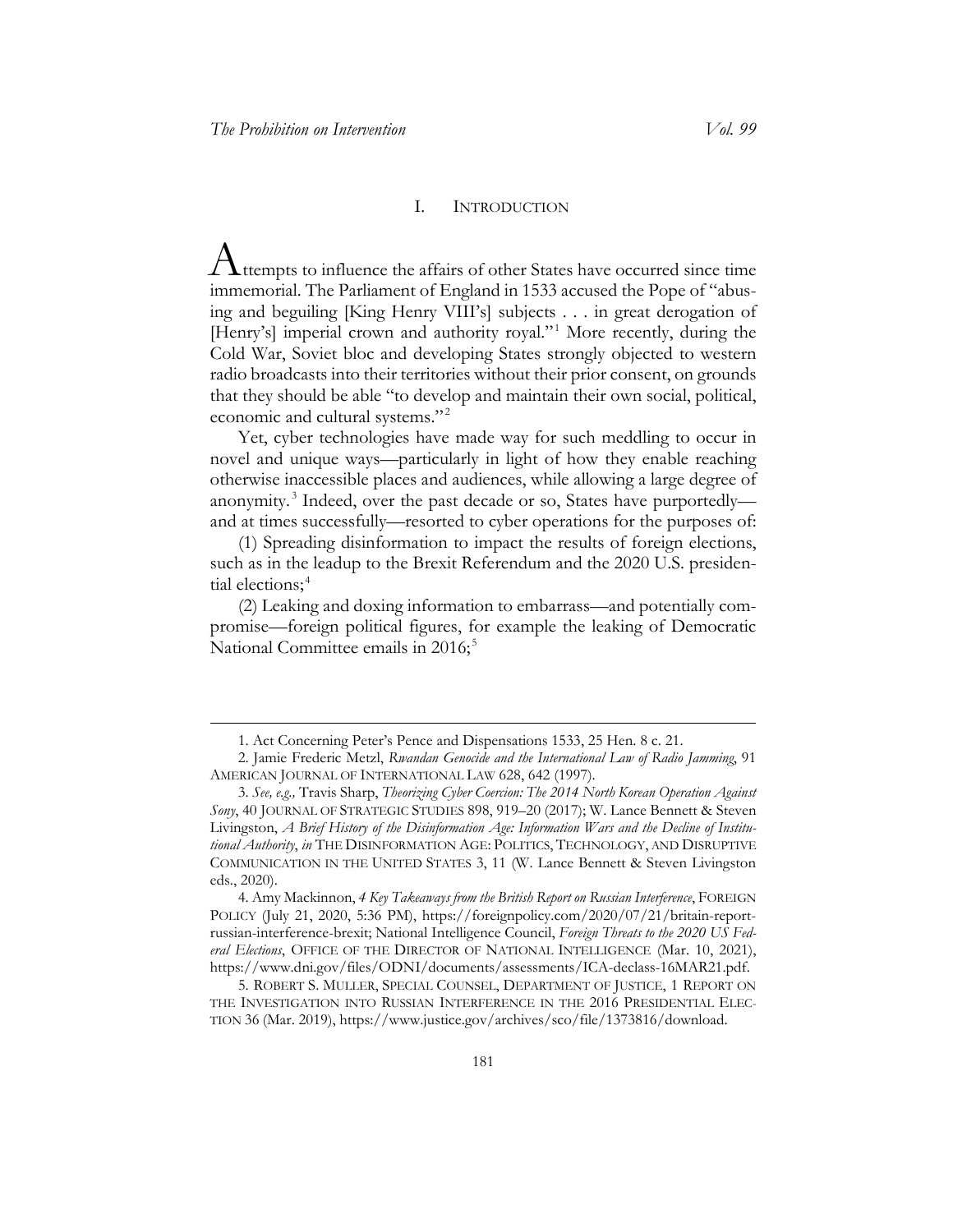(3) Paralyzing infrastructure in a State with which it has hostile relations, as occurred to government and other key websites in the 2007 Estonia distributed denial of service incident; [6](#page-3-0)

(4) Causing physical destruction to facilities in other States, such as oc-curred in Iranian nuclear facilities in the 2010 Stuxnet incident.<sup>[7](#page-3-1)</sup>

Unsurprisingly, scholars have turned to the international legal rule which is prima facie most relevant in addressing such meddling; namely, the prohibition on intervention. Indeed, at its most abstract level, it is defined in the Declaration on Friendly Relations—United Nations General Assembly Resolution 2625 (XXV)—as follows: "No State or group of States has the right to intervene directly or indirectly, for any reason whatever, in the internal or external affairs of any other State."<sup>[8](#page-3-2)</sup>

<span id="page-3-8"></span><span id="page-3-7"></span><span id="page-3-6"></span>Save a few skeptical voices, $9$  there appears to be quite a wide-ranging consensus in scholarship on the scope of the prohibition on intervention. According to this scholarship, an act constitutes prohibited intervention if it *coerces* a State in regard to its *internal or external affairs*. A State's internal or external affairs—also termed domestic jurisdiction or *domaine réservé*<sup>[10](#page-3-4)</sup>—are matters which "are not, in principle, regulated by international law."<sup>[11](#page-3-5)</sup> In regard to the element of coercion, scholarship—particularly on the subject of cyber operations—appears to generally follow the opinion of Maziar Jamnejad and Sir Michael Wood, who, in a heavily cited article, opined that for an act to amount to coercion, it must "to some degree 'subordinate the

<span id="page-3-0"></span><sup>6.</sup> Stephen Herzog, *Revisiting the Estonian Cyber Attacks: Digital Threats and Multinational Responses*, 4 JOURNAL OF STRATEGIC SECURITY 49, 50–51 (2011).

<span id="page-3-1"></span><sup>7.</sup> William J. Broad, John Markoff & David E. Sanger, *Israel Tests Called Crucial in Iran Nuclear Setback*, N.Y. TIMES, Jan. 16, 2011, at A1.

<span id="page-3-2"></span><sup>8.</sup> G.A. Res. 2625 (XXV), annex, princ. 3, ¶ 1 (Oct. 24, 1970). *Cf.* Military and Paramilitary Activities in and against Nicaragua (Nicar. v. U.S.), Judgment, 1986 I.C.J. 14, ¶ 205 (June 27) [hereinafter *Nicaragua*]. *See also* Hilary Charlesworth, *"Operation Just Cause,"* 15 LE-GAL SERVICE BULLETIN 64, 65 (1990).

<span id="page-3-3"></span><sup>9.</sup> *See* Niki Aloupi, *The Right to Non-intervention and Non-interference*, 4 CARDOZO JOURNAL OF INTERNATIONAL AND COMPARATIVE LAW 566, 576–77 (2015); Alexandra Hofer, *The Developed/Developing Divide on Unilateral Coercive Measures: Legitimate Enforcement or Illegitimate Intervention?*, 16 CHINESE JOURNAL OF INTERNATIONAL LAW 175, 181–83 (2017).

<span id="page-3-4"></span><sup>10.</sup> *Cf*. Gaetano Arangio-Ruiz, *The Normative Role of the General Assembly of the United Nations and the Declaration of Principles of Friendly Relations*, 137 RECUEIL DES COURS DE L'ACADÉMIE DE DROIT INTERNATIONAL DE LA HAYE 419, 554 (1972).

<span id="page-3-5"></span><sup>11.</sup> *See* Nationality Decrees Issued in Tunis and Morocco, Advisory Opinion, 1923 P.C.I.J. (ser. B) No. 4, at 23–24 (Feb. 7).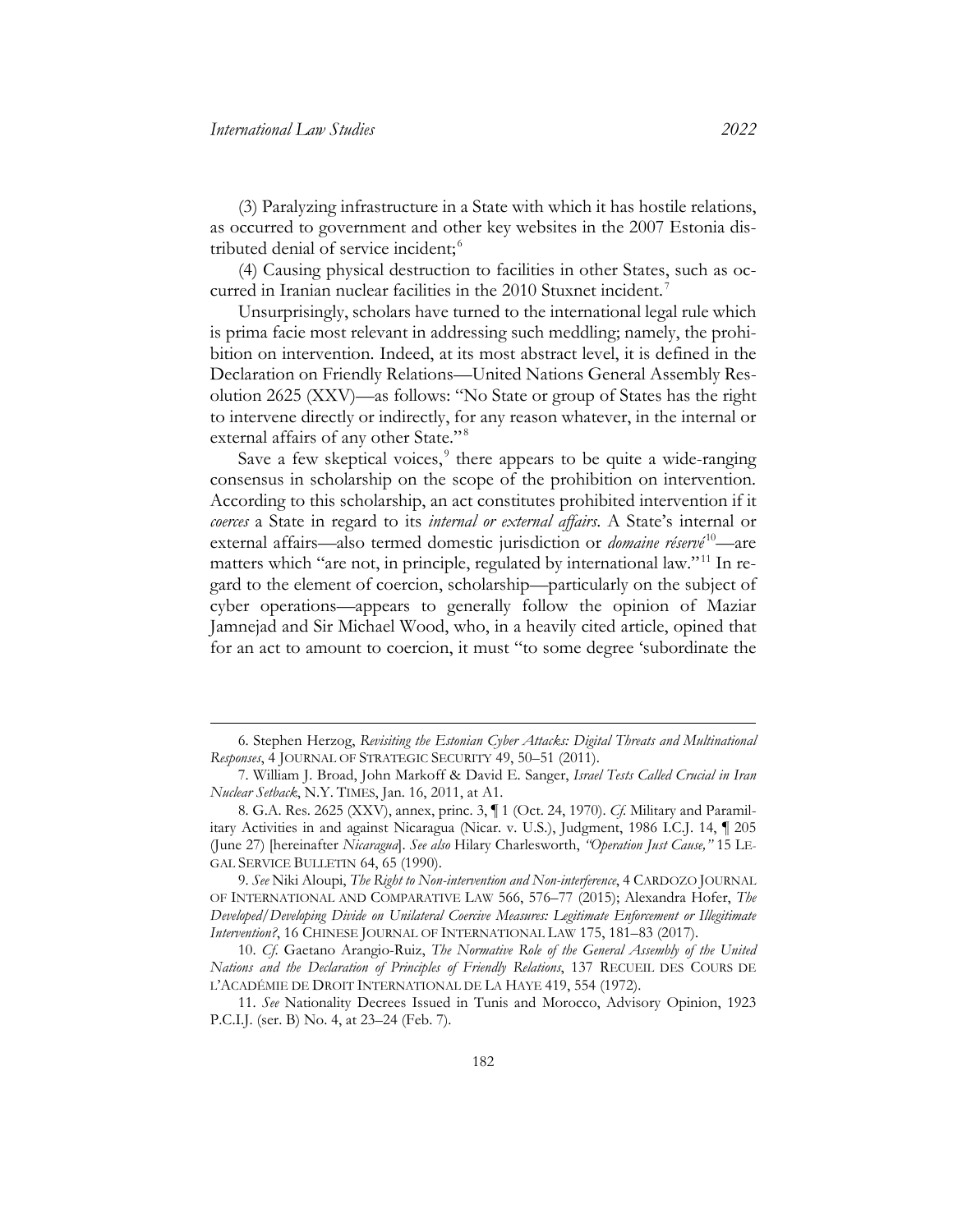<span id="page-4-5"></span>sovereign will' of another state."<sup>[12](#page-4-0)</sup> Thus, to cite but one example of such scholarship, for the authors of the Tallinn Manual, the element of "coercion" is defined as "an affirmative act designed to deprive another State of its freedom of choice, that is, to force that State to act in an involuntary manner or involuntarily refrain from acting in a particular way."<sup>[13](#page-4-1)</sup> Such tests lead to conclusions that the respective cyber incidents mentioned above can plausibly constitute violations of the prohibition on intervention. [14](#page-4-2)

<span id="page-4-7"></span><span id="page-4-6"></span>References to the jurisprudence of international courts, as well as to resolutions of the United Nations General Assembly and other inter-governmental fora, are quite common in such scholarship for the purpose of defining the scope of the prohibition on intervention. Yet, it appears that very little attention has been given to the actual pronouncements of States that gave rise to the crystallization of the customary prohibition on intervention. As will be explained,<sup>[15](#page-4-3)</sup> this lack of inductive research can give rise to serious shortcomings in comprehending the scope of the prohibition on intervention.

The essence of this article's argument is that under the *lex lata* the prohibition on intervention only applies to acts amounting to a use of force or constituting support for the violent overthrow of a foreign regime. This argument is supported by the fact that the Western European and Other States Group (WEOG)<sup>[16](#page-4-4)</sup> generally refrained from recognizing a prohibition applying to a broader range of acts. However, a customary rule prohibiting a State

15. *See infra* Section II(A).

<span id="page-4-4"></span><span id="page-4-3"></span>16. WEOG is one of the UN's regional groups, in which western European States, as well as Australia, Canada, New Zealand, and—more recently—Israel, are members, with the United States—albeit technically not a member—also being involved in its activities. At

<span id="page-4-0"></span><sup>12.</sup> Maziar Jamnejad & Michael Wood, *The Principle of Non-intervention*, 22 LEIDEN JOUR-NAL OF INTERNATIONAL LAW 345, 381 (2009). The use of quotation marks appears to relate less to the direct quotation from another source and more to the use of a generic concept.

<span id="page-4-1"></span><sup>13.</sup> TALLINN MANUAL 2.0 ON THE INTERNATIONAL LAW APPLICABLE TO CYBER OP-ERATIONS 317 (Michael N. Schmitt gen. ed., 2017). *See also* FRANÇOIS DELERUE, CYBER OPERATIONS AND INTERNATIONAL LAW 259 (2020); Gary Corn, *Covert Deception, Strategic Fraud, and the Rule of Prohibited Intervention* 12 (Hoover Institution Aegis Series Paper No. 2005, Sept. 18, 2020), https://www.hoover.org/sites/default/files/research/docs/corn\_ webready.pdf; Dire Tladi, *The Duty Not to Intervene in Matters within Domestic Jurisdiction*, *in* THE UN FRIENDLY RELATIONS DECLARATION AT 50, at 89, 92 (Jorge E. Viñuales ed., 2020).

<span id="page-4-2"></span><sup>14.</sup> *See, e.g.,* Russell Buchan, *Cyber Attacks: Unlawful Uses of Force or Prohibited Interventions?*, 17 JOURNAL OF CONFLICT AND SECURITY LAW 211, 226 (2012); HARRIET MOYNIHAN, THE APPLICATION OF INTERNATIONAL LAW TO STATE CYBERATTACKS: SOVEREIGNTY AND NON-INTERVENTION 42 (2019).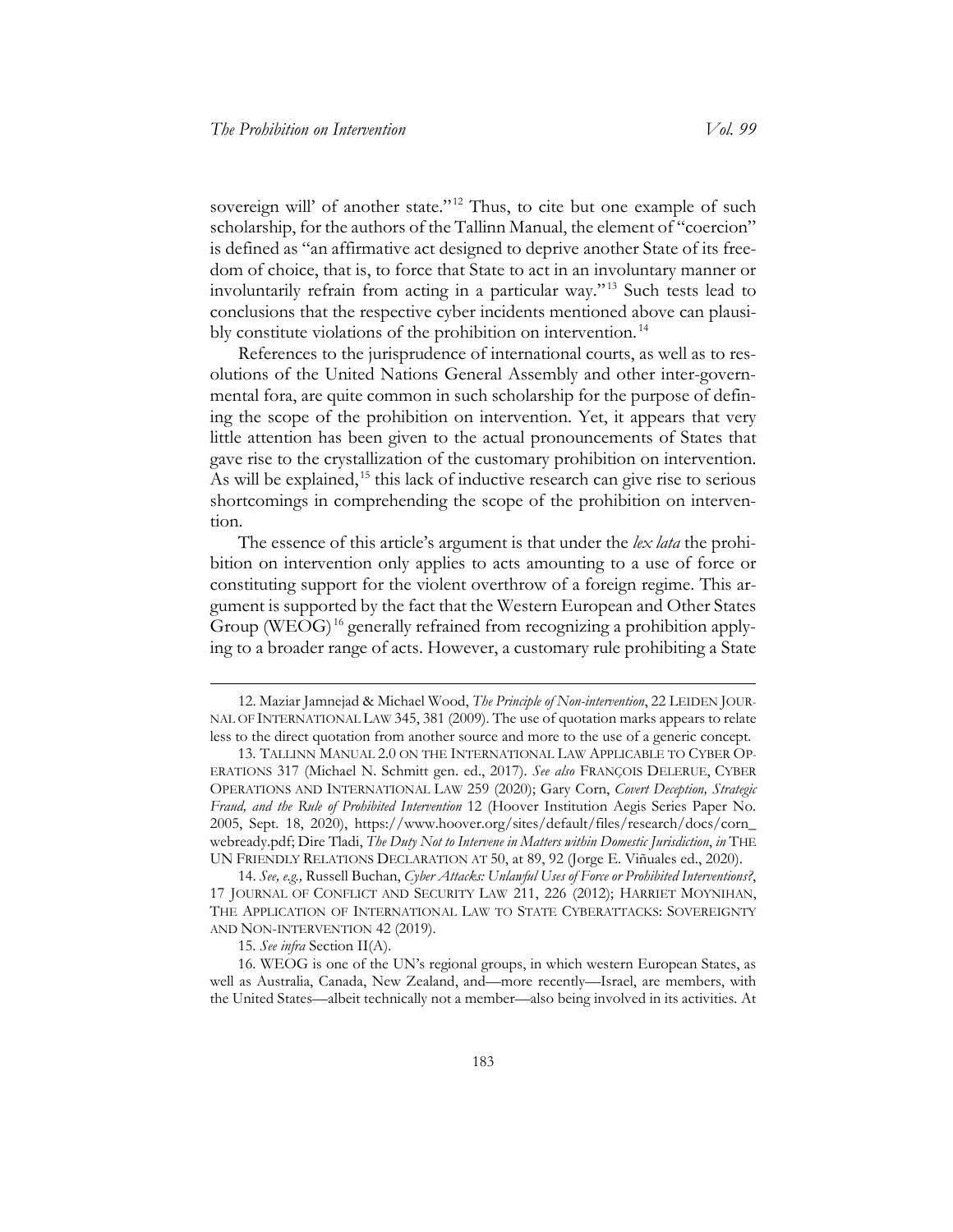from preventing the holding of an election in another State, or manipulating the vote tally thereof, may be close to crystallizing, as signalled by recent shifts in the positions of WEOG States that have been more receptive to a broader conception of prohibited intervention.

For reasons of space, the present article will not expand upon the definition of a State's "internal and external affairs"—which an intervention must be in relation to for it to be prohibited—as the issue is generally less controversial; particularly since international jurisprudence on the issue has been quite clear.<sup>[17](#page-5-0)</sup> Similarly, it will not analyze the overlap—and lack thereof—between the prohibition on intervention and the obligation to re-spect another State's (territorial) sovereignty.<sup>[18](#page-5-1)</sup> It suffices to note that whereas territorial sovereignty provides for exclusive competence to exercise the functions of a State within a territorial unit<sup>19</sup>—perhaps on condition that States generally have the capacity to exercise the activity exclusively in the territorial unit [20](#page-5-3)—the prohibition on intervention is not limited *ratione loci* but prohibits an act amounting to "intervention" in internal or external affairs. [21](#page-5-4)

Finally, the article will not analyze the scope of various provisions in particular treaties referring to "intervention" unless they are incidentally relevant to the article's analysis. Readers should note that there are opinions that consider Article 2(7) of the UN Charter—prohibiting the UN from "interven[ing] in matters which are essentially within the domestic jurisdiction

least during the Cold War, a European State's membership in WEOG generally reflected it being a liberal democracy. *See* Stefan Talmon, *Participation of UN Member States in the Work of the Organization: A Multicultural Alternative to Present-Day Regionalism?*, *in* MULTICULTURALISM AND INTERNATIONAL LAW: ESSAYS IN HONOUR OF EDWARD MCWHINNEY 239, 256 (Sienho Yee & Jacques-Yvan Morin eds., 2009); *see generally* Regional Groups of Member States, UNITED NATIONS, https://www.un.org/dgacm/en/content/regional-groups (last visited Mar. 4, 2022).

<sup>17.</sup> *See infra* note [138](#page-25-0) and accompanying text.

<span id="page-5-1"></span><span id="page-5-0"></span><sup>18.</sup> *Cf*. Daniel Bethlehem, *The End of Geography: The Changing Nature of the International System and the Challenge to International Law*, 25 EUROPEAN JOURNAL OF INTERNATIONAL LAW 9, 14 (2014).

<span id="page-5-2"></span><sup>19.</sup> Michael Akehurst, *Jurisdiction in International Law*, 46 BRITISH YEAR BOOK OF IN-TERNATIONAL LAW 145, 146–150 (1972).

<span id="page-5-4"></span><span id="page-5-3"></span><sup>20.</sup> Walther Schoenborn, *La nature juridique du territoire*, 30 RECUEIL DES COURS DE L'ACADÉMIE DE DROIT INTERNATIONAL DE LA HAYE 81, 156–57 (1929); Rolando Quadri, *Droit international cosmique*, 98 RECUEIL DES COURS DE L'ACADÉMIE DE DROIT INTERNA-TIONAL DE LA HAYE 505, 557–58 (1959). *See also* Georges Abi-Saab, *Cours général de droit international public*, 207 RECUEIL DES COURS DE L'ACADÉMIE DE DROIT INTERNATIONAL DE LA HAYE 9, 69–70 (1987).

<sup>21.</sup> *Cf*. Aloupi, *supra* note [9,](#page-3-6) at 571–72.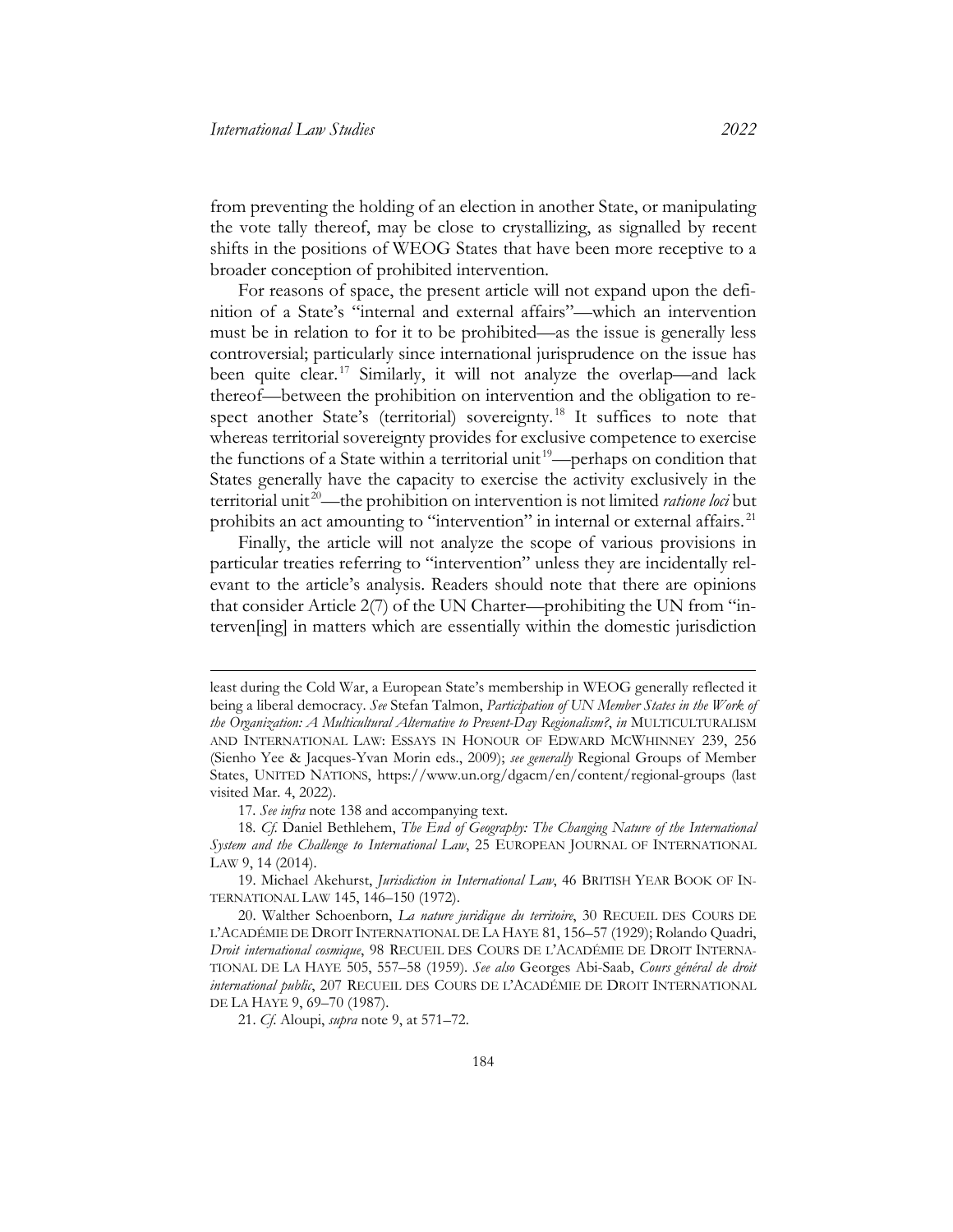of any state," [22](#page-6-1)—as incorporating an inter-State prohibition on intervention. [23](#page-6-2) However, the International Court of Justice's (ICJ) statement in *Nicaragua*, that the prohibition on intervention "is not, as such, spelt out in the Charter,"<sup>[24](#page-6-3)</sup> would appear sound and accurate as a matter of treaty interpretation. [25](#page-6-4)

The structure of the article is as follows. Part II will examine how the prohibition on intervention under customary international law was treated in its formative years—the 1960s to 1980s. This will set the stage for Part III, which will seek to dissect the ICJ's findings regarding the prohibition on intervention in the *Nicaragua* case—the leading case on the subject. Part IV will analyze how the prohibition on intervention has been understood by States since the *Nicaragua* judgment. Part V will provide some concluding observations.

### <span id="page-6-0"></span>II. THE DEVELOPMENT OF CUSTOMARY INTERNATIONAL LAW ON NON-INTERVENTION: 1960s–1980s

The idea of a prohibition on intervention in international law would appear to date back to Emer de Vattel in the eighteenth century.<sup>[26](#page-6-5)</sup> Despite Vattel's far-reaching articulation of the prohibition on intervention, $^{27}$  $^{27}$  $^{27}$  the content of the prohibition has through the years been subject to radically diverse de-scriptions.<sup>[28](#page-6-7)</sup> Indeed, as Sir Robert Jennings wrote, "[t]here is probably no branch of international law which is so calculated to encourage the skeptic as that mass of contradictory precedents, dogmatic assertions, and vague

<sup>22.</sup> U.N. Charter art. 2, ¶ 7.

<span id="page-6-2"></span><span id="page-6-1"></span><sup>23.</sup> *See, e.g.,* N. Ouchakov, *La compétence interne des États et la non-intervention dans le droit international contemporain*, 141 RECUEIL DES COURS DE L'ACADÉMIE DE DROIT INTERNA-TIONAL DE LA HAYE 1, 37 (1974).

<sup>24.</sup> *Nicaragua*, *supra* note [8,](#page-3-7) ¶ 202.

<span id="page-6-4"></span><span id="page-6-3"></span><sup>25.</sup> *See, e.g.,* Gilbert Guillaume, *Article 2, Paragraphe*, *in* LA CHARTE DES NATIONS UNIES: COMMENTAIRE ARTICLE PAR ARTICLE 141, 149–50 (Jean-Pierre Cot & Alain Pellet eds., 2d ed. 1991); Benedetto Conforti, *Le principe de non-intervention*, *in* DROIT INTERNATIONAL: BI-LAN ET PERSPECTIVES 489, 498–99 (Mohammed Bedjaoui ed., 1991).

<span id="page-6-5"></span><sup>26.</sup> Sidney Floss, *Non-ingérence et égalité des états: des principes indépendants des concepts de souveraineté*, 47 [REVUE BELGE DE DROIT INTERNATIONAL](https://dialnet.unirioja.es/servlet/revista?codigo=11546) 454, 476 (2014).

<span id="page-6-6"></span><sup>27.</sup> EMER DE VATTEL, THE LAW OF NATIONS 289 (Béla Kapossy & Richard Whatmore eds., Thomas Nugent trans., 1758).

<span id="page-6-7"></span><sup>28.</sup> *Cf.* 1 PAUL FAUCHILLE, TRAITE DE DROIT INTERNATIONAL PUBLIC 540 (1922); Arrigo Cavaglieri, *Règles générales du droit de la paix*, 26 RECUEIL DES COURS DE L'ACADÉMIE DE DROIT INTERNATIONAL DE LA HAYE 311, 572 (1929).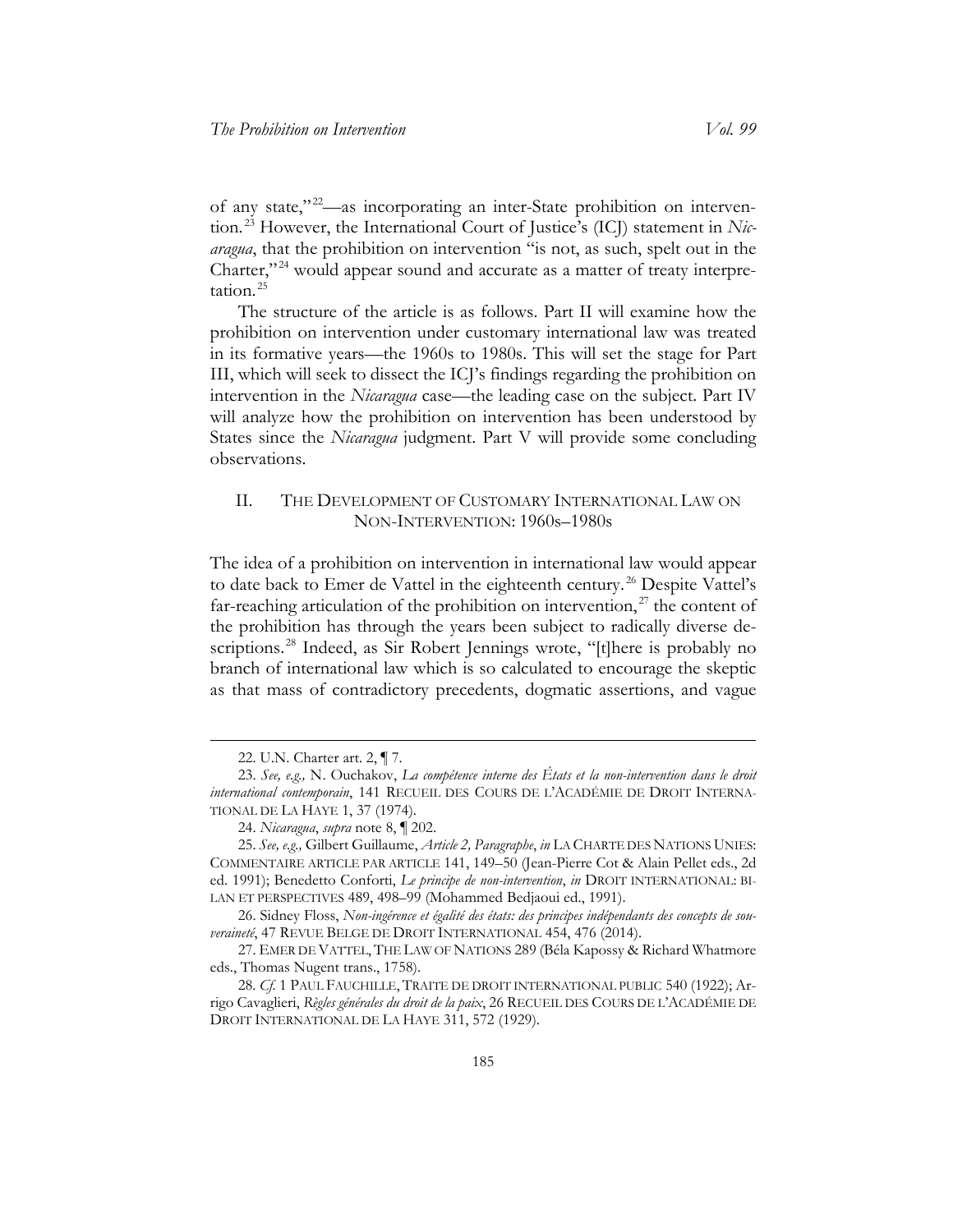principles which are collected under the common head of 'intervention.'"<sup>[29](#page-7-0)</sup> In any event, it is doubtful—and, in fact, was doubted $30$ —that prohibition on intervention was part and parcel of customary international law prior to the 1960s, due to the varied practice of States. [31](#page-7-2) While inroads were made in codifying a prohibition in treaties governing the relations of States in the Americas in the first half of the twentieth century,<sup>[32](#page-7-3)</sup> there was little authority for the proposition that such provisions reflected customary international  $law.<sup>33</sup>$  $law.<sup>33</sup>$  $law.<sup>33</sup>$ 

<span id="page-7-8"></span>Nevertheless, a number of significant discussions and resolutions concerning non-intervention occurred and were adopted in international fora and particularly in the UN General Assembly—during the 1960s–1980s. It appears that reliance on such resolutions for authoritative pronouncements on the scope of the prohibition on intervention is only surpassed by the *Nicaragua* judgment. [34](#page-7-5) However, unlike the *Nicaragua* judgment, which is ulti-mately a "subsidiary means for the determination of rules of law,"<sup>[35](#page-7-6)</sup> the practice of States in regards to these resolutions could potentially provide the material sources necessary to identify the scope of a customary prohibition on intervention. Thus analysis of those resolutions and practices is essential.

<span id="page-7-7"></span>The most significant of these resolutions for present purposes were: Resolution 2131 (XX) (1965)—Declaration on the Inadmissibility of Interven-

<span id="page-7-0"></span><sup>29.</sup> R. Y. Jennings, *The* Caroline *and McLeod Cases*, 31 AMERICAN JOURNAL OF INTER-NATIONAL LAW 82, 82 (1938). *See also* P. H. Winfield, *The History of Intervention in International Law*, 3 BRITISH YEAR BOOK OF INTERNATIONAL LAW 130 (1922).

<span id="page-7-1"></span><sup>30.</sup> Philip Marshall Brown, *International Responsibility in Haiti and Santo Domingo*, 16 AMER-ICAN JOURNAL OF INTERNATIONAL LAW 433, 436 (1922).

<span id="page-7-2"></span><sup>31.</sup> D. W. BOWETT, SELF-DEFENSE IN INTERNATIONAL LAW 44–45 (1958); Philip Kunig, *Intervention, Prohibition of*, MAX PLANCK ENCYCLOPEDIA OF PUBLIC INTERNATIONAL LAW ¶¶ 14–18, [https://opil.ouplaw.com/view/10.1093/law:epil/9780199231690/law-](https://opil.ouplaw.com/view/10.1093/law:epil/9780199231690/law-9780199231690-e1434?rskey=ujjY0z&result=1&prd=MPIL)[9780199231690-e1434?rskey=ujjY0z&result=1&prd=MPIL](https://opil.ouplaw.com/view/10.1093/law:epil/9780199231690/law-9780199231690-e1434?rskey=ujjY0z&result=1&prd=MPIL) (last updated Apr. 2008).

<span id="page-7-3"></span><sup>32.</sup> Montevideo Convention on the Rights and Duties of States art. 8, Dec. 26, 1933, 165 L.N.T.S. 19; Additional Protocol relative to Non-intervention, Dec. 23, 1936, 188 L.N.T.S. 31; Charter of the Organization of American States art. 15, Apr. 30, 1948, 119 U.N.T.S. 3 (due to amendments, today it is art. 19) [hereinafter OAS Charter].

<span id="page-7-4"></span><sup>33.</sup> *See Nicaragua*, *supra* note [8,](#page-3-7) ¶ 6 (Ago, J., separate opinion), ¶ 242 (Schwebel, J., dissenting).

<span id="page-7-5"></span><sup>34.</sup> *See, e.g.,* Jamnejad & Wood, *supra* note [12,](#page-4-5) at 352–55; MARCO ROSCINI, CYBER OP-ERATIONS AND THE USE OF FORCE IN INTERNATIONAL LAW 63–64 (2014); DELERUE, *supra* note [13,](#page-4-6) at 235–36.

<span id="page-7-6"></span><sup>35.</sup> Statute of the International Court of Justice art. 38, ¶ 1(d), June 26, 1945, 59 Stat. 1055.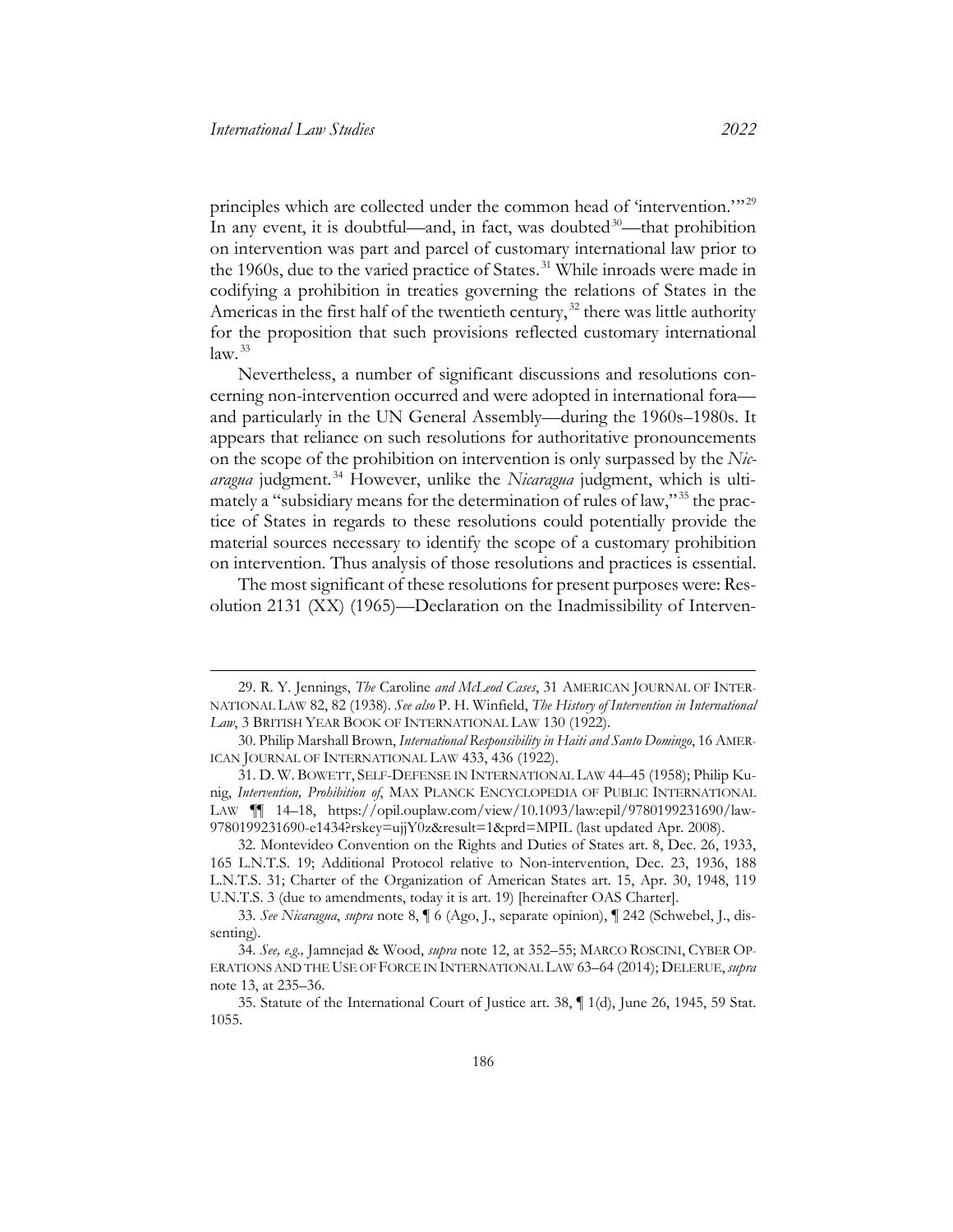tion in the Domestic Affairs of States and the Protection of Their Independ-ence and Sovereignty;<sup>[36](#page-8-1)</sup> Resolution 2625 (XXV) (1970)—Declaration on Principles of International Law concerning Friendly Relations and Co-oper-ation among States in Accordance with the Charter of the United Nations;<sup>[37](#page-8-2)</sup> Resolution 31/91 (1976)—Non-interference in the Internal Affairs of States;<sup>[38](#page-8-3)</sup> and Resolution 36/103 (1981)—Declaration on the Inadmissibility of Intervention and Interference in the Internal Affairs of States. [39](#page-8-4) In addition to these resolutions, attention should be given to the 1975 Helsinki Final Act of the Conference on Security and Cooperation in Europe,<sup>[40](#page-8-5)</sup> which includes significant statements on the subject of non-intervention.

<span id="page-8-10"></span>The UN General Assembly resolutions and the circumstances of their adoption will be analyzed, followed by analysis regarding the Helsinki Final Act. However, before proceeding to these analyses, it is apt to provide some background on the identification of customary international law on the basis of resolutions adopted in international fora—particularly in the General Assembly—as well as more generally on the basis of pronouncements by States.

### <span id="page-8-0"></span>*A. The Identification of Customary International Law from Resolutions and Statements*

<span id="page-8-9"></span><span id="page-8-8"></span>As the ICJ stated in the *Nuclear Weapons* advisory opinion, "General Assembly resolutions, even if they are not binding, may sometimes have normative value."<sup>[41](#page-8-6)</sup> As a general proposition, this does not appear to be controversial anymore. [42](#page-8-7)

Yet, prudence is necessary before ascertaining acceptance as law on the basis of a resolution passed in an inter-governmental forum, like the UN General Assembly. To begin, "substantial numbers of negative votes and

<sup>36.</sup> G.A. Res. 2131 (XX) (Dec. 21, 1965).

<sup>37.</sup> G.A. Res. 2625 (XXV) (Oct. 24, 1970).

<sup>38.</sup> G.A. Res. 31/91 (Dec. 14, 1976).

<sup>39.</sup> G.A. Res. 36/103 (Dec. 9, 1981).

<span id="page-8-5"></span><span id="page-8-4"></span><span id="page-8-3"></span><span id="page-8-2"></span><span id="page-8-1"></span><sup>40.</sup> Conference on Security and Co-operation in Europe: Final Act, Aug. 1, 1975, *reprinted in* 14 INTERNATIONAL LEGAL MATERIALS 1292 (1975) [hereinafter Helsinki Final Act].

<span id="page-8-6"></span><sup>41.</sup> Legality of the Threat or Use of Nuclear Weapons, Advisory Opinion, 1996 I.C.J. 226, ¶ 70 (July 8) [hereinafter Nuclear Weapons Advisory Opinion].

<span id="page-8-7"></span><sup>42.</sup> *See also* Int'l Law Comm'n, Draft Conclusions on Identification of Customary International Law, with Commentaries, U.N. Doc. A/73/10, 147–48 (2018).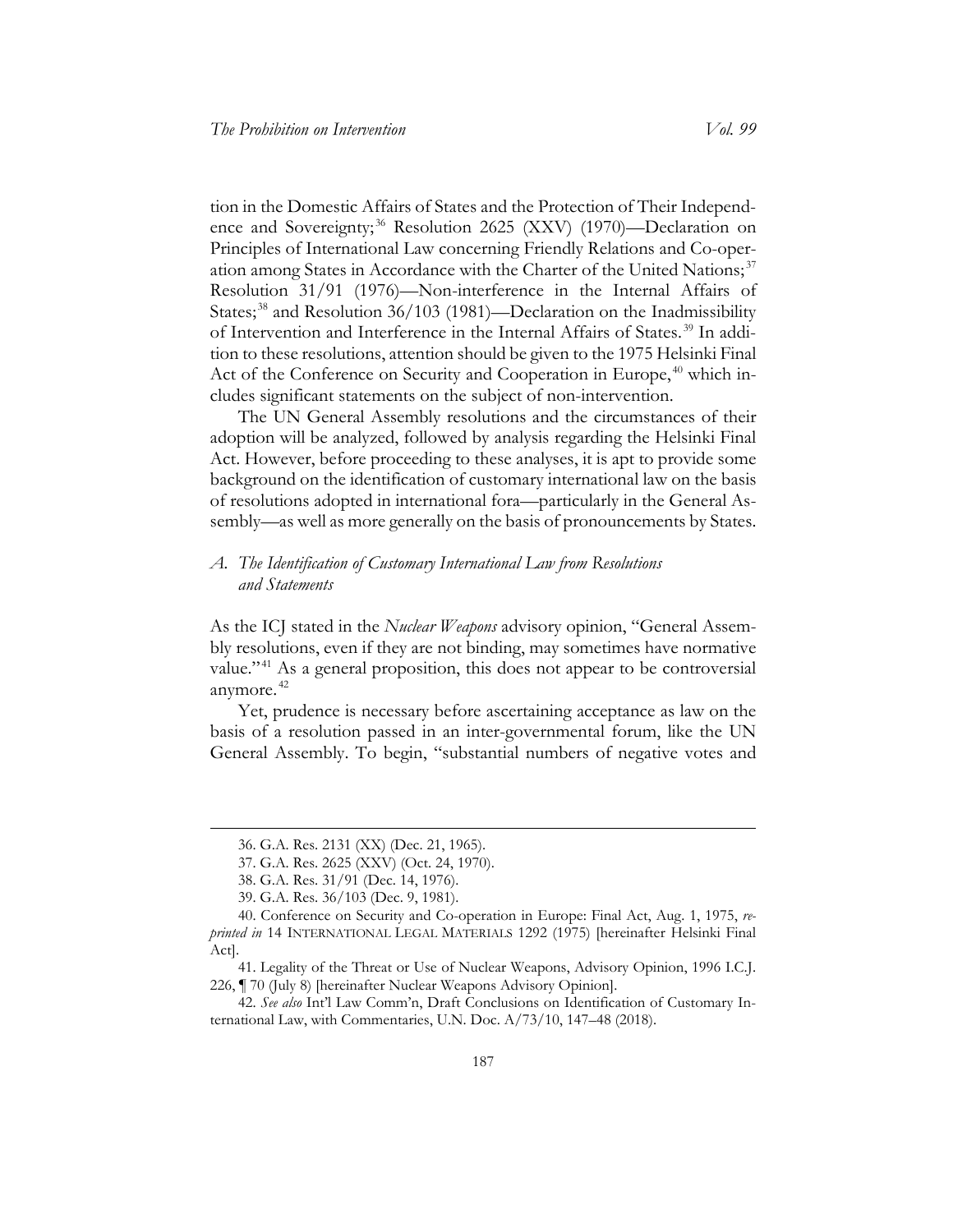abstention" are likely to undermine a resolution's legal significance. [43](#page-9-1) Moreover, regardless of such abstentions and negative votes, it is important to recall the ICJ's reminder elsewhere that "some resolutions contain a large number of different propositions; a State's vote on such resolutions cannot by itself be taken as indicative of the position of that State on each and every proposition within that resolution."<sup>[44](#page-9-2)</sup> As the ICJ made apparent on a number of occasions, statements made in meetings and discussions in the lead up to the adoption of a resolution, as well as explanations of votes, are more likely to be indicative of *opinio juris*. [45](#page-9-3)

<span id="page-9-7"></span><span id="page-9-0"></span>It is one thing for a State to pronounce on a certain matter; it is another thing to interpret such a pronouncement. Surprisingly, this issue—unlike the question of whether rules of customary international law are interpretable themselves [46—](#page-9-4)has received very little attention in academic literature. Yet, it is an indispensable issue for the purposes of this article, where the meaning of statements of acceptance as law, or lack thereof, is crucial for identifying the scope of the prohibition on intervention.

If the subjective element of customary international law is acceptance as law by States,<sup>[47](#page-9-5)</sup> it follows that it is a unilateral juridical act (*acte juridique*).<sup>[48](#page-9-6)</sup> That is, "the French term 'acte' is ordinarily used to denote the exercise of a

<span id="page-9-8"></span><sup>43.</sup> *Cf*. Nuclear Weapons Advisory Opinion, *supra* note [41,](#page-8-8) ¶ 71.

<span id="page-9-2"></span><span id="page-9-1"></span><sup>44.</sup> Obligations Concerning Negotiations Relating to Cessation of the Nuclear Arms Race and to Nuclear Disarmament (Marsh. Is. v. India), Jurisdiction and Admissibility, Judgment, 2016 I.C.J. 255, ¶ 53 (Oct. 5).

<span id="page-9-3"></span><sup>45.</sup> *Nicaragua*, *supra* note [8,](#page-3-7) ¶ 188; Nuclear Weapons Advisory Opinion, *supra* note [41,](#page-8-8)  ¶ 70. *See also* Legal Consequences of the Separation of the Chagos Archipelago from Mauritius in 1965, Advisory Opinion, 2019 I.C.J. 95, ¶ 160 (Feb. 25); Prosper Weil, *Le droit international en quête de son identité*, 237 RECUEIL DES COURS DE L'ACADÉMIE DE DROIT INTER-NATIONAL DE LA HAYE 11, 175–76 (1992); Peter Tomka, *Custom and the International Court of Justice*, 12 LAW & PRACTICE OF INTERNATIONAL COURTS AND TRIBUNALS 195, 210–11 (2013); Yoram Dinstein, *The Interaction between Customary International Law and Treaties*, 322 RECUEIL DES COURS DE L'ACADÉMIE DE DROIT INTERNATIONAL DE LA HAYE 243, 306– 9 (2006).

<span id="page-9-4"></span><sup>46.</sup> *See, e.g.,* Robert Y. Jennings, *The Progressive Development of International Law and its Codification*, 24 BRITISH YEAR BOOK OF INTERNATIONAL LAW 301, 305 (1947); Panos Merkouris, *Interpreting the Customary Rules on Interpretation*, 19 INTERNATIONAL COMMUNITY LAW REVIEW 126, 137–38 (2017).

<span id="page-9-5"></span><sup>47.</sup> Statute of the International Court of Justice, *supra* note [35,](#page-7-7) art. 38, ¶ 1(b); Legal Consequences of the Separation of the Chagos Archipelago, *supra* note [45,](#page-9-0) ¶ 142.

<span id="page-9-6"></span><sup>48.</sup> *Cf.* Carlo Santulli, *Rapport général: contribution au colloque de Poitiers sur l'interprétation en droit international*, 115 REVUE GENERALE DE DROIT INTERNATIONAL PUBLIC 297, 302 (2011).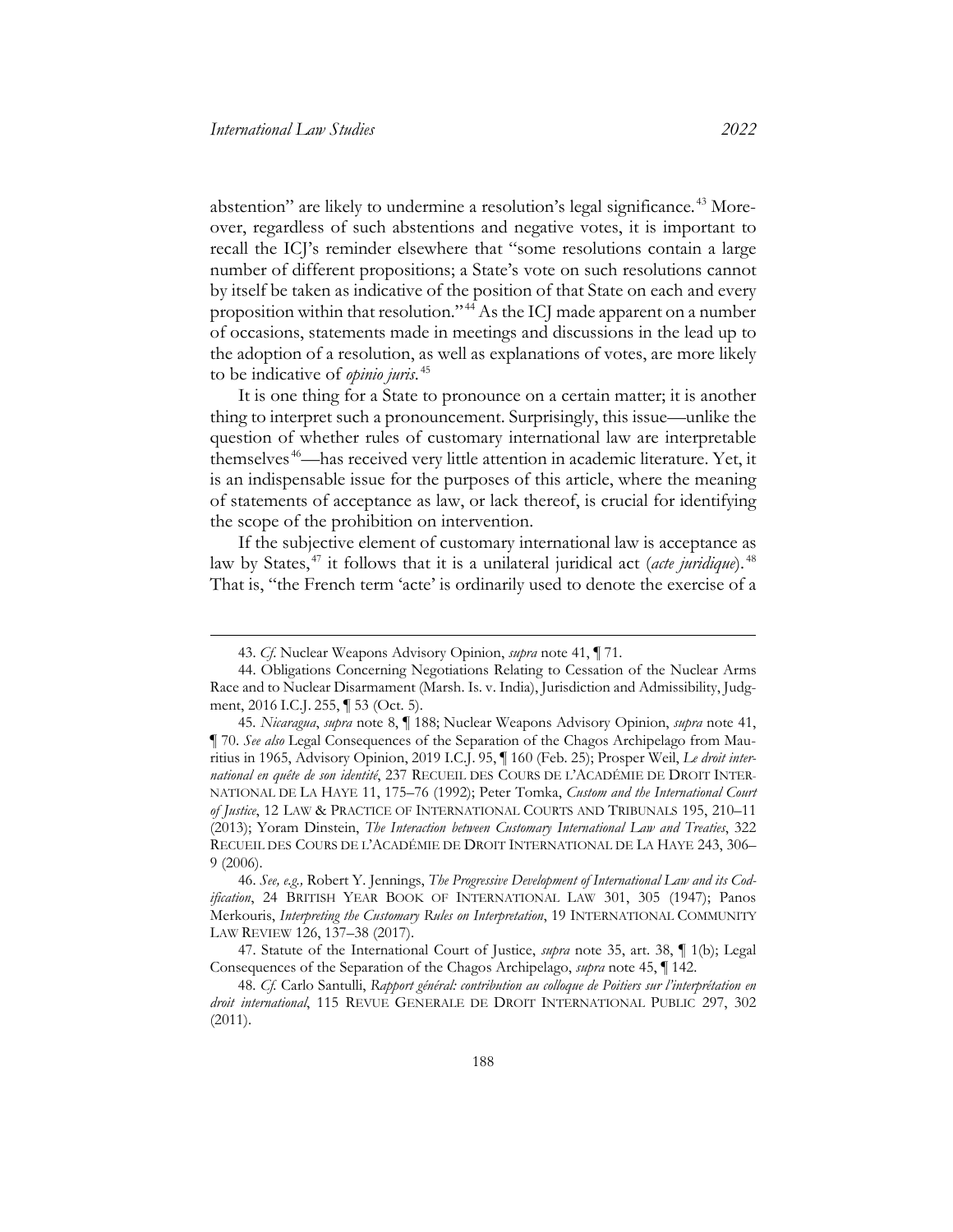power, i.e. a manifestation of will intended to produce the legal conse-quences determined by this will."<sup>[49](#page-10-0)</sup> The juridical act in this instance is unilateral in the sense that one State's acceptance as law is not determined by—or necessarily in coordination with—any other State.<sup>[50](#page-10-1)</sup> Unilateral juridical acts—and accordingly acceptance as law—must be interpreted above all by reference to the intention of their respective authors.<sup>[51](#page-10-2)</sup>

<span id="page-10-6"></span>An issue that is of relevance to the statements of acceptance as law relating to non-intervention is the treatment of silence and ambiguity. The proposition that State silence can be taken as acquiescence in an *opinio juris* is well known.<sup>[52](#page-10-3)</sup> Yet, a State's decision to remain silent or maintain ambiguity may result from various circumstances and considerations. In addition to instances where States simply lack the bureaucratic capacity to put a (detailed) statement together, a State may also find itself unable to agree internally on a particular position. [53](#page-10-4) Indeed, the costs of coordination of a position may render the pronouncement of acceptance as law prohibitive from a cost-benefit perspective. Additionally, sometimes it may be politically sensitive for a State to pronounce its entire position on a matter and so a State will remain silent or ambiguous on that matter.<sup>[54](#page-10-5)</sup> Moreover, a State will often seek to avoid prejudicing future legal positions and thus avoid taking a

<span id="page-10-0"></span><sup>49.</sup> Roberto Ago (Special Rapporteur), *Second Report on State Responsibility*, [1970] 2 YEAR-BOOK OF THE INTERNATIONAL LAW COMMISSION 186.

<span id="page-10-1"></span><sup>50.</sup> *Cf*. EVA KASSOTI, THE JURIDICAL NATURE OF UNILATERAL ACTS OF STATES IN INTERNATIONAL LAW 2–3 (2015).

<span id="page-10-2"></span><sup>51.</sup> Fisheries Jurisdiction (Spain v. Can.), Jurisdiction of the Court, Judgment, 1998 I.C.J. 432, ¶ 48 (Dec. 4); *Unilateral Acts of States*, [2006] 2 YEARBOOK OF THE INTERNA-TIONAL LAW COMMISSION, at pt. 2, 159, 165.

<span id="page-10-3"></span><sup>52.</sup> I. C. MacGibbon, *Customary International Law and Acquiescence*, 33 BRITISH YEAR BOOK OF INTERNATIONAL LAW 115, 130 (1957); Michael Akehurst, *Custom as a Source of International Law*, 47 BRITISH YEAR BOOK OF INTERNATIONAL LAW 1, 39 (1975).

<span id="page-10-5"></span><span id="page-10-4"></span><sup>53.</sup> *Cf*. Daniel Bethlehem, *The Secret Life of International Law*, 1 CAMBRIDGE JOURNAL OF INTERNATIONAL AND COMPARATIVE LAW 23, 32–33 (2012).

<sup>54.</sup> *Id*. at 32.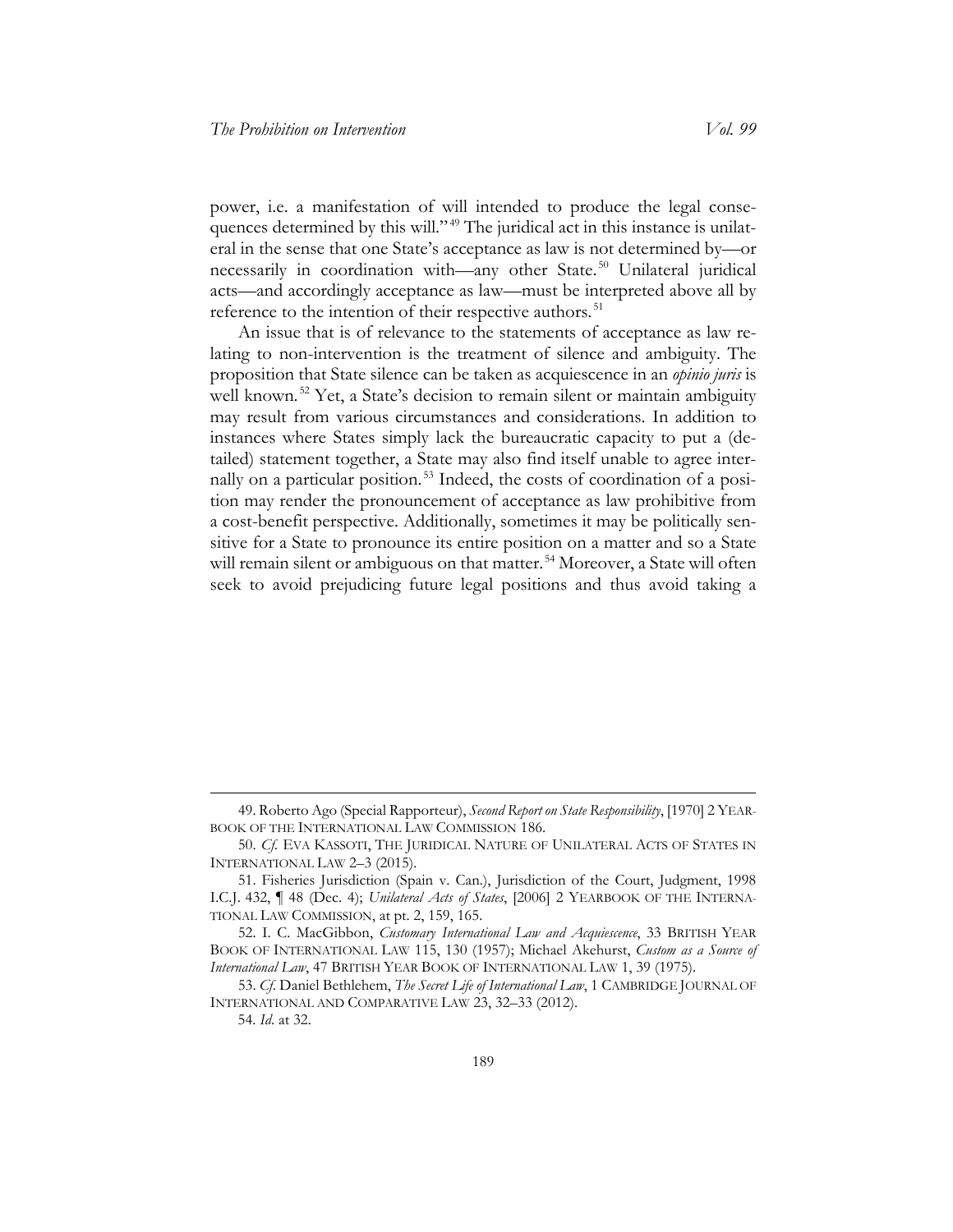<span id="page-11-7"></span>stance.<sup>[55](#page-11-1)</sup> It follows that one must account for these other potential explanations for a State's silence and ambiguity before considering that these reflect an *opinio juris* of sorts relating to a certain proposition. [56](#page-11-2)

Another important and, as will be seen, highly relevant aspect to consider in the identification of customary international law is that while universal participation in State practice and acceptance as law is unnecessary for a cus-tomary rule to develop,<sup>[57](#page-11-3)</sup> practice and *opinio juris* must be exhibited by a general number of States. [58](#page-11-4) Moreover, the States participating in such practice and *opinio juris* must be representative.<sup>[59](#page-11-5)</sup> As the International Law Commission (ILC) explained, such representativeness "needs to be assessed in light of all the circumstances, including the various interests at stake and/or the various geographical regions."<sup>[60](#page-11-6)</sup> It follows that the absence of one of the major blocs of States participating in—or at least acquiescing to—a practice accepted as law on a matter which directly concerns the international community as a whole would have the effect of preventing a potential customary rule on the matter from crystallizing.

#### <span id="page-11-0"></span>*B. The General Assembly Resolutions*

The adoption of Resolution 2131 (XX) and the provisions relating to nonintervention in Resolution 2625 (XXV) are closely connected, and hence their general background and adoption will be explained together. Later, the discussion leading up to the adoption of Resolution 2625 (XXV) will be

<span id="page-11-1"></span><sup>55.</sup> *See* Danae Azaria, *"Codification by Interpretation": The International Law Commission as an Interpreter of International Law*, 31 EUROPEAN JOURNAL OF INTERNATIONAL LAW 171, 191 (2020). *See also* Michael N. Schmitt & Sean Watts, *The Decline of International Humanitarian Law* Opinio Juris *and the Law of Cyber Warfare*, 50 TEXAS INTERNATIONAL LAW JOURNAL 189, 211 (2015); Jessica Gladstone, *The Legal Adviser and International Disputes: Preparing to Commence or Defend Litigation or Arbitration*, *in* THE ROLE OF LEGAL ADVISERS IN INTERNATIONAL LAW 34, 41 (Andraž Zidar & Jean-Pierre Gauci eds., 2016); Sir Michael Wood, *Legal Advisers*, *in id*. at 59, 66.

<span id="page-11-2"></span><sup>56.</sup> *Cf*. Draft Conclusions on Identification of Customary International Law, *supra* note [42,](#page-8-9) at 142.

<sup>57.</sup> *See* Akehurst, *supra* note [52,](#page-10-6) at 17.

<span id="page-11-4"></span><span id="page-11-3"></span><sup>58.</sup> Delimitation of the Maritime Boundary in the Gulf of Maine Area (Can./U.S.), Judgment, 1984 I.C.J. 246, ¶ 111 (Oct. 12).

<span id="page-11-5"></span><sup>59.</sup> North Sea Continental Shelf (F.R.G./Den.; F.R.G./Neth.), Judgment, 1969 I.C.J. 3, ¶ 73 (Feb. 20).

<span id="page-11-6"></span><sup>60.</sup> Draft Conclusions on Identification of Customary International Law, *supra* not[e 42,](#page-8-9) at 136. *Cf*. Dinstein, *supra* note [45,](#page-9-0) at 287–88.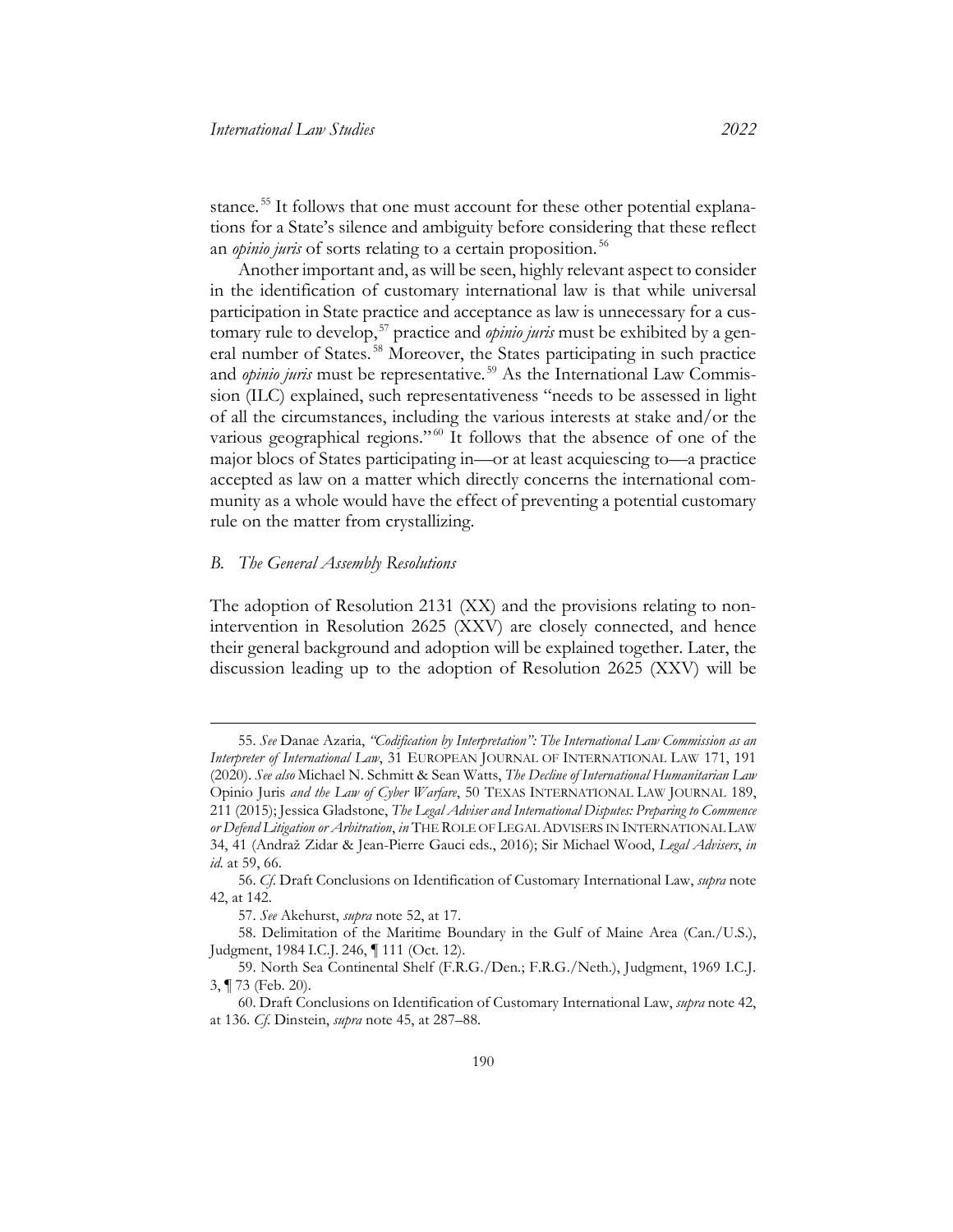scrutinized in greater detail. Finally, attention will move to the adoption of Resolutions 31/91 (1976) and 36/103 (1981).

1. The Adoption of Resolutions 2131 (XX) and 2625 (XXV)

Despite being adopted five years after the adoption of Resolution 2131 (XX), the work on Resolution 2625 (XXV) began first. Resolution 2625 (XXV) was the product of the work of the Special Committee on Principles of International Law concerning Friendly Relations and Co-operation among States (the "Special Committee"). The Special Committee, established by the General Assembly, was tasked with drawing up a report with conclusions and recommendations on four principles of international law "for the purpose of the progressive development and codification of the four principles so as to secure their more effective application."<sup>[61](#page-12-1)</sup> One of the four principles was "[t]he duty not to intervene in matters within the domestic jurisdiction of any State, in accordance with the [UN] Charter." [62](#page-12-2) The Special Committee was ultimately composed of twenty-six States,<sup>[63](#page-12-3)</sup> of diverse regions and ideologies, and their representatives were recommended by the General Assembly to be "jurists"<sup>64</sup>—something States generally adhered to, some even appointing their most senior foreign ministry legal advisers. [65](#page-12-5) The Special Committee first met in 1964 and held meetings for around a month, ultimately unable to reach consensus on formulating the principles it was tasked with.<sup>[66](#page-12-6)</sup>

<span id="page-12-9"></span><span id="page-12-0"></span>In 1965, the General Assembly decided to reconstitute the Special Committee, with its membership slightly expanded, and tasked it to address fur-ther principles, in addition to those already tasked.<sup>[67](#page-12-7)</sup> The reconstituted Special Committee (re)started meetings in 1966 and eventually succeeded in reaching consensus on the formulation of the principles it was tasked with.<sup>[68](#page-12-8)</sup>

<sup>61.</sup> G.A. Res. 1966 (XVIII), ¶ 1 (Dec. 16, 1963).

<sup>62.</sup> G.A. Res. 1815 (XVII), ¶ 3(c) (Dec. 18, 1962).

<span id="page-12-4"></span><span id="page-12-3"></span><span id="page-12-2"></span><span id="page-12-1"></span><sup>63.</sup> Report of the Special Committee on Principles of International Law Concerning Friendly Relations and Co-operation among States, U.N. Doc. A/5746, ¶ 3 (Nov. 16, 1964).

<sup>64.</sup> G.A. Res. 1966 (XVIII), ¶ 2 (Dec. 16, 1963).

<span id="page-12-5"></span><sup>65.</sup> Edward McWhinney, *The "New" Countries and the "New" International Law: The United Nations' Special Conference on Friendly Relations and Co-operation among States*, 60 AMERICAN JOUR-NAL OF INTERNATIONAL LAW 1, 4–5 (1966).

<sup>66.</sup> Report of the Special Committee, *supra* note [63,](#page-12-0) at 67, 104, 141, 163.

<sup>67.</sup> G.A. Res. 2103 (XX) (Dec. 20, 1965).

<span id="page-12-8"></span><span id="page-12-7"></span><span id="page-12-6"></span><sup>68.</sup> Report of the Special Committee on Principles of International Law Concerning Friendly Relations and Co-operation among States, U.N. Doc. A/8018, at 70 (1970).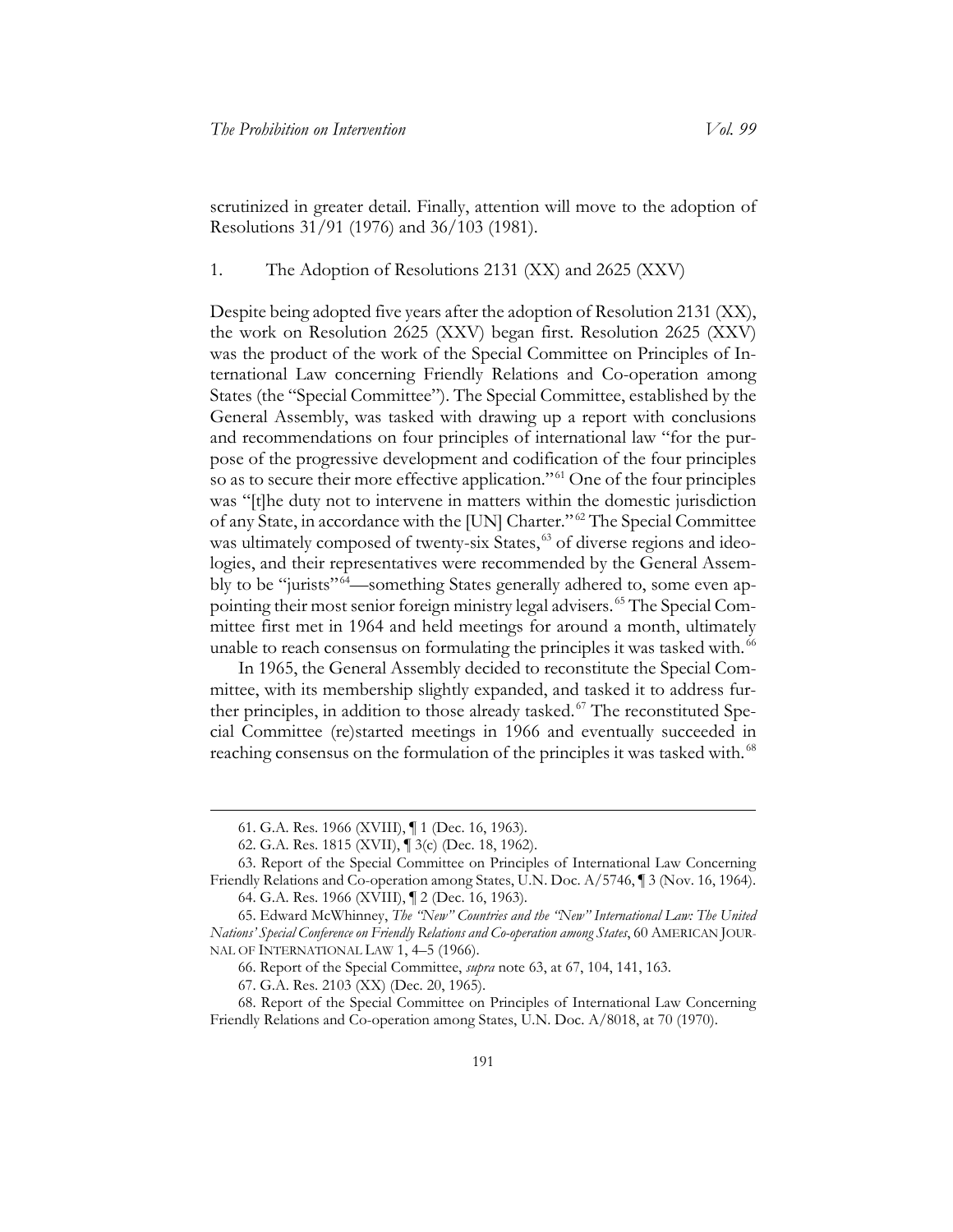However, between the end of the Special Committee's meetings in 1964 and their resumption in 1966, Resolution 2131 (XX)—the Declaration on the Inadmissibility of Intervention—was negotiated and drafted in the Gen-eral Assembly First Committee (Disarmament and International Security).<sup>[69](#page-13-0)</sup> It was subsequently adopted in plenary of the General Assembly by 109 votes in favor, none against, and one State—the United Kingdom—abstaining. [70](#page-13-1) The first two operative paragraphs of Resolution 2131 (XX) read as follows:

1. No State has the right to intervene, directly or indirectly, for any reason whatever, in the internal or external affairs of any other State. Consequently, armed intervention and all other forms of interference or attempted threats against the personality of the State or against its political, economic and cultural elements, are condemned.

<span id="page-13-6"></span>2. No State may use or encourage the use of economic, political or any other type of measures to coerce another State in order to obtain from it the subordination of the exercise of its sovereign rights or to secure from it advantages of any kind. Also, no State shall organize, assist, foment, finance, incite or tolerate subversive, terrorist or armed activities directed towards the violent overthrow of the regime of another State, or interfere in civil strife in another State. [71](#page-13-2)

The Special Committee, and subsequently the General Assembly, would take up this formulation nearly word for word as the elaboration of the principle of non-intervention in Resolution 2625  $(XXV),$ <sup>[72](#page-13-3)</sup> which was adopted in the General Assembly by consensus. [73](#page-13-4)

<span id="page-13-7"></span>Considering that the ICJ in *Nicaragua* relied, inter alia, on Resolution 2625 (XXV) to discern the *existence* of a prohibition on intervention as part and parcel of customary international law,  $74$  some—including the Tallinn

<span id="page-13-0"></span><sup>69.</sup> Report of the First Committee on the Inadmissibility of Intervention in the Domestic Affairs of States and the Protection of their Independence and Sovereignty, U.N. Doc. A/6220 (Dec. 21, 1965).

<span id="page-13-1"></span><sup>70.</sup> U.N. GAOR, 20th Sess., 1408th plen. mtg., U.N. Doc. A/PV.1408, ¶ 90 (Dec. 21, 1965).

<sup>71.</sup> G.A. Res. 2131 (XX), ¶¶ 1–2 (Dec. 21, 1965).

<span id="page-13-3"></span><span id="page-13-2"></span><sup>72.</sup> *See* G.A. Res. 2625 (XXV) (Oct. 24, 1970). *Cf*. Arangio-Ruiz, *supra* note [10,](#page-3-8) at 560– 61.

<span id="page-13-5"></span><span id="page-13-4"></span><sup>73.</sup> U.N. GAOR, 25th Sess., 1883d plen. mtg., U.N. Doc. A/PV.1883, ¶ 8 (Oct. 24, 1970).

<sup>74.</sup> *Nicaragua*, *supra* note [8,](#page-3-7) ¶¶ 202–3.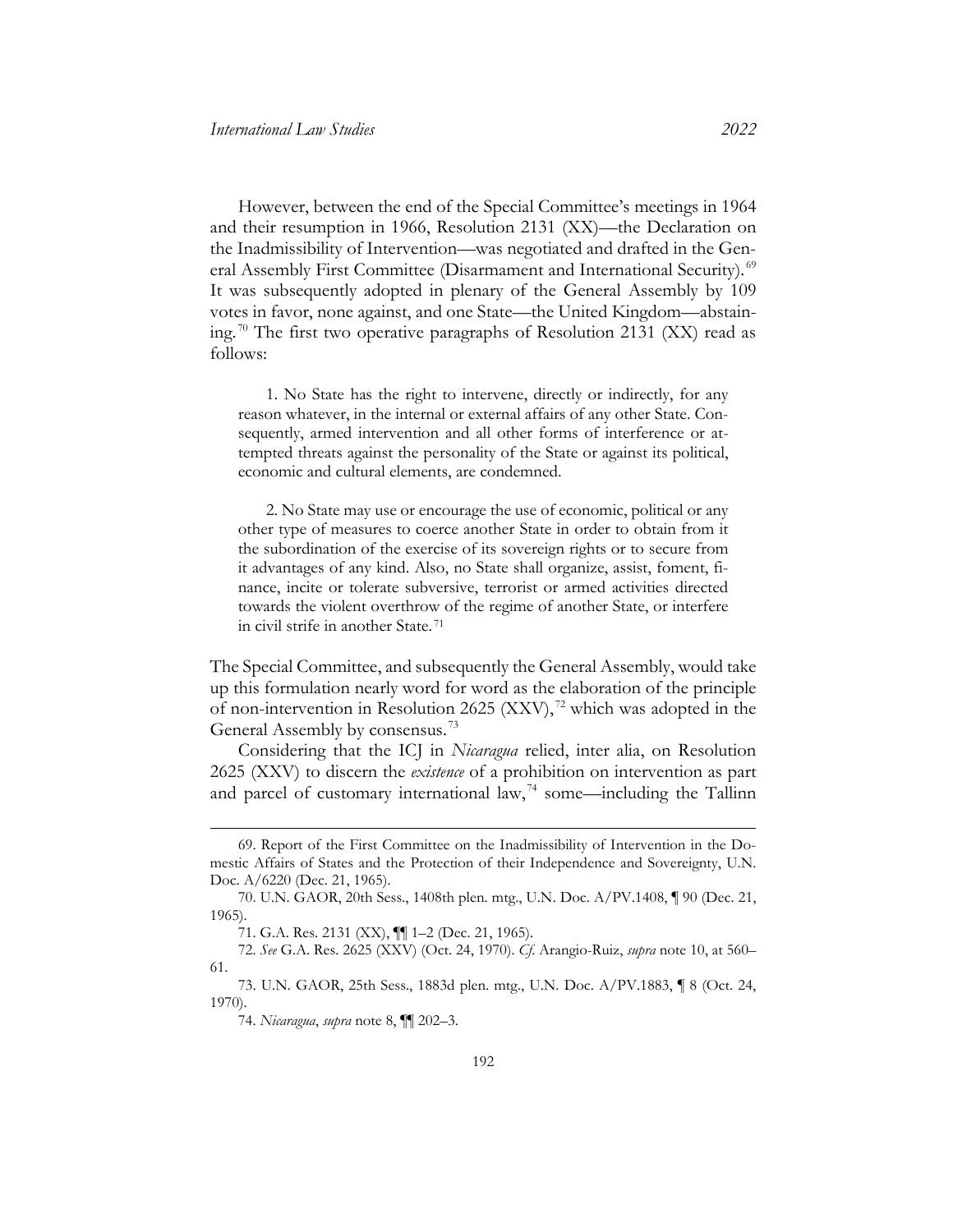Manual<sup>[75](#page-14-2)</sup>—have relied on the elaboration of that prohibition in the Resolution to determine the actual *scope* of the customary prohibition. [76](#page-14-3) However, unlike its analysis on the prohibition on the use of force,  $\frac{1}{1}$  the Court did not examine the elaborating text in Resolution 2625 (XXV) to determine the scope of the customary prohibition on intervention. Actually, the discussions regarding non-intervention in the Special Committee are far more revealing as to what States considered to be the proper scope of the principle of nonintervention.

2. The Debates Preceding the Adoption of Resolution 2625 (XXV)

The discussions in the 1964 meetings of the Special Committee were in many respects a matter of the various representatives laying out their States' respective positions. [78](#page-14-5) Emblematic of Soviet-bloc States was the Czechoslovak representative's statement that "any external pressure exercised against the right of a State freely to choose a particular social system or political regime should [] be unconditionally prohibited." [79](#page-14-6) African States expressed support for similar positions. [80](#page-14-7) Latin American States supported a formulation simi-lar to that in the Charter of the Organization of American States, <sup>[81](#page-14-8)</sup> which prohibits "any . . . form of interference or attempted threat against the per-

<span id="page-14-9"></span><span id="page-14-1"></span><span id="page-14-0"></span><sup>75.</sup> TALLINN MANUAL 2.0, *supra* note [13,](#page-4-6) at 317, 317 n.774.

<span id="page-14-3"></span><span id="page-14-2"></span><sup>76.</sup> *See, e.g.,* Eric David, *Portée et limite du principe de non-intervention*, 23 REVUE BELGE DE DROIT INTERNATIONAL 350, 351 (1990); Alexander Orakhelashvili, *Sanctions and Fundamental Rights of States: The Case of EU Sanctions Against Iran and Syria*, *in* ECONOMIC SANCTIONS AND INTERNATIONAL LAW 13, 19–20 (Matthew Happold & Paul Eden eds., 2016).

<sup>77.</sup> *See Nicaragua*, *supra* note [8,](#page-3-7) ¶ 191.

<span id="page-14-5"></span><span id="page-14-4"></span><sup>78.</sup> *See* McWhinney, *supra* note [65,](#page-12-9) at 21–25. *See also* Luke T. Lee, *The Mexico City Conference of the United Nations Special Committee on Principles of International Law Concerning Friendly Relations and Co-operation Among States*, 14 INTERNATIONAL & COMPARATIVE LAW QUAR-TERLY 1296, 1304–6 (1965).

<span id="page-14-6"></span><sup>79.</sup> Special Committee on Principles of International Law Concerning Friendly Relations and Co-operation Among States, Summary Record, U.N. Doc. A/AC.119/SR.25, at 5 (Oct. 23, 1964). *See also id.* at 10 (Pol.); Summary Record, U.N. Doc. A/AC.119/SR.28, at 14–15 (U.S.S.R.) (Oct. 23, 1964).

<span id="page-14-7"></span><sup>80.</sup> U.N. Doc. A/AC.119/SR.28, *supra* not[e 79,](#page-14-0) at 19 (Nigeria); Summary Record, U.N. Doc. A/AC.119/SR.29, at 6 (Ghana) (Oct. 23, 1964).

<span id="page-14-8"></span><sup>81.</sup> *See* U.N. Doc. A/AC.119/SR.28, *supra* note [79,](#page-14-0) at 7 (Arg.); Summary Record, U.N. Doc. A/AC.119/SR.32, at 4 (Guat.), 23 (Mex.) (Oct. 26, 1964). *See also* U.N. Doc. A/AC.119/SR.28, *supra* note [79,](#page-14-0) at 14–15 (U.S.S.R.); U.N. Doc. A/AC.119/SR.29, *supra*  note [80,](#page-14-1) at 15 (India). *Cf*. Summary Record, U.N. Doc. A/AC.119/SR.31, at 9 (Can.) (Oct. 26, 1964); U.N. Doc. A/AC.119/SR.32, *supra*, at 15 (Venez.).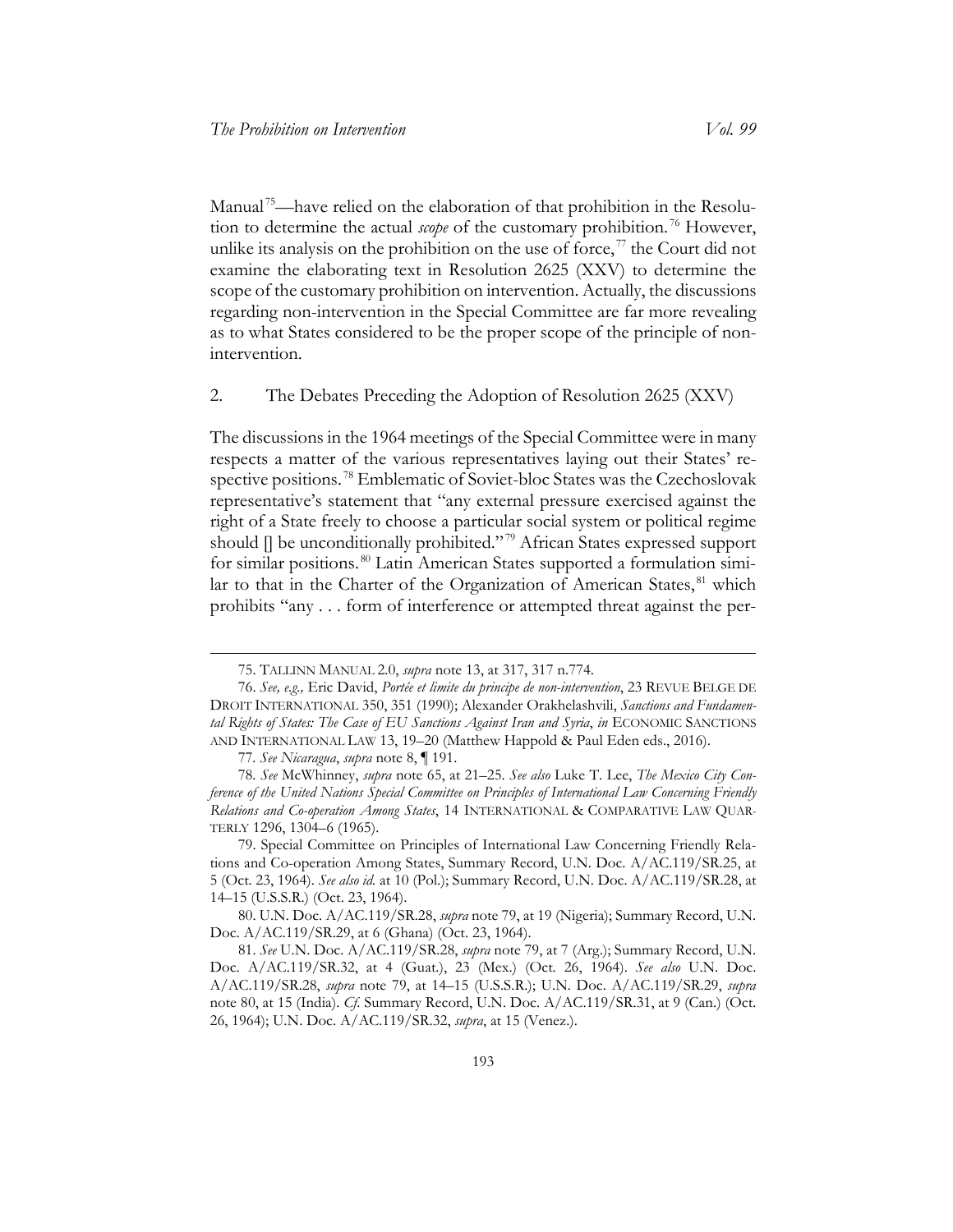<span id="page-15-0"></span>sonality of the State or against its political, economic, and cultural ele-ments."<sup>[82](#page-15-2)</sup> Conversely, WEOG States downplayed the significance of nonintervention, [83](#page-15-3) some even considering that it would be inappropriate at the present stage to formulate the content of such a principle. [84](#page-15-4) Thus, the United Kingdom representative stated that "[t]he prohibition of the use or threat of force had absorbed much of the classic conception of intervention, which had always been regarded as connoting forcible or dictatorial interference," whereas "[i]t was only when taken beyond its classic conception that the word 'intervention' began to raise real difficulties."<sup>[85](#page-15-5)</sup>

When the Special Committee reconvened in 1966, with Resolution 2131 (XX) having already been adopted, much of the discussion concerned the status of that resolution. The majority of States in the Special Committee considered Resolution 2131 (XX) controlling for its work, leaving the Special Committee unable to revisit the content of that resolution,<sup>[86](#page-15-6)</sup> though some were open to the possibility of adding to it. WEOG States were opposed, and considered Resolution 2131 (XX)—a product of the First Committee merely an expression of political will, and hence posited that the Special Committee should not consider itself bound by the resolution's formulations. [87](#page-15-7) Ultimately, by majority decision—the only WEOG State not voting

<span id="page-15-4"></span>84. U.N. Doc. A/AC.119/SR.28, *supra* note [79,](#page-14-0) at 10 (Fr.). *See also* U.N. Doc. A/AC.119/SR.30, *supra* note [83,](#page-15-0) at 15–16 (Leb.).

<span id="page-15-5"></span>85. Summary Record, U.N. Doc. A/AC.119/SR.26, at 5–6 (Oct. 23, 1964). *See also* U.N. Doc. A/AC.119/SR.32, *supra* not[e 81,](#page-14-9) at 13 (Austl.). *Cf*. *id*. at 28 (U.S.).

<span id="page-15-6"></span>86. 1966 Special Committee on Principles of International Law Concerning Friendly Relations and Cooperation Among States, Summary Record, U.N. Doc. A/AC.125/SR.8, ¶ 30 (Utd. Arab Rep.) (July 25, 1966); *id*. U.N. Doc. A/AC.125/SR.10, ¶¶ 10 (Venez.), 18 (Kenya), 22 (Syria), 25 (Chile) (July 25, 1966); *id*. U.N. Doc. A/AC.125/SR.11, ¶¶ 4 (Mex.), 23 (Alg.) (July 25, 1966); *id*. U.N. Doc. A/AC.125/SR.14, ¶¶ 20 (Czechos.), 30 (Yug.), 44 (U.S.S.R.) (July 25, 1966); *id.* U.N. Doc. A/AC.125/SR.15, ¶¶ 12 (India), 33 (Nigeria) (Mar. 17, 1966); *id.* U.N. Doc. A/AC.125/SR.16, ¶¶ 3 (Cameroon), 19 (Rom.), 35 (Arg.), 38 (Guat.) (Jul. 25, 1966); 1967 Special Committee on Principles of International Law Concerning Friendly Relations and Cooperation Among States, Summary Record, U.N. Doc. A/AC.125/SR.72, at 13 (Ghana), 20 (Pol.) (Dec. 4, 1967). *Cf*. U.N. Doc. A/AC.125/SR.15, *supra*, ¶ 20 (Leb.).

<span id="page-15-7"></span>87. U.N. Doc. A/AC.125/SR.8, *supra* note [86,](#page-15-1) ¶ 16 (Can.); U.N. Doc. A/AC.125/SR.11, *supra* note [86,](#page-15-1) ¶¶ 19 (Austl.), 36 (U.S.); 1966 Special Committee on Principles of International Law Concerning Friendly Relations and Cooperation Among States,

<span id="page-15-8"></span><span id="page-15-1"></span><sup>82.</sup> OAS Charter, *supra* note [32,](#page-7-8) art. 15 (art. 19 following amendments).

<span id="page-15-3"></span><span id="page-15-2"></span><sup>83.</sup> Special Committee on Principles of International Law Concerning Friendly Relations and Co-operation Among States, Summary Record, U.N. Doc. A/AC.119/SR.30, at 14–15 (Neth.) (Oct. 26, 1964).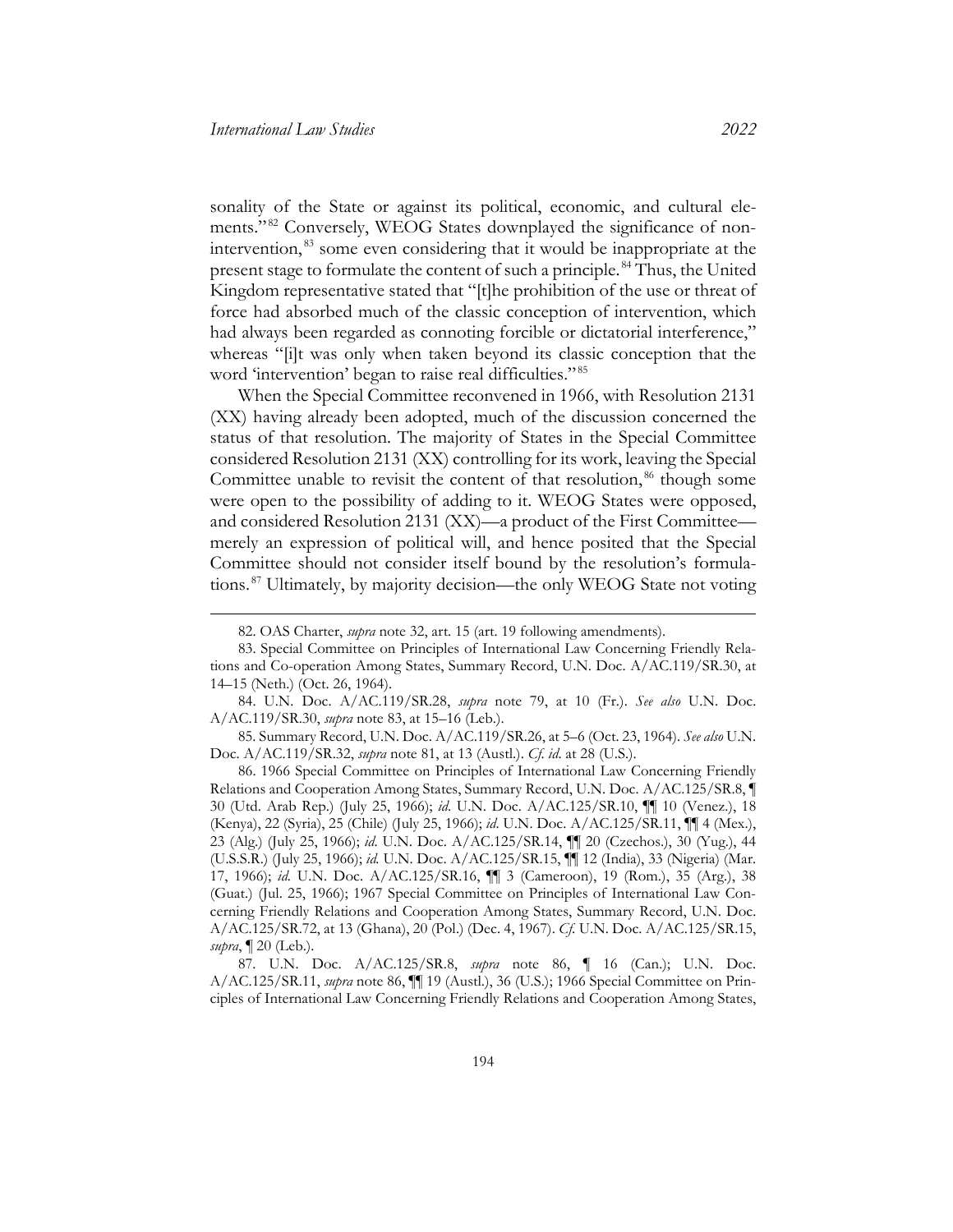<span id="page-16-0"></span>against was Sweden, which abstained—the Special Committee decided that it would not reconsider the formulation of the principle of non-intervention enshrined in Resolution 2131  $(XX)$ ,<sup>[88](#page-16-1)</sup> and the discussion on that subject mostly ended there. [89](#page-16-2)

<span id="page-16-6"></span>At least one State supportive of the formulation on non-intervention in Resolution 2131 (XX) did appear to note that it involved progressive development of international law. [90](#page-16-3) Others were adamant that Resolution 2131 (XX)—at least in the years following its adoption—reflected international law, whether as customary international law or even as a general principle of  $law.<sup>91</sup>$  $law.<sup>91</sup>$  $law.<sup>91</sup>$ 

<span id="page-16-7"></span>For their part, WEOG States' representatives generally did not go further than recognizing that the use of force and "subversive activities directed toward the violent overthrow of the regime of another State" would amount to intervention,<sup>[92](#page-16-5)</sup> and this is very much reflected in the draft text Australia, Canada, France, Italy, the United Kingdom, and the United States proposed

Summary Record, U.N. Doc. A/AC.125/SR.12, ¶ 4 (Fr.) (July 25, 1966); U.N. Doc. A/AC.125/SR.14, *supra* not[e 86,](#page-15-1) ¶ 19 (It.); U.N. Doc. A/AC.125/SR.16, *supra* note [86,](#page-15-1) ¶ 50 (U.K.); 1966 Special Committee, Summary Record, U.N. Doc. A/AC.125/SR.18, ¶ 5 (Jap.) (July 25, 1966); 1967 Special Committee on Principles of International Law Concerning Friendly Relations and Cooperation Among States, Summary Record, U.N. Doc. A/AC.125/SR.73, at 7 (Neth.) (Dec. 4, 1967). *See also* U.N. Doc. A/AC.125/SR.16, *supra*  note [86,](#page-15-1) ¶ 29 (Swed.)

<span id="page-16-1"></span><sup>88. 1966</sup> Special Committee on Principles of International Law Concerning Friendly Relations and Co-operation Among States, Summary Record, U.N. Doc. A/AC.125/SR.17, ¶ 39 (Jul. 26, 1966).

<span id="page-16-2"></span><sup>89.</sup> *See also* Piet-Hein Houben, *Principles of International Law Concerning Friendly Relations and Co-operation Among States*, 61 AMERICAN JOURNAL OF INTERNATIONAL LAW 703, 716– 18 (1967). *Cf*. Robert Rosenstock, *The Declaration of Principles of International Law Concerning Friendly Relations: A Survey*, 65 AMERICAN JOURNAL OF INTERNATIONAL LAW 713, 729 (1971).

<span id="page-16-3"></span><sup>90. 1970</sup> Special Committee on Principles of International Law Concerning Friendly Relations and Cooperation Among States, Summary Record, U.N. Doc. A/AC.125/SR.114, at 33 (Arg.) (May 1, 1970).

<span id="page-16-4"></span><sup>91.</sup> U.N. Doc. A/AC.125/SR.8, *supra* note [86,](#page-15-1) ¶ 30 (Utd. Arab Rep.); U.N. Doc. A/AC.125/SR.10, *supra* not[e 86,](#page-15-1) ¶¶ 7 (Yug.), 18 (Kenya); U.N. Doc. A/AC.125/SR.17, *supra*  note [88,](#page-16-0) ¶ 5 (Chile); 1967 Special Committee, Summary Record, U.N. Doc. A/AC.125/SR.71, 7 (Czechos.) (Dec. 4, 1967); U.N. Doc. A/AC.125/SR.72, *supra* note [86,](#page-15-1)  at 9 (Mex.), 13 (Ghana); U.N. Doc. A/AC.125/SR.73, *supra* note [87,](#page-15-8) at 6 (Venez.). *See also* U.N. Doc. A/AC.125/SR.16, *supra* note [86,](#page-15-1) ¶ 37 (Guat.).

<span id="page-16-5"></span><sup>92.</sup> U.N. Doc. A/AC.125/SR.10, *supra* note [86,](#page-15-1) ¶ 15 (U.K.); U.N. Doc. A/AC.125/SR.14, *supra* not[e 86,](#page-15-1) ¶ 19 (It.); U.N. Doc. A/AC.125/SR.15, *supra* note [86,](#page-15-1) ¶ 26 (Can.); U.N. Doc. A/AC.125/SR.73, *supra* note [87,](#page-15-8) at 8 (Neth.).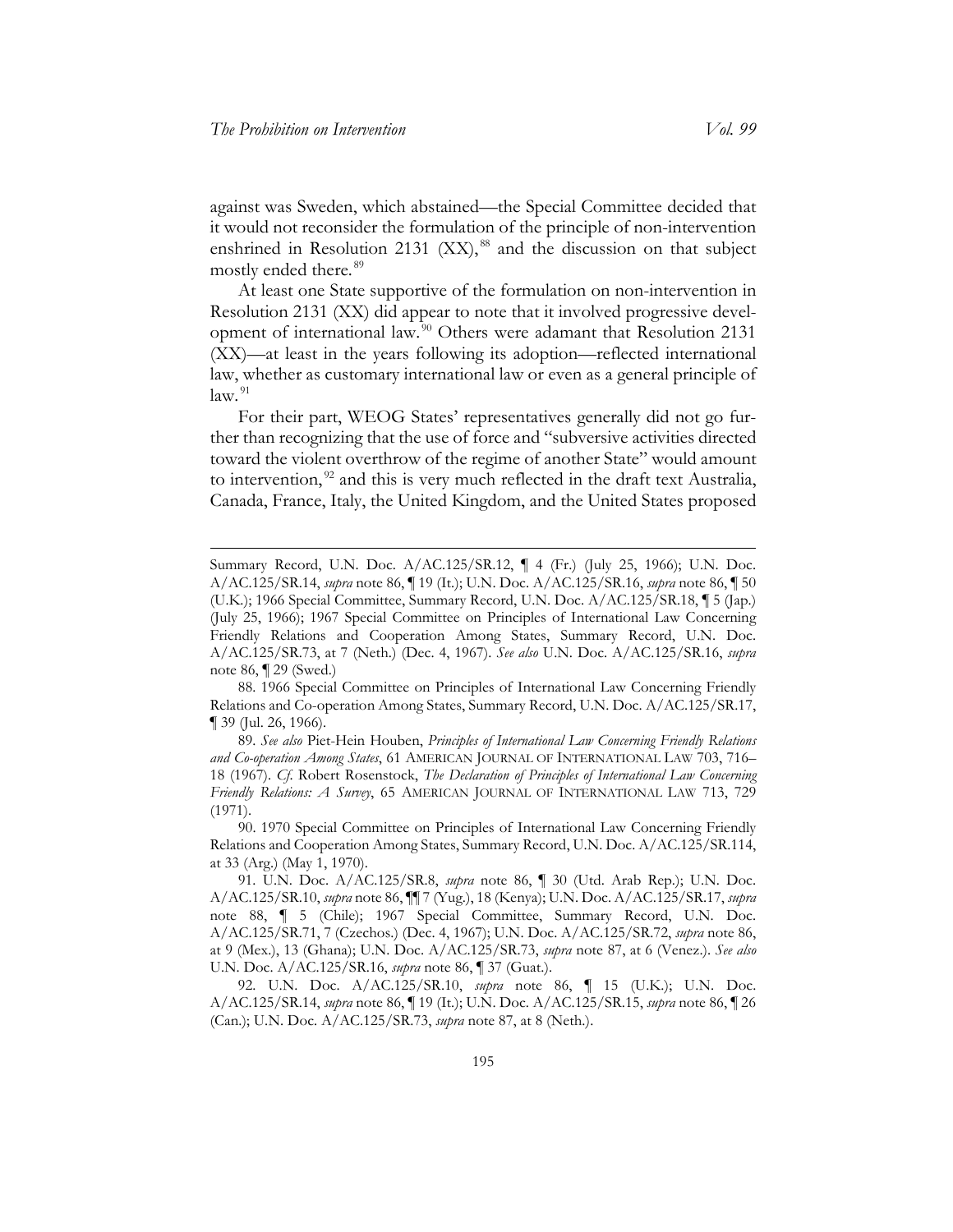for elaborating the principle of non-intervention. While their draft proclaimed that "[n]o State shall take action of such design and effect as to impair or destroy the political independence or territorial integrity of another State,"<sup>[93](#page-17-0)</sup> this was immediately followed by a paragraph which stated:

<span id="page-17-7"></span>Accordingly, no State shall instigate, foment, organize or otherwise encourage subversive activities directed toward the *violent overthrow of the regime of another State*, whether by invasion, armed attack, infiltration of personnel, terrorism, clandestine supply of arms, the fomenting of civil strife, or other forcible means. In particular, States shall not employ *such means* to impose or attempt to impose upon another State a specific form of government or mode of social organization. [94](#page-17-1)

<span id="page-17-8"></span>Otherwise, WEOG States emphasised "the generally recognized freedom of States to seek to influence the policies and actions of other States,"<sup>[95](#page-17-2)</sup> unless elsewhere prohibited, underscoring that merely pressuring other States is not prohibited intervention. [96](#page-17-3) The exception to these WEOG States is Sweden, which considered that "giving financial support to a political party in another State" constitutes intervention.<sup>[97](#page-17-4)</sup> Though WEOG States entertained the possibility of broadening the scope of their proposed elaboration of the principle of non-intervention—seemingly as a compromise offer to the other States grounded in their insistence of following Resolution 2131  $(XX)^{98}$  they stopped short of recognizing such a broadening as *lex lata*. [99](#page-17-6)

Now, one may point out that WEOG States did not go as far as positively reaffirming a freedom to influence the political systems of other States,

<span id="page-17-0"></span><sup>93.</sup> Report of the 1966 Special Committee on Principles of International Law Concerning Friendly Relations and Cooperation Among States, U.N. Doc. A/6230, ¶ 279 (June 27, 1966).

<sup>94.</sup> *Id*. (emphases added).

<sup>95.</sup> *Id*.

<span id="page-17-3"></span><span id="page-17-2"></span><span id="page-17-1"></span><sup>96. 1966</sup> Special Committee, Summary Record, U.N. Doc. A/AC.125/SR.13, ¶ 3 (Austl.) (Jul. 25, 1966); U.N. Doc. A/AC.125/SR.12, *supra* note [87,](#page-15-8) ¶ 5 (Fr.); U.N. Doc. A/AC.125/SR.15, *supra* note [86,](#page-15-1) ¶ 29 (Can.); U.N. Doc. A/AC.125/SR.16, *supra* note [86,](#page-15-1)  $\P\P$  14 (It.), 56 (U.S.).

<span id="page-17-4"></span><sup>97.</sup> U.N. Doc. A/AC.125/SR.16, *supra* note [86,](#page-15-1) ¶ 31. Sweden appears to have been relatively receptive to a broader conception of intervention also in the years following the adoption of Resolution 2625 (XXV). *See* U.N. GAOR, 29th Sess., Sixth Comm., 1472th mtg., Summary Record, U.N. Doc. A/C.6/SR.1472, ¶ 7 (Oct. 9, 1974).

<sup>98.</sup> *Cf*. Rosenstock, *supra* note [89,](#page-16-6) at 727–28.

<span id="page-17-6"></span><span id="page-17-5"></span><sup>99.</sup> *Cf*. U.N. Doc. A/AC.125/SR.72, *supra* note [86,](#page-15-1) at 6 (U.S.); U.N. Doc. A/AC.125/SR.73, *supra* note [87,](#page-15-8) at 22 (U.K.). *See also* U.N. Doc. A/AC.125/SR.16, *supra*  note [86,](#page-15-1) ¶ 43 (It.).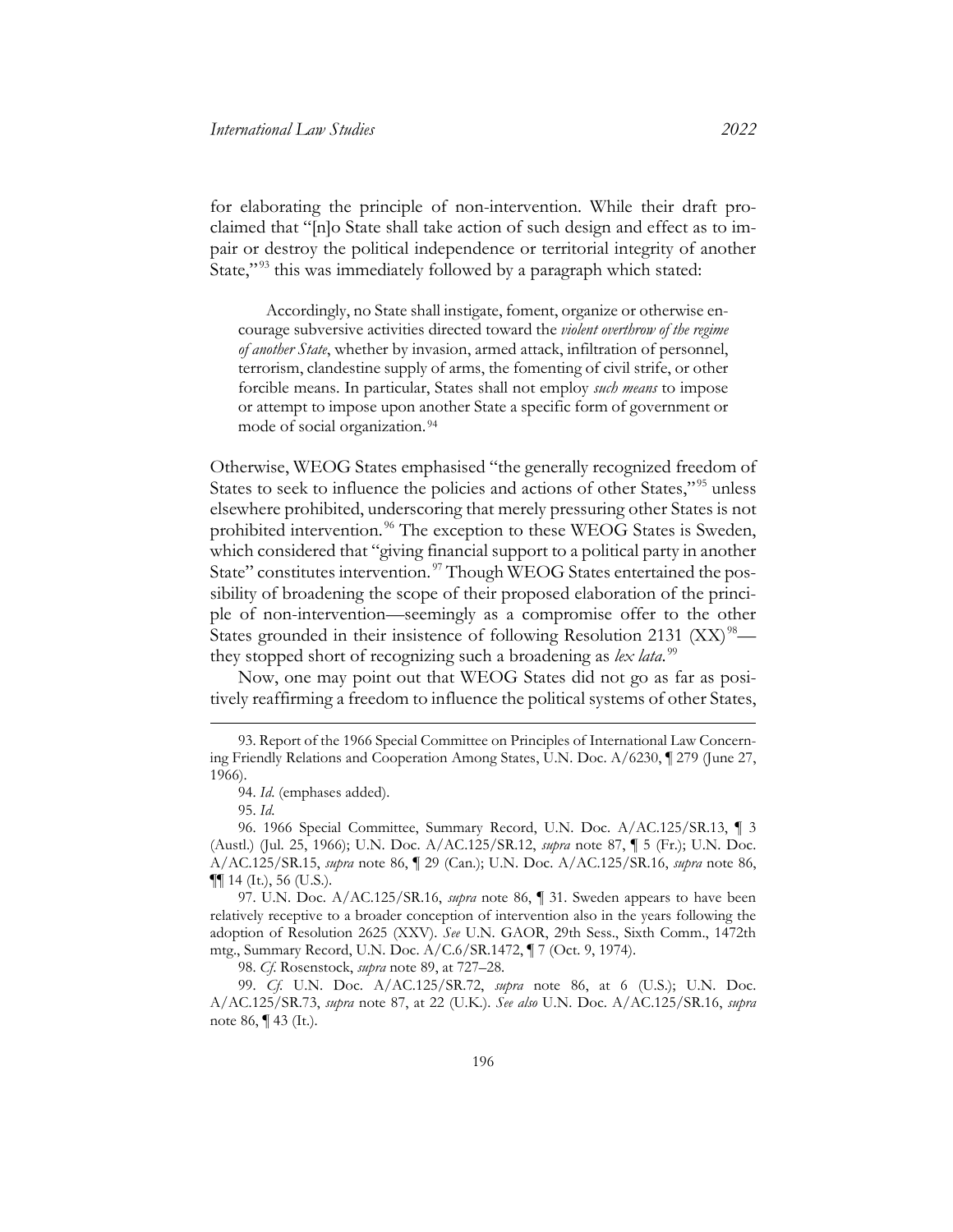as opposed to merely their "policies and actions." [100](#page-18-0) However, it seems problematic to infer from this omission recognition on the part of WEOG States that such influencing is unlawful. Indeed, it appears to have been diplomatically prohibitive for these States to go as far as to (openly) contend that States have the freedom to influence other States' political systems. On a number of occasions in the Special Committee, non-WEOG States had accused WEOG States of engaging in such activities; $^{101}$  $^{101}$  $^{101}$  thus, to reaffirm a freedom to act in such a matter would be, for WEOG States, to proverbially poke non-WEOG States in the eye—if not revealing their hand—while simultaneously seeking to reach a consensus over formulae they were positing. Hence, it seems unwarranted to attribute to WEOG States a position broader than that they positively recognized.

Additionally, one may ask why WEOG States were willing to join in the consensus adopting the Friendly Relations Declaration when its formulation of the prohibition on intervention significantly diverged from their preferred formulation. Yet, the formulation of the prohibition on intervention in Resolution 2625 (XXV) should be placed in the Resolution's broader context. The principle of non-intervention is one of seven principles elaborated in the Declaration.<sup>[102](#page-18-2)</sup> Were the WEOG States to refrain from joining the consensus, it would have undermined the project of adopting Resolution 2625 (XXV) as a whole, with the WEOG States' stubbornness at serious risk of being blamed for such failure.<sup>[103](#page-18-3)</sup> Additionally, while the formulation of the prohibition on intervention went against the positions of WEOG States, the formulation of other principles did not appear to significantly diverge from their positions. [104](#page-18-4) Refusing to join in the consensus would have meant abandoning acceptable formulations achieved elsewhere in the document.

As a side note, it does not appear that WEOG States came around to embrace the formulation of the prohibition on intervention in Resolution

<sup>100.</sup> Report of the 1966 Special Committee, *supra* note [93,](#page-17-7) ¶ 279.

<span id="page-18-1"></span><span id="page-18-0"></span><sup>101</sup>*. See, e.g.,* U.N. Doc. A/AC.119/SR.31, *supra* note [81,](#page-14-9) at 4–5 (Burma); U.N. Doc. A/AC.125/SR.71, *supra* note [91,](#page-16-7) at 5 (Czechos.), 10–11 (U.S.S.R.). *See also* 1968 Special Committee on Principles of International Law Concerning Friendly Relations and Cooperation Among States, Summary Record, U.N. Doc. A/AC.125/SR.91, at 104 (Cameroon) (Sept. 23, 1968).

<sup>102.</sup> G.A. Res. 2625 (XXV) (Oct. 24, 1970).

<span id="page-18-3"></span><span id="page-18-2"></span><sup>103.</sup> Nicholas Greenwood Onuf, *The Principle of Nonintervention, the United Nations, and the International System*, 25 INTERNATIONAL ORGANIZATION 209, 221–22 (1971).

<span id="page-18-4"></span><sup>104</sup>*. See, e.g.,* Eduardo Jiménez de Aréchaga, *International Law in the Past Third of a Century*, 159 RECUEIL DES COURS DE L'ACADÉMIE DE DROIT INTERNATIONAL DE LA HAYE 1, 89 (1978). *See generally* Rosenstock, *supra* note [89.](#page-16-6)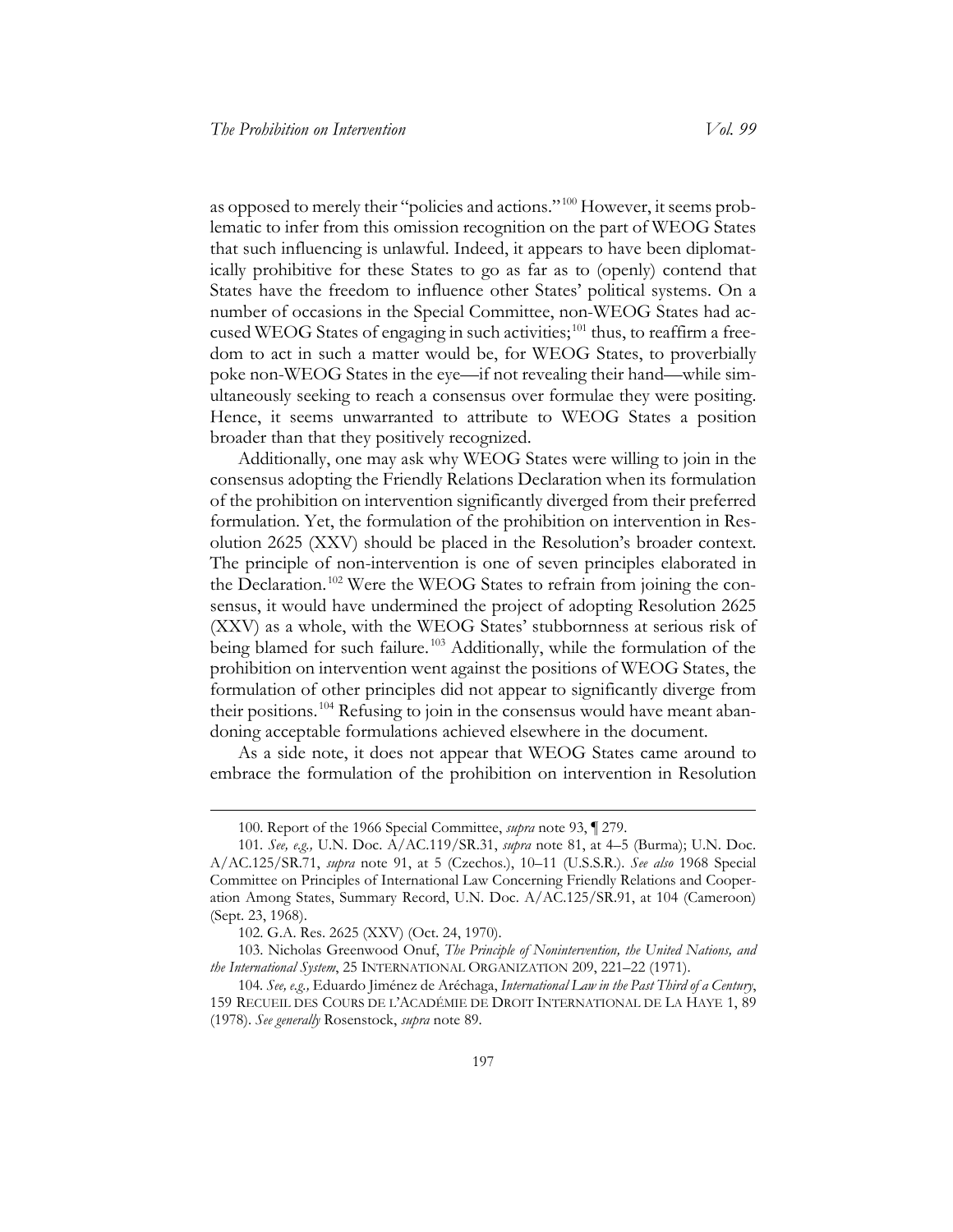2625 (XXV) in the years following the Resolution's adoption. Rather, at times, when discussion of non-intervention occurred, they appear to have simply ignored its detailed formulation in the Friendly Relations Declaration, instead recalling the purported elusive or narrow definition of the concept of intervention. [105](#page-19-0) Otherwise, WEOG States adopted what could be considered a revisionist interpretation of the provision on non-intervention. Thus, in 1987, the United States opined that, "[w]here the Declaration spoke of 'coercion', [it] understood that term to mean 'unlawful force' within the meaning of the Charter."<sup>[106](#page-19-1)</sup>

<span id="page-19-5"></span>Returning to the Special Committee discussions, it is important to note that the use of the term "coerce" in defining the prohibition on intervention was not itself a serious issue in the discussion in the Special Committee. Actually, both non-WEOG and WEOG States appear to have understood the use of this term as not prejudicing their respective understandings of the prohibition on intervention. [107](#page-19-2) The question of the scope of the prohibition does not appear to have centered on a definition of sorts for the term "coerce." Moreover, for those taking the text of Resolution 2625 (XXV) at face value,<sup>[108](#page-19-3)</sup> there seems to be little which compels the conclusion that "coercion" is a necessary element of the prohibition on intervention. [109](#page-19-4)

<span id="page-19-0"></span><sup>105.</sup> U.N. GAOR, 34th Sess., Sixth Comm., 61st mtg., Summary Record, U.N. Doc. A/C.6/34/SR.61, ¶ 28 (Neth.) (Dec. 6, 1979); U.N. GAOR, 36th Sess., Sixth Comm., 10th mtg., Summary Record, U.N. Doc. A/C.6/36/SR.10, ¶ 16 (Neth.) (Oct. 2, 1981); U.N. GAOR, 40th Sess., Sixth Comm., 31st mtg., Summary Record, U.N. Doc. A/C.6/40/SR.31, ¶ 23 (Austl.) (Nov. 7, 1985). *See also* U.N. GAOR, 27th Sess., Sixth Comm., 1348th mtg., Summary Record, U.N. Doc. A/C.6/SR.1348, ¶ 21 (Port.) (Nov. 2, 1972); U.N. GAOR, 35th Sess., Sixth Comm., Summary Record, U.N. Doc. A/C.6/35/SR.11, ¶ 9 (Can.) (Oct. 6, 1980); *see infra* note[s 186–](#page-33-0)[187](#page-33-1) and accompanying text.

<span id="page-19-1"></span><sup>106.</sup> U.N. GAOR, 42d Sess., Sixth Comm., 19th mtg., Summary Record, U.N. Doc. A/C.6/42/SR.19, ¶ 22 (Oct. 12, 1987). *See also* U.N. GAOR, 27th Sess., Sixth Comm., 1368th mtg., Summary Record, U.N. Doc. A/C.6/SR.1368, ¶ 35 (Austl.) (Nov. 21, 1972).

<span id="page-19-2"></span><sup>107.</sup> U.N. Doc. A/AC.119/SR.28, *supra* note [79,](#page-14-0) at 10 (Fr.); U.N. Doc. A/AC.125/SR.12, *supra* note [87,](#page-15-8) ¶ 5 (Fr.); U.N. Doc. A/AC.125/SR.16, *supra* note [86,](#page-15-1) ¶¶ 10 (Neth.), 51 (U.K.); U.N. Doc. A/AC.125/SR.71, *supra* note [91,](#page-16-7) at 6 (Czechos.). *See also* U.N. GAOR, 25th Sess., Sixth Comm., 1180th mtg., Summary Record, U.N. Doc. A/C.6/SR.1180, ¶ 14 (Ceylon) (Sept. 24, 1970). *See also* U.N. Doc. A/AC.125/SR.13, *supra*  note [96,](#page-17-8) ¶ 4 (Austl.).

<sup>108.</sup> *See supra* notes [71](#page-13-6)[–73](#page-13-7) and accompanying text.

<span id="page-19-4"></span><span id="page-19-3"></span><sup>109.</sup> *Cf*. Lori Fisler Damrosch, *Politics Across Borders: Nonintervention and Nonforcible Influence over Domestic Affairs*, 89 AMERICAN JOURNAL OF INTERNATIONAL LAW 1, 9–10 (1989); ANTÔNIO AUGUSTO CANÇADO TRINDADE, INTERNATIONAL LAW FOR HUMANKIND: TO-WARDS A NEW *JUS GENTIUM* 71–72 (3d ed. 2020). *Contra* Tladi, *supra* note [13,](#page-4-6) at 92.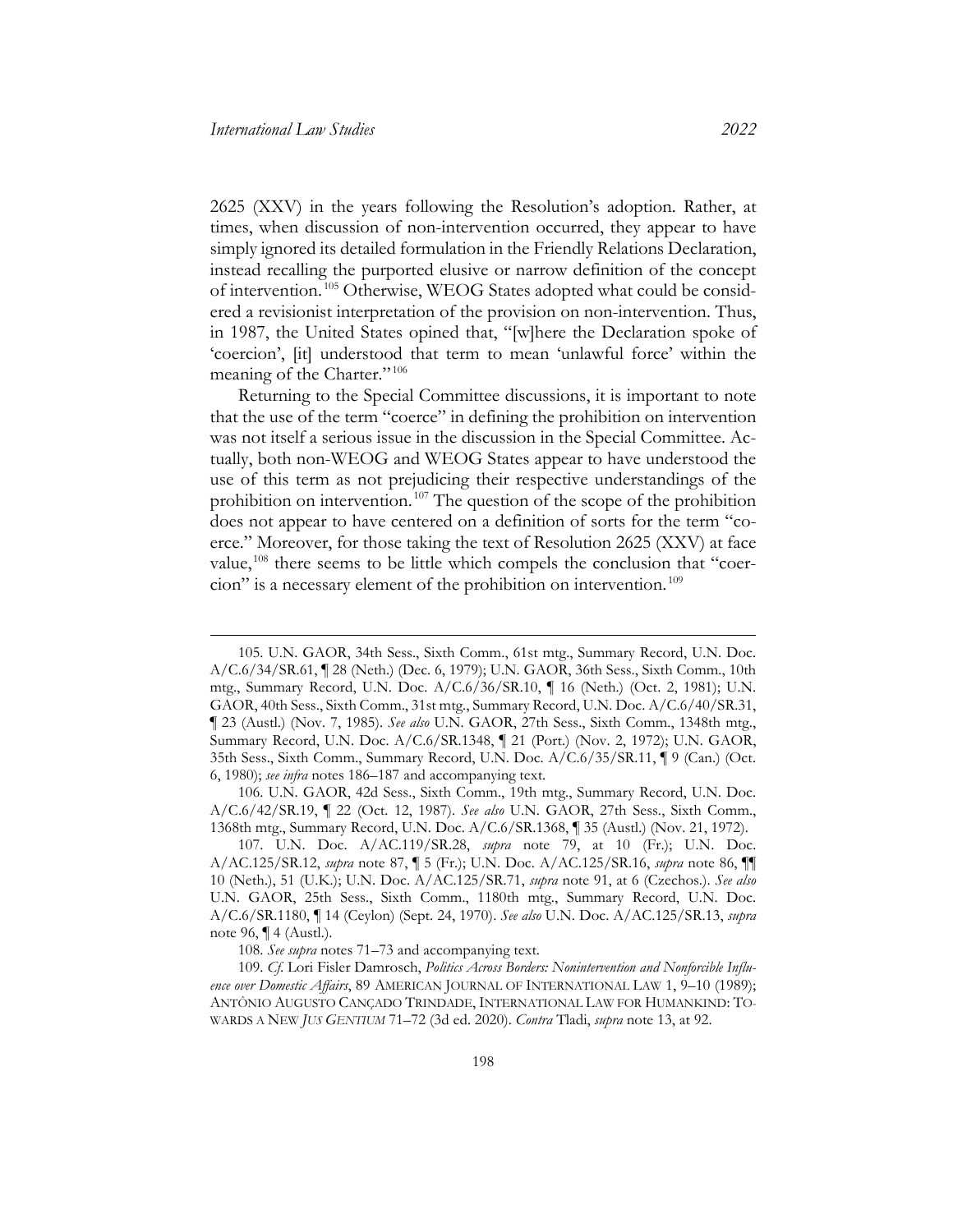In summing up the discussions, it is clear that a majority of States did accept as law the formulation of the principle of non-intervention which featured in both Resolutions 2131 (XX) and 2625 (XXV). However, it is also apparent that a bloc of States had clear reservations on the subject and refrained from recognizing forms of prohibited intervention other than essentially two categories of acts. Giving regard to the demands of representativeness of the interests at stake in assessing whether State practice and *opinio juris* are sufficiently general for the crystallization of a customary rule, it is very difficult to view the formulation of the prohibition on intervention in Resolutions 2131 (XX) and 2625 (XXV) as reflecting customary interna-tional law—at least at the time of their adoption.<sup>[110](#page-20-0)</sup> At the same time, there was consensus that the use of force against another State, as well as support for "subversive activities directed toward the violent overthrow of the re-gime of another State,"<sup>[111](#page-20-1)</sup> would amount to an unlawful intervention when done in relation to that State's domestic jurisdiction.

Before proceeding, this author concedes that the suggested conclusion that the formulation of the prohibition on intervention enshrined in Resolution 2625 (XXV) does not reflect customary international law—at least at the time of its adoption—will likely be surprising, considering that the Resolution as a whole is at times considered the "Forgotten Constitution" of international law. [112](#page-20-2) Yet, one should also not lose sight of what Robert Rosenstock, who represented the United States in the Special Committee, observed in regards to the vote on the adoption of the terms of Resolution 2131 (XX); namely, "[t]he irony of adopting a resolution speaking of 'the universal legal conviction' by a divided vote."<sup>[113](#page-20-3)</sup> Whereas for the purposes of formally adopting a resolution the divided vote may constitute mere irony, the existence of customary international law, though not conditional on universality, is dependent on representativeness, the lack of which is reflected in the divided vote.

<span id="page-20-0"></span><sup>110.</sup> *Cf*. Derek W. Bowett, *International Law and Economic Coercion*, 16 VIRGINIA JOURNAL OF INTERNATIONAL LAW 245, 246 (1976).

<sup>111.</sup> *Cf*. Report of the 1966 Special Committee, *supra* note [93,](#page-17-7) ¶ 279.

<span id="page-20-3"></span><span id="page-20-2"></span><span id="page-20-1"></span><sup>112</sup>*. See* Jorge Viñuales, *The Forgotten Constitution: The UN Friendly Relations Declaration at 50*, EJIL:TALK! (Apr. 23, 202[1\), https://www.ejiltalk.org/the-forgotten-constitution-the](file://data1/James.Crisfield.ctr$/msdata/Desktop/),%20https:/www.ejiltalk.org/the-forgotten-constitution-the-un-friendly-relations-declaration-at)[un-friendly-relations-declaration-at-](file://data1/James.Crisfield.ctr$/msdata/Desktop/),%20https:/www.ejiltalk.org/the-forgotten-constitution-the-un-friendly-relations-declaration-at)50.

<sup>113.</sup> Rosenstock, *supra* note [89,](#page-16-6) at 728.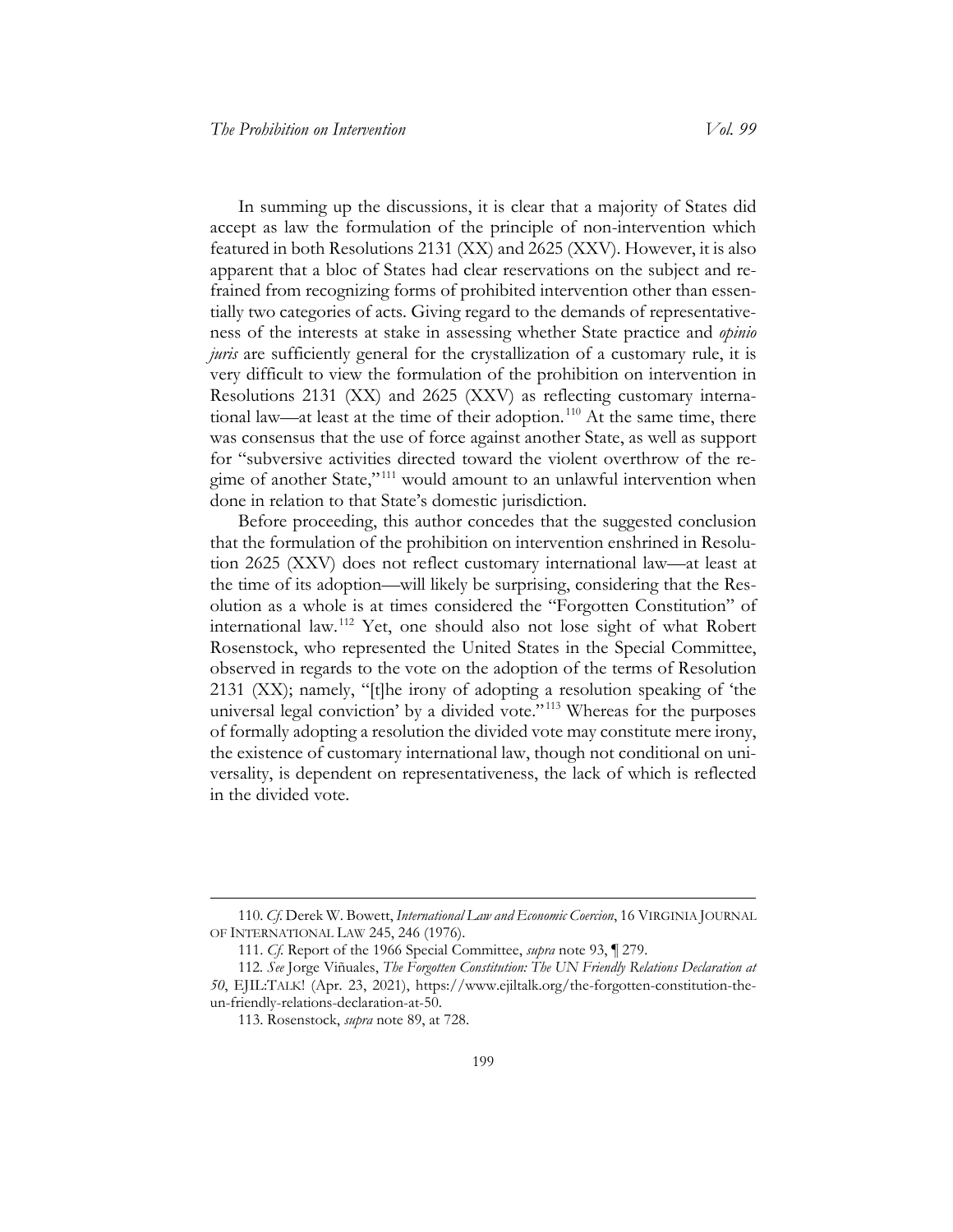#### 3. Resolutions 31/91 (1976) and 36/103 (1981)

As noted, there were two other significant General Assembly resolutions on non-intervention: Resolutions 31/91 and 36/103. However, the legal significance of these resolutions can be disposed of quite briefly; hence they will be considered together. Resolution 31/91 (1976) includes a few vague and broad statements on the prohibition on intervention, inter alia "reaffirm[ing] the inalienable sovereign right of every state to State to determine freely, and without any form of foreign interference, its political, social and economic system and its relations with other states."<sup>[114](#page-21-1)</sup> Yet, it was adopted without much involvement of WEOG States,<sup>[115](#page-21-2)</sup> many of which abstained in the vote on its adoption. [116](#page-21-3)

Resolution 36/103 contains a very detailed list of activities relating to intervention, which it declares States must refrain from. [117](#page-21-4) However, this resolution received no votes in favor from WEOG States, with most of these voting against the resolution. [118](#page-21-5) Hence, Resolution 36/103, too, is of little value for discerning the scope of the customary prohibition on intervention.

#### <span id="page-21-0"></span>*C. The Helsinki Final Act (1975)*

The Helsinki Final Act of 1975 was perhaps, *politically*, the most significant of the instruments mentioned here, as it "was a key component of the process of détente aimed at decreasing tensions and strengthening relations among States with opposing ideologies." [119](#page-21-6) Adopted during the Cold War and addressing a number of issues that were the subject of contention

<sup>114.</sup> G.A. Res. 31/91, ¶ 1 (Dec. 14, 1976).

<span id="page-21-2"></span><span id="page-21-1"></span><sup>115.</sup> U.N. GAOR, 31st Sess., First Comm., 58th mtg., at 11–12, U.N. Doc. A/C.1/31/PV.58 (Dec. 10, 1976).

<span id="page-21-3"></span><sup>116.</sup> U.N. GAOR, 31st Sess., 98th plen. mtg., U.N. Doc. A/31/PV.98, ¶ 23 (Dec. 14, 1976).

<sup>117.</sup> G.A. Res. 36/103 (Dec. 9, 1981).

<span id="page-21-5"></span><span id="page-21-4"></span><sup>118</sup>*. See* U.N. GAOR, 36th Sess., 91st plen. mtg., U.N. Doc. A/36/PV.91, ¶ 271 (Dec. 9, 1981).

<span id="page-21-6"></span><sup>119.</sup> Michael Wood & Daniel Purisch, *Helsinki Final Act (1975)*, MAX PLANCK ENCY-CLOPEDIA OF PUBLIC INTERNATIONAL LAW ¶ 22 (last updated July 2011), https://opil.ouplaw.com/view/10.1093/law:epil/9780199231690/law-9780199231690-e1051?prd=EPIL.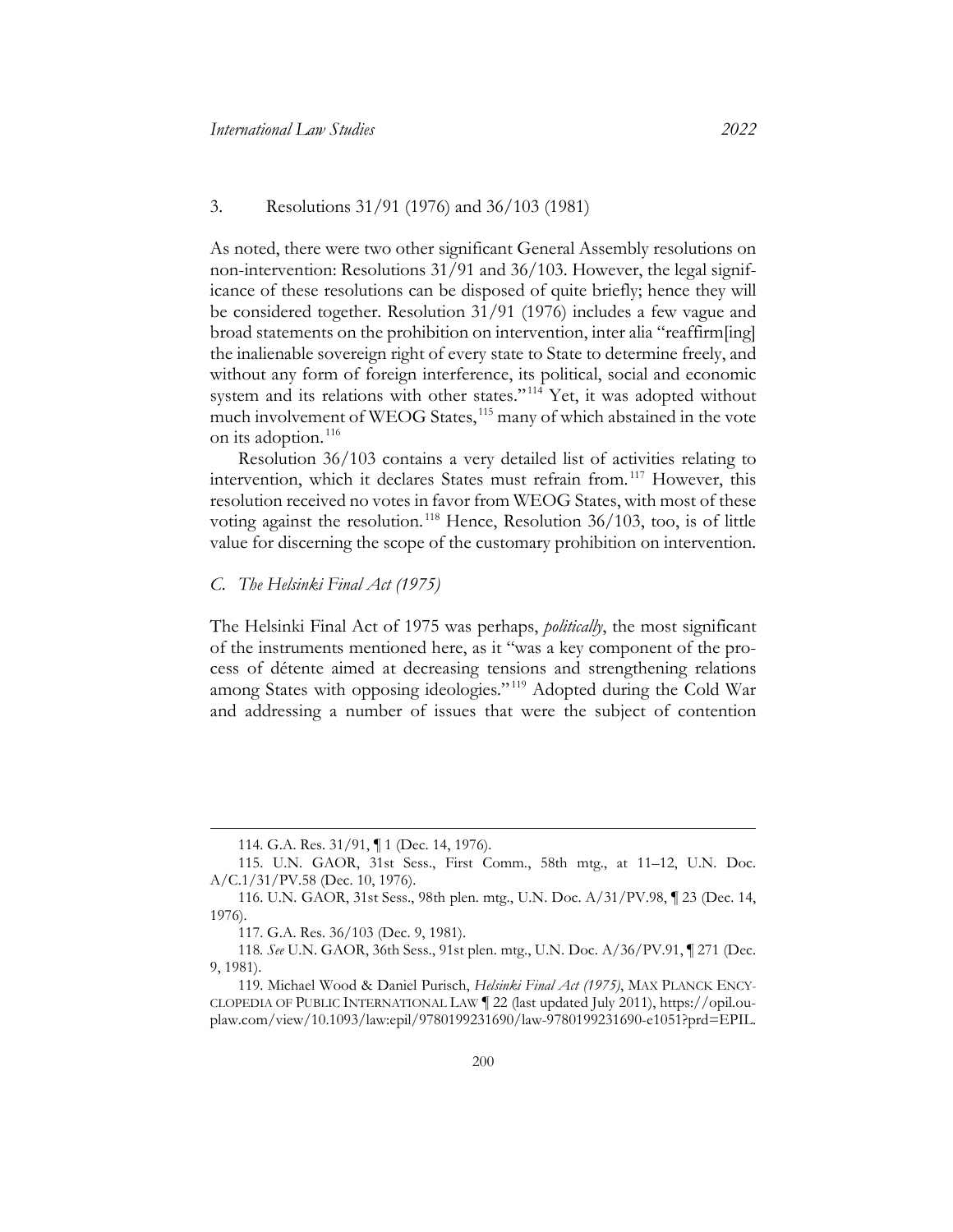therein, it was signed by all European States—save Albania—as well as Canada and the United States. [120](#page-22-0) Moreover, for the Soviet bloc, the most significant aspect of the Helsinki Final Act was that it included statements on nonintervention as well as on inviolability of frontiers. [121](#page-22-1) It is thus of great interest that these statements on non-intervention were taken, with certain nuances, from Resolution 2625 (XXV). [122](#page-22-2)

A number of scholars have referred to the formulation of non-intervention in the Helsinki Final Act in order to determine the content of this principle. [123](#page-22-3) There is also some support in the *Nicaragua* judgment for this approach, where the Court observed in regards to the principle of non-intervention that "it can be inferred that the text [of the Helsinki Final Act] testifies to the existence, and the acceptance by the United States, of a customary principle which has universal application." [124](#page-22-4)

The Helsinki Final Act is not, in and of itself, a binding instrument.<sup>[125](#page-22-5)</sup> This, however, does not remove the possibility that it reflects the *opinio juris* of the States which joined the Act. Yet, the instrument was primarily considered to be one of political commitment, drafted by diplomats rather than lawyers, [126](#page-22-6) and involved much compromise among competing Soviet-West

<span id="page-22-0"></span><sup>120.</sup> *Helsinki Accords*, ENCYCLOPEDIA BRITANNICA, https://www.britannica.com/ event/Helsinki-Accords (last visited Mar. 4, 2022). *See also* ANTHONY AUST, MODERN TREATY LAW AND PRACTICE 32 (3d ed. 2013).

<span id="page-22-1"></span><sup>121.</sup> For the West bloc, the most significant aspect was the Act's statements on human rights. *See* SARAH B. SNYDER, HUMAN RIGHTS ACTIVISM AND THE END OF THE COLD WAR: A TRANSNATIONAL HISTORY OF THE HELSINKI NETWORK 30–31 (2011).

<span id="page-22-2"></span><sup>122.</sup> Helsinki Final Act, *supra* note [40,](#page-8-10) at 1294–95. *See* Victor-Yves Ghébali, *L'Acte final de la Conférence sur la sécurité et la coopération en Europe et les Nations Unies*, 21 ANNUAIRE FRAN-ÇAIS DE DROIT INTERNATIONAL 73, 95 (1975).

<span id="page-22-3"></span><sup>123.</sup> *See, e.g.,* M.C.W. Pinto (ed.), *Asian-African Legal Consultative Committee Annual Survey of Activities 1996-1997*, 7 ASIAN YEARBOOK OF INTERNATIONAL LAW 345, 357–58 (1997); Natalino Ronzitti, *Sanctions as Instruments of Coercive Diplomacy: An International Law Perspective*, *in* COERCIVE DIPLOMACY, SANCTIONS AND INTERNATIONAL LAW 1, 6 (Natalino Ronzitti ed., 2016); Chimène Keitner, *Foreign Election Interference and International Law*, *in* DEFENDING DEMOCRACIES: COMBATING FOREIGN ELECTION INTERFERENCE IN A DIGITAL AGE 179, 186–187 (Jens David Ohlin & Duncan B. Hollis eds., 2020).

<sup>124.</sup> *Nicaragua*, *supra* not[e 8,](#page-3-7) ¶ 204.

<span id="page-22-5"></span><span id="page-22-4"></span><sup>125</sup>*. See* Oscar Schachter, *The Twilight Existence of Nonbinding International Agreements*, 71 AMERICAN JOURNAL OF INTERNATIONAL LAW 296 (1977).

<span id="page-22-6"></span><sup>126.</sup> Harold S. Russell, *The Helsinki Declaration: Brobdingnag or Lilliput?*, 70 AMERICAN JOURNAL OF INTERNATIONAL LAW 242, 248–49 (1976).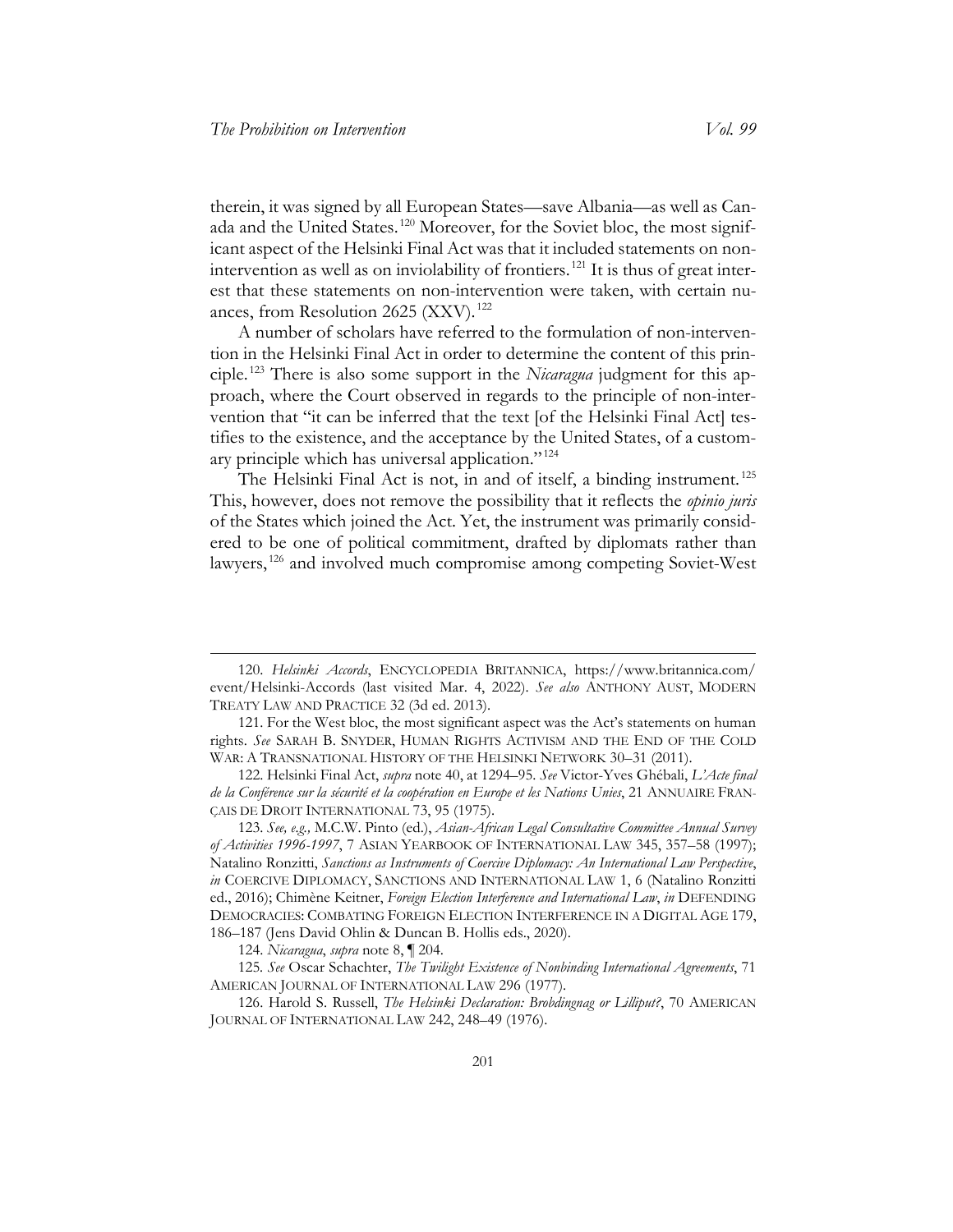views. [127](#page-23-0) Thus, "arguing that the Final Act would be a legally binding agreement on the basis of another source of international law [other than treaty law] would be futile. The intention of the parties, as expressed at the end of the Conference in Helsinki in 1975, clearly points to the fact that the Final Act has to be considered as a political, not as a legal document." [128](#page-23-1) Moreover, it has been observed that willingness to adopt ambitious statements in the Final Act was actually a result of its non-binding status;<sup>[129](#page-23-2)</sup> it would hence be all the more surprising that States accepted the Final Act's formulations as customary international law. Furthermore, the size of the Helsinki Final Act further undermines any proposition that States necessarily accepted as law each proposition provided therein.<sup>[130](#page-23-3)</sup>

Thus, it may indeed be less controversial to consider, as the Court did in *Nicaragua*, recognition of the principles themselves in the Final Act an expression of *opinio juris* by the participating States—and perhaps the source of a potential catalyst for subsequent evolution of international law. [131](#page-23-4) However, to consider the precise elaboration of these principles as embodying the *opinio juris* of each and every State involved would be quite far-fetched. [132](#page-23-5)

In summary, it does not appear that the Helsinki Final Act leads to conclusions regarding the scope of the prohibition on intervention which diverge from those which arose from the discussions leading up to the adoption of Resolution 2625 (XXV).

To substantiate a prohibition on intervention that is (far) broader than that which derives from the analysis in this Part, scholars have in particular referred to the *Nicaragua* case. [133](#page-23-6) Accordingly, the question arises: did the *Nicaragua* judgment reach a conclusion different from that which would appear to arise from State practice? It is to this issue the article now turns.

<span id="page-23-0"></span><sup>127.</sup> José A. Cabranes, *Reflections on the Belgrade Meeting (1977–78) of the Conference on Security and Cooperation in Europe*, 4 YALE STUDIES IN WORLD PUBLIC ORDER 274, 276–77 (1978).

<span id="page-23-1"></span><sup>128.</sup> Arie Bloed, *Two Decades of the CSCE Process: From Confrontation to Co-operation*, *in* 1 THE CONFERENCE ON SECURITY AND CO-OPERATION IN EUROPE: ANALYSIS AND BASIC DOCUMENTS, 1972–1993, at 1, 22 (Arie Bloed ed., 1993).

<span id="page-23-2"></span><sup>129.</sup> Erika B. Schlager, *A Hard Look at Compliance with Soft Law: The Case of the OSCE*, *in* COMMITMENT AND COMPLIANCE: THE ROLE OF NON-BINDING NORMS IN THE INTER-NATIONAL LEGAL SYSTEM 346, 353 (Dinah Shelton ed., 2003).

<sup>130.</sup> *See Marsh. Is. v. India, supra* note [44](#page-9-7) and accompanying text.

<span id="page-23-4"></span><span id="page-23-3"></span><sup>131.</sup> Laurence Boisson de Chazournes, *Qu'est-ce que la pratique en droit internatio nal?*, *in* LA PRATIQUE ET LE DROIT INTERNATIONAL 13, 27-28 (2004).

<span id="page-23-6"></span><span id="page-23-5"></span><sup>132.</sup> *See also* J. E. S. Fawcett, *The Helsinki Act and International Law*, 13 [REVUE BELGE](https://dialnet.unirioja.es/servlet/revista?codigo=11546)  [DE DROIT INTERNATIONAL](https://dialnet.unirioja.es/servlet/revista?codigo=11546) 5, 7 (1977).

<sup>133.</sup> *See, e.g.,* Buchan, *supra* note [14,](#page-4-7) at 223; MOYNIHAN, *supra* note [14,](#page-4-7) at 27.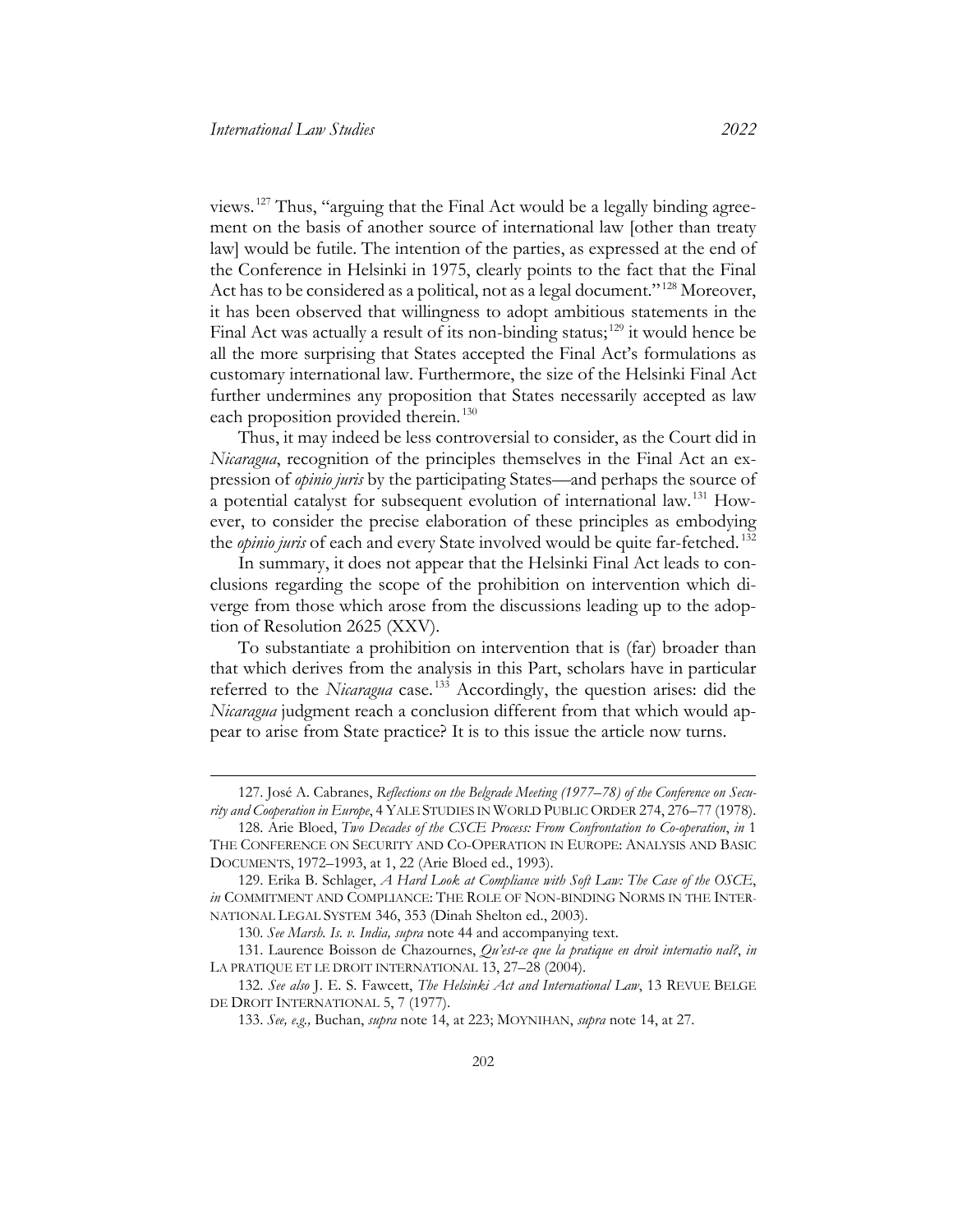#### <span id="page-24-2"></span>III. THE *NICARAGUA* CASE

<span id="page-24-0"></span>Beyond being "without doubt one of the most significant cases to have come before the International Court,"<sup>[134](#page-24-3)</sup> *Nicaragua* is the only ICJ case to have considered the prohibition of non-intervention in detail—both on theoretical and practical levels. [135](#page-24-4) It is for this reason that it has become *the* authoritative source on the prohibition on intervention in international law. [136](#page-24-5)

In any attempt to understand the judgment's findings on the prohibition on intervention, it is important to contemplate the two separate parts in the judgment which discuss non-intervention.<sup>[137](#page-24-6)</sup> The first part discusses the existence of the prohibition on a general level, while laying out its main elements. The second part involves the application of the prohibition on intervention to the facts of the case. After providing an overview of these two parts of the judgment, an attempt will be made to discern the *Nicaragua* precedent.

#### <span id="page-24-1"></span>*A. The Abstract Elaboration of Non-Intervention*

It is appropriate to quote at length the Court's dicta on the content of the prohibition on intervention:

[T]he Court will define only those aspects of the principle which appear to be relevant to the resolution of the dispute. In this respect it notes that, in view of the generally accepted formulations, the principle forbids all States or groups of States to intervene directly or indirectly in internal or external

<span id="page-24-3"></span><sup>134.</sup> ROSENNE'S THE WORLD COURT: WHAT IT IS AND HOW IT WORKS 93 (Terry D Gill ed., 6th ed. 2003).

<span id="page-24-4"></span><sup>135.</sup> Fernando Lusa Bordin, *The* Nicaragua v. United States *Case: An Overview of the Epochal Judgments*, *in* NICARAGUA BEFORE THE INTERNATIONAL COURT OF JUSTICE 59, 77 (Edgardo Sobenes Obregon & Benjamin Samson eds., 2018). *Cf*. Corfu Channel (U.K. v. Alb.), Judgment, 1949 I.C.J. 4, 34–35 (Apr. 9); Armed Activities on the Territory of the Congo (Dem. Rep. Congo v. Uganda), Judgment, 2005 I.C.J. 168, ¶ 164 (Dec. 19). *See also* Asylum (Colom./Peru), Judgment, 1950 I.C.J. 266, 285 (Nov. 20).

<span id="page-24-6"></span><span id="page-24-5"></span><sup>136.</sup> *See, e.g.,* Théodore Christakis & Karine Bannelier, *Volenti non fit injuria? Les effets du consentement à l'intervention militaire*, 50 ANNUAIRE FRANÇAIS DE DROIT INTERNATIONAL 102, 113–14 (2004); Marcelo Kohen, *The Court's Contribution to Determining the Content of Fundamental Principles of International Law*, *in* ENHANCING THE RULE OF LAW THROUGH THE INTER-NATIONAL COURT OF JUSTICE 139, 146 (Giorgio Gaja & Jenny Grote Stoutenburg eds., 2014).

<sup>137.</sup> *Cf*. Bordin, *supra* note [135,](#page-24-2) at 71.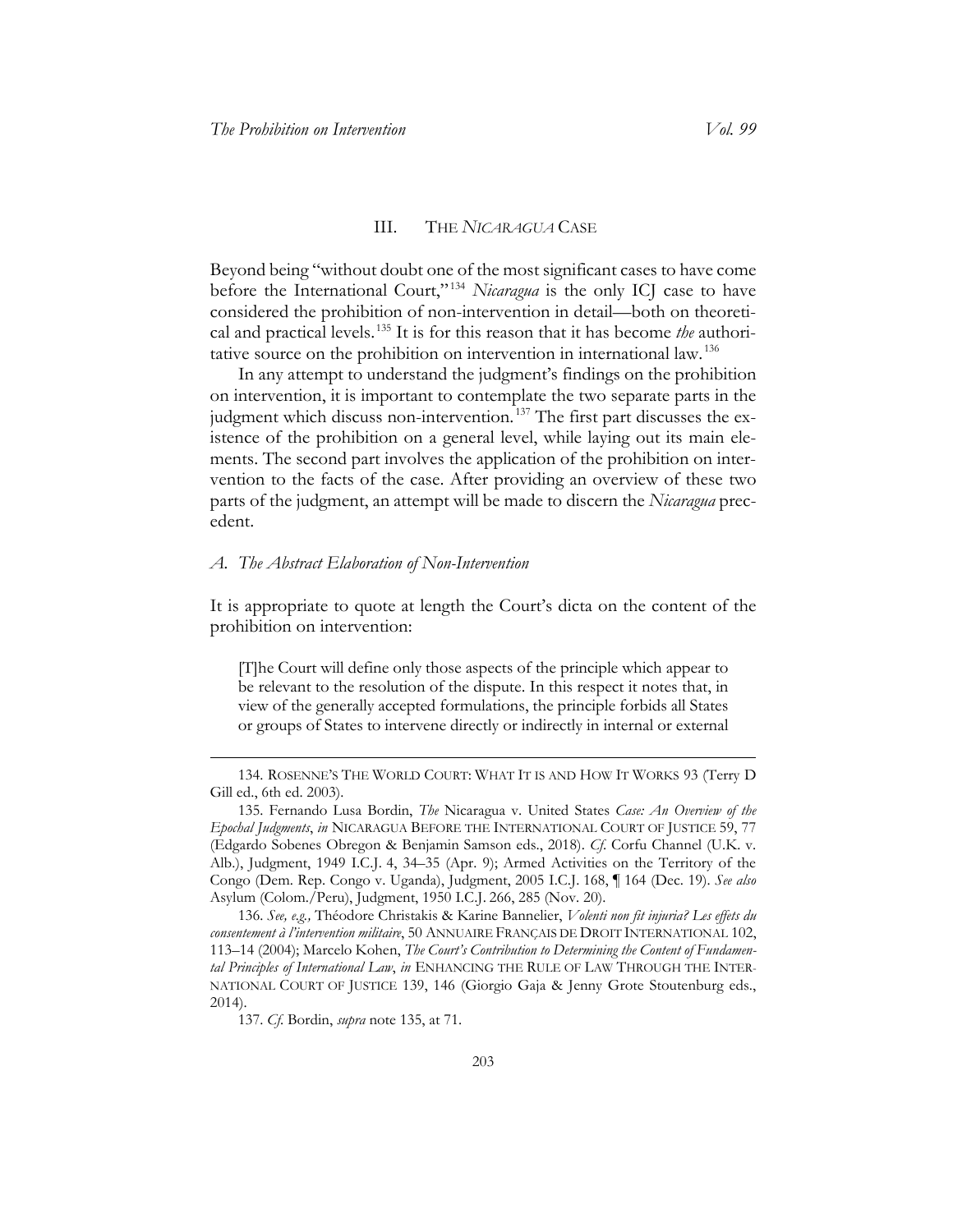affairs of other States. A prohibited intervention must accordingly be one bearing on matters in which each State is permitted, by the principle of State sovereignty, to decide freely. One of these is the choice of a political, economic, social and cultural system, and the formulation of foreign policy. Intervention is wrongful when it uses methods of coercion in regard to such choices, which must remain free ones. The element of coercion, which defines, and indeed forms the very essence of, prohibited intervention, is particularly obvious in the case of an intervention which uses force, either in the direct form of military action, or in the indirect form of support for subversive or terrorist armed activities within another State. As noted above . . . , General Assembly resolution 2625 (XXV) equates assistance of this kind with the use of force by the assisting State when the acts committed in another State "involve a threat or use of force." These forms of action are therefore wrongful in the light of both the principle of nonuse of force, and that of non-intervention. In view of the nature of Nicaragua's complaints against the United States, and those expressed by the United States in regard to Nicaragua's conduct towards El Salvador, it is primarily acts of intervention of this kind with which the Court is concerned in the present case. [138](#page-25-1)

<span id="page-25-0"></span>The caveat introduced at the beginning of the passage, emphasizing that "the Court will define only those aspects of the principle which appear to be relevant to the resolution of the dispute," raises the question whether the prohibition on intervention under customary international law is broader than that laid out by the Court. In this regard, Thomas Grant has opined that while the ICJ did not rule out in this passage the possibility that other forms of prohibited intervention exist in international law, it "did not however venture to say what more that might be. Nor did the Court say in terms that other means necessarily exist at all within the definition." [139](#page-25-2)

It is suggested, however, that an alternative interpretation is possible. The *Nicaragua* case is unique not only for the breadth of its substantive findings but also in that the Court's jurisdiction on many of the key issues—

204

<sup>138.</sup> *Nicaragua*, *supra* not[e 8,](#page-3-7) ¶ 205.

<span id="page-25-2"></span><span id="page-25-1"></span><sup>139.</sup> Thomas D. Grant, *The Yanukovych Letter: Intervention and Authority to Invite in International Law*, 2 INDONESIAN JOURNAL OF INTERNATIONAL & COMPARATIVE LAW 281, 291 (2015).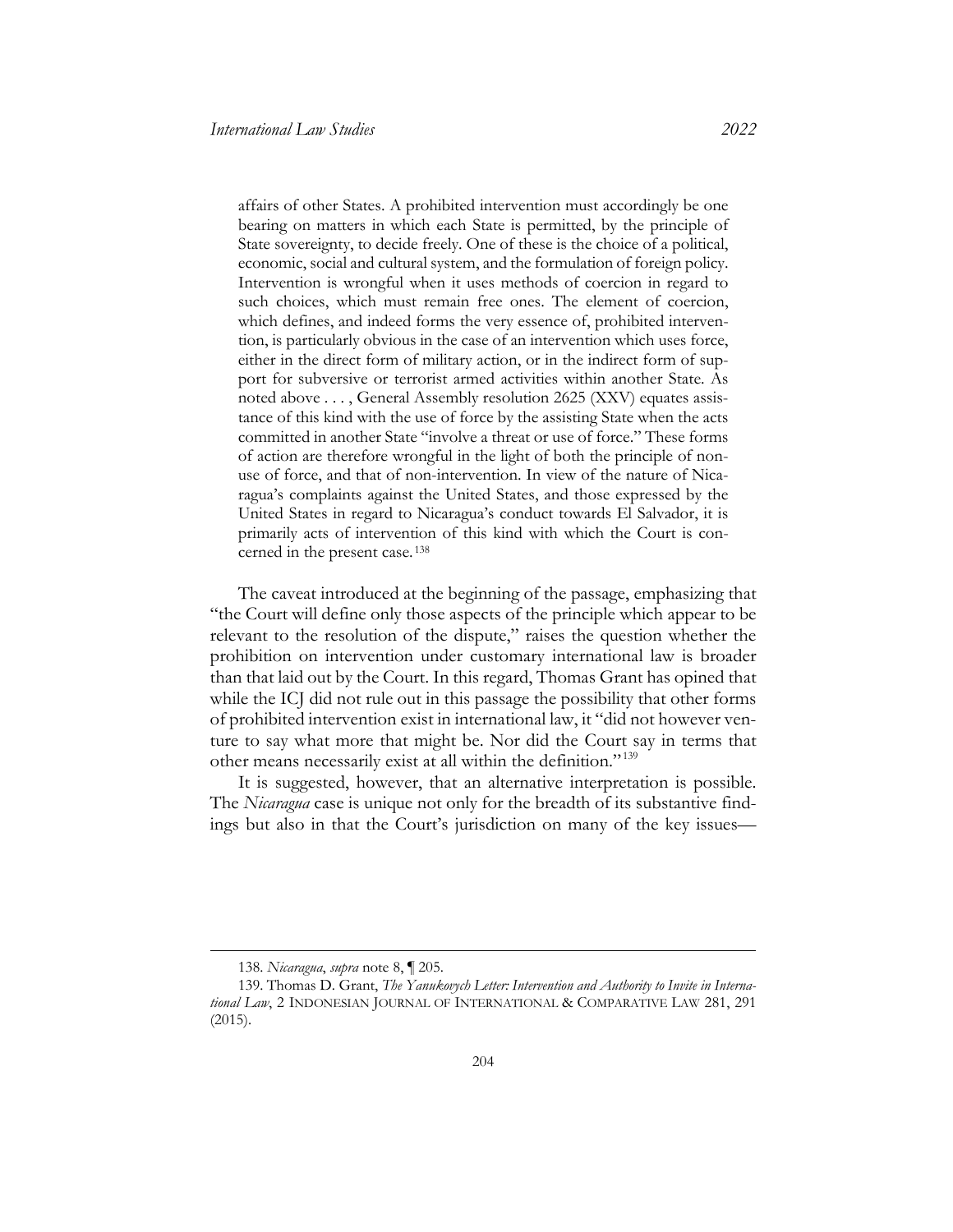including non-intervention—only extended to the identification and application of customary international law. [140](#page-26-1) Thus, due to the jurisdictional limitations, the Court was barred from determining whether the United States violated certain instruments—particularly the Organization of American States Charter—vis-à-vis Nicaragua. [141](#page-26-2) The quoted passage comes immediately after the Court referenced regional instruments to which the United States is party to, which enshrine prohibitions on intervention.<sup>[142](#page-26-3)</sup> Accordingly, elaborating on the interpretation of the principle of intervention enshrined in those instruments would not be "relevant" to the resolution of the dispute over which the Court had jurisdiction. Conversely, were the Court only concerned with certain aspects of the customary prohibition on intervention, it would appear odd that, immediately following the cryptic sentence, the Court referred "[i]n this respect" to the "generally accepted formulations" of the prohibition. Moreover, as will be seen, Nicaragua's claims of violations of the prohibition of intervention actually related to quite distinct U.S. acts—military assistance to the *contras*, humanitarian assistance to the *contras*, and economic sanctions against Nicaragua—that would necessitate quite a broad grasp of the contours of the customary prohibition on intervention.

Moving from one perplexity to another, the quoted passage lays out two elements that together form prohibited intervention: coercion in regards to *domaine réservé*. However, beyond this very broad expression of the prohibition, as regards the element of interest here, very little is elaborated regarding what amounts to coercion, other than the "particularly obvious" instance where there is resort to force.

#### <span id="page-26-0"></span>*B. The Application of the Prohibition to the Facts*

There were essentially three categories of activities which the Court examined through the lenses of non-intervention. The first was the direct military support of the United States to the *contras*. The Court began by making two observations: first, by supporting the *contras*, the United States sought "to coerce the Government of Nicaragua in respect of matters in which each

<span id="page-26-3"></span><span id="page-26-2"></span><span id="page-26-1"></span><sup>140.</sup> *See also* James R. Crawford, *Military and Paramilitary Activities in and against Nicaragua Case (Nicaragua v United States of America)*, MAX PLANCK ENCYCLOPEDIAS OF PUBLIC INTER-NATIONAL LAW ¶¶ 13–17 (last updated Jan. 2019), https://opil.ouplaw.com/view/10.1093/law:epil/9780199231690/law-9780199231690-e170.

<sup>141</sup>*. See Nicaragua*, *supra* note [8,](#page-3-7) ¶ 56.

<sup>142.</sup> *Id*. ¶ 204.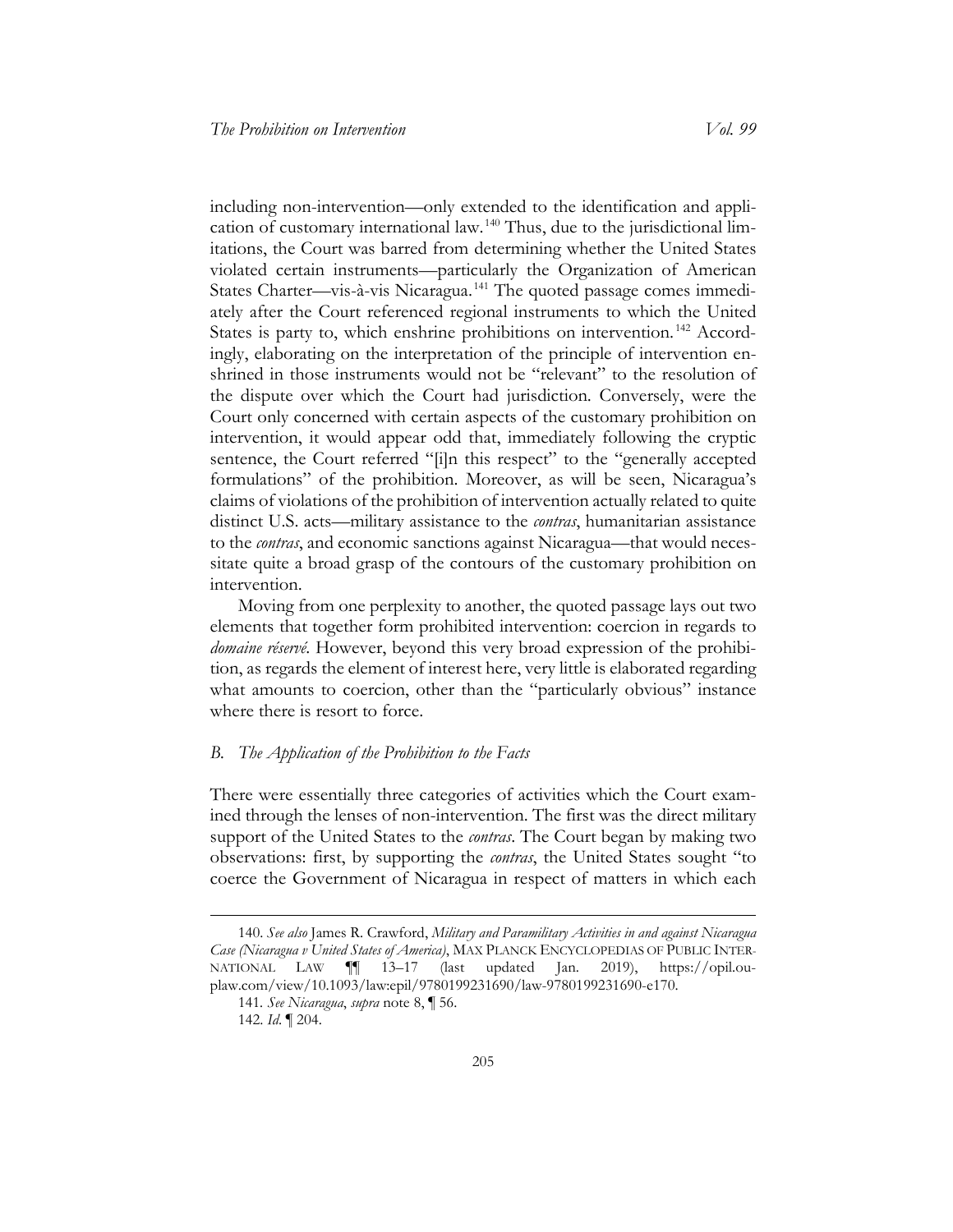State is permitted, by the principle of State sovereignty, to decide freely";<sup>[143](#page-27-0)</sup> second, "the intention of the *contras* themselves was to overthrow the present Government of Nicaragua." [144](#page-27-1) On this basis, the Court declared:

[I]n international law, if one State, with a view to the coercion of another State, supports and assists armed bands in that State whose purpose is to overthrow the government of that State, that amounts to an intervention by the one State in the internal affairs of the other, whether or not the political objective of the State giving such support and assistance is equally far-reaching. [145](#page-27-2)

The Court thus concluded "that the support given by the United States, up to the end of September 1984, to the military and paramilitary activities of the *contras* in Nicaragua, by financial support, training, supply of weapons, intelligence and logistic support, constitutes a clear breach of the principle of non-intervention." [146](#page-27-3)

The second category of activities the Court considered in its application of the prohibition of non-intervention to the facts of the case was "humanitarian assistance" the United States provided to the *contras*. [147](#page-27-4) While the Court considered that humanitarian assistance provided in an indiscriminate manner would not amount to intervention, this is not the case when it is provided "merely to the *contras* and their dependents." [148](#page-27-5)

The third category was economic measures the United States adopted vis-à-vis Nicaragua. These included: the cessation in 1981 of providing eco-nomic aid, allegedly worth thirty-six million U.S. dollars per year;<sup>[149](#page-27-6)</sup> the blocking of loans being granted by international and regional financial institutions, resulting in a loss of two hundred to four hundred million dollars' worth of loan assistance; <sup>[150](#page-27-7)</sup> reducing in 1983 the quota of sugar imports from Nicaragua—a key Nicaraguan export industry—by ninety percent, causing

<span id="page-27-7"></span>150. *Cf*. Memorial of Nicaragua (Merits), 4 I.C.J. PLEADINGS 9, *id.*; Oral Arguments on the Merits, 5 I.C.J. PLEADINGS 97, *id*.

<sup>143.</sup> *Id.* ¶ 241.

<span id="page-27-0"></span><sup>144.</sup> *Id*.

<sup>145.</sup> *Id*.

<sup>146.</sup> *Id*. ¶ 242

<sup>147</sup>*. See id*. ¶ 97.

<sup>148.</sup> *Id*. ¶ 243.

<span id="page-27-6"></span><span id="page-27-5"></span><span id="page-27-4"></span><span id="page-27-3"></span><span id="page-27-2"></span><span id="page-27-1"></span><sup>149.</sup> Oral Arguments on the Merits, 5 I.C.J. PLEADINGS 97 (Sept. 17, 1985), Military and Paramilitary Activities in and against Nicaragua (Nicar. v. U.S.), 1986 I.C.J. 14 (June 27) (evidence of Mr. Huper).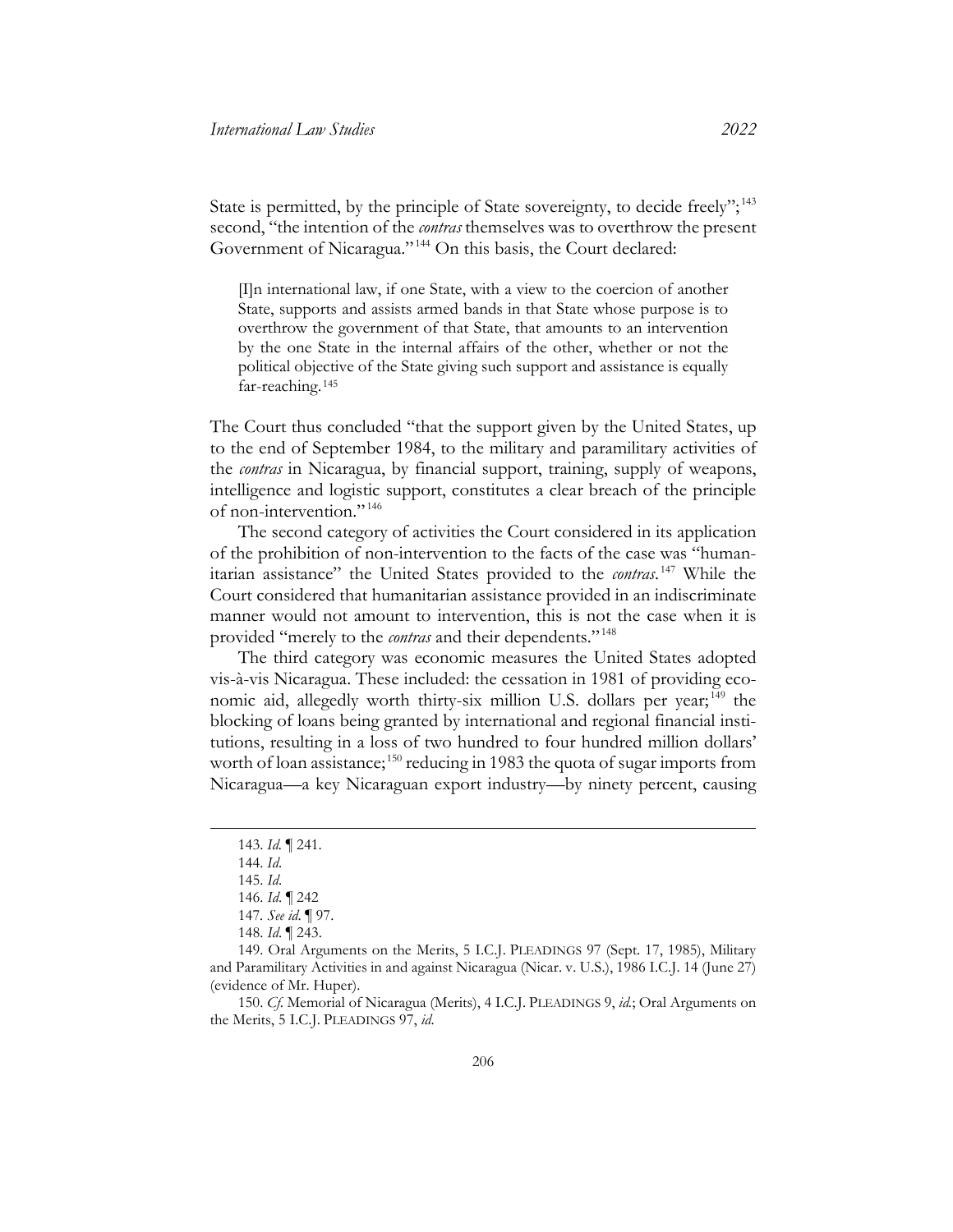an alleged impact of fifteen to eighteen million dollars;<sup>[151](#page-28-1)</sup> and, finally, by Executive Order in 1985 implementing a comprehensive trade embargo in regards to Nicaragua. [152](#page-28-2) The last of these measures barred "all imports into the United States of goods and services of Nicaraguan origin; [and] all exports from the United States of goods to or destined for Nicaragua, except those destined for the organized democratic resistance, and transactions relating thereto." [153](#page-28-3) It also barred "Nicaraguan air carriers from engaging in air transportation to or from points in the United States, and transactions relating thereto," [154](#page-28-4) as well as "vessels of Nicaraguan registry from entering into United States ports, and transactions relating thereto." [155](#page-28-5) It has been observed that the U.S. economic measures against Nicaragua were actually more effective for the United States in achieving its policy goals in Nicaragua than its support for the *contras*, with the measures devastating the Nicaraguan economy and purportedly being a key cause in the Sandinista's "stunning" loss in Nicaragua's 1990 elections.<sup>[156](#page-28-6)</sup>

<span id="page-28-9"></span>What was the Court's approach on the conformity of the economic measures with the prohibition on non-intervention? Though later in its judgment finding certain economic measures as breaches in relation to the Nicaragua-U.S. Treaty of Friendship, Commerce and Navigation, [157](#page-28-7) the Court stated in very brief terms that "it is unable to regard such action on the economic plane as is here complained of as a breach of the customary-law principle of non-intervention." [158](#page-28-8)

#### <span id="page-28-0"></span>*C. The Precedent*

Particularly in the context of analyses relating to cyber operations, authors have focused on the quoted passage above in Section A to discern what

<sup>151.</sup> Oral Arguments on the Merits, 5 I.C.J. PLEADINGS 95, 97, *id*.

<span id="page-28-3"></span><span id="page-28-2"></span><span id="page-28-1"></span><sup>152.</sup> *Id*. at 220. *See also Nicaragua*, *supra* note [8,](#page-3-7) ¶¶ 123–25, *id.*; Memorial of Nicaragua (Merits), 4 I.C.J. PLEADINGS 122, *id*.

<sup>153.</sup> Exec. Order No. 12513, 3 C.F.R. 342 (1985).

<sup>154.</sup> *Id*.

<sup>155.</sup> *Id*.

<span id="page-28-8"></span><span id="page-28-7"></span><span id="page-28-6"></span><span id="page-28-5"></span><span id="page-28-4"></span><sup>156.</sup> William M. Leogrande, *Making the Economy Scream: US Economic Sanctions against Sandinista Nicaragua*, 17 THIRD WORLD QUARTERLY 329, 343 (1996). *See also* Barry H. Barlow, *The Nicaraguan-Contra Negotiations of 1988: A Test of the Reagan Doctrine*, 18 CANADIAN JOURNAL OF LATIN AMERICAN & CARIBBEAN STUDIES 67, 82 (1993).

<sup>157.</sup> *Nicaragua*, *supra* not[e 8,](#page-3-7) ¶¶ 276, 279.

<sup>158.</sup> *Id*. ¶ 245.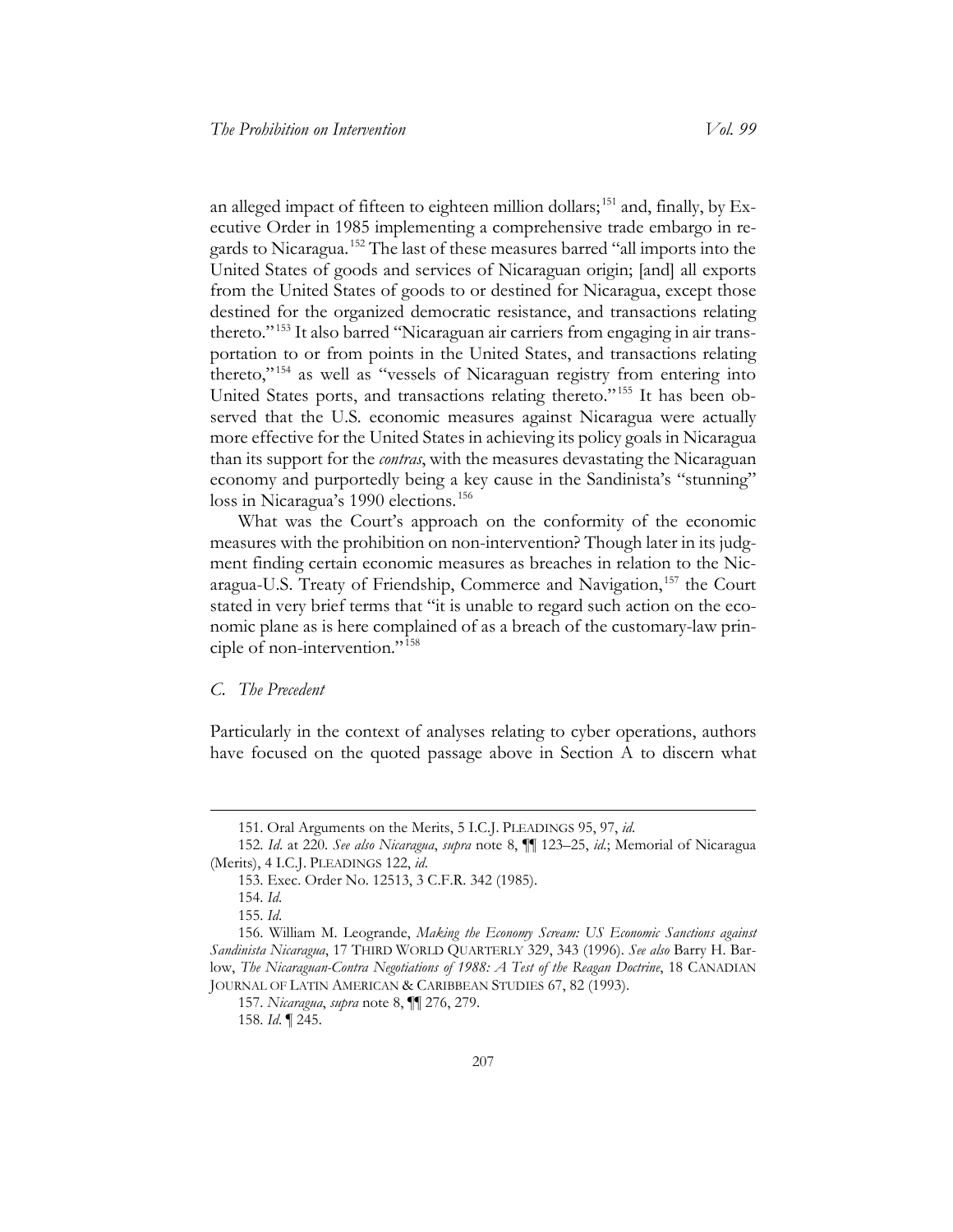amounts to coercion, [159](#page-29-0) leading to quite broad articulations of the prohibition on intervention. [160](#page-29-1) Yet, this only tells part of the story. It is rather more revealing to analyze what the Court actually considered to amount to a violation of the prohibition on intervention. [161](#page-29-2)

To begin, it is clear from the Court's last finding, on the application of the law to the economic measures adopted by the United States against Nicaragua, that coercion as an element of prohibited intervention—or at least, together with domestic jurisdiction, as a necessary element thereof—is not, as has been contended, merely "pressure applied by one state to deprive the target state of its free will in relation to the exercise of its sovereign rights." [162](#page-29-3) Indeed, this contradicts the ICJ's finding that the U.S. economic measures against Nicaragua did not amount to prohibited intervention; and despite the prohibition on economic pressure constituting a major aspect of the formulation of non-intervention in Resolution 2625 (XXV) for supportive States. [163](#page-29-4) Many of the U.S. economic measures were clearly adopted in regard to matters of Nicaragua's *domaine réservé*. Thus, upon reducing Nicaragua's sugar quota, the United States stated that it sought, inter alia, to prevent funds going towards Nicaragua's militarization,<sup>[164](#page-29-5)</sup> whereas the Court stated in its judgment that such militarization is not prohibited by international

<sup>159.</sup> *See supra* not[e 138](#page-25-0) and accompanying text.

<span id="page-29-1"></span><span id="page-29-0"></span><sup>160.</sup> Buchan, *supra* note [14,](#page-4-7) at 221–25; Barrie Sander, *Democracy under the Influence: Paradigms of State Responsibility for Cyber Influence Operations on Elections*, 18 CHINESE JOURNAL OF INTERNATIONAL LAW 1, 20–21 (2019); Hendrick Townley & Asaf Lubin, *The International Law of Rabble Rousing*, 45 YALE JOURNAL OF INTERNATIONAL LAW ONLINE 1, 13–14 (2020); Marko Milanovic & Michael N. Schmitt, *Cyber Attacks and Cyber (Mis)information Operations During a Pandemic*, 11 JOURNAL OF NATIONAL SECURITY LAW & POLICY 247, 256 (2020). *Cf.* TALLINN MANUAL 2.0, *supra* note [13,](#page-4-6) at 322, 324 n.783.

<span id="page-29-2"></span><sup>161</sup>*. See also* Stefan Talmon, *Recognition of Opposition Groups as the Legitimate Representative of a People*, 12 CHINESE JOURNAL OF INTERNATIONAL LAW 219, 247 (2013); Hannah Woolaver, *Pro-Democratic Intervention in Africa and the Arab Spring*, 22 AFRICAN JOURNAL OF INTERNATIONAL & COMPARATIVE LAW 161, 164–66 (2014).

<sup>162.</sup> MOYNIHAN, *supra* note [14,](#page-4-7) at 317.

<span id="page-29-4"></span><span id="page-29-3"></span><sup>163.</sup> *Cf*. U.N. Doc. A/AC.119/SR.28, *supra* note [79,](#page-14-0) at 14–15 (U.S.S.R.); U.N. Doc. A/AC.125/SR.71, *supra* note [91,](#page-16-7) at 6 (Czechos.); U.N. Doc. A/AC.125/SR.72, *supra* note [86,](#page-15-1) at 18–19 (Kenya); U.N. Doc. A/AC.125/SR.73, *supra* note [87,](#page-15-8) at 4 (Rom.); U.N. Doc. A/C.6/SR.1180, *supra* note [107,](#page-19-5) ¶ 14 (Ceylon).

<span id="page-29-5"></span><sup>164.</sup> Press Release, White House, Announcement of Revised United States Sugar Import Quotas for Nicaragua, Honduras, Costa Rica, and El Salvador, RONALD REAGAN PRESIDENTIAL LIBRARY & MUSEUM (May 10, 1983), https://www.reaganlibrary.gov/archives/speech/announcement-revised-united-states-sugar-import-quotas-nicaragua-honduras-costa.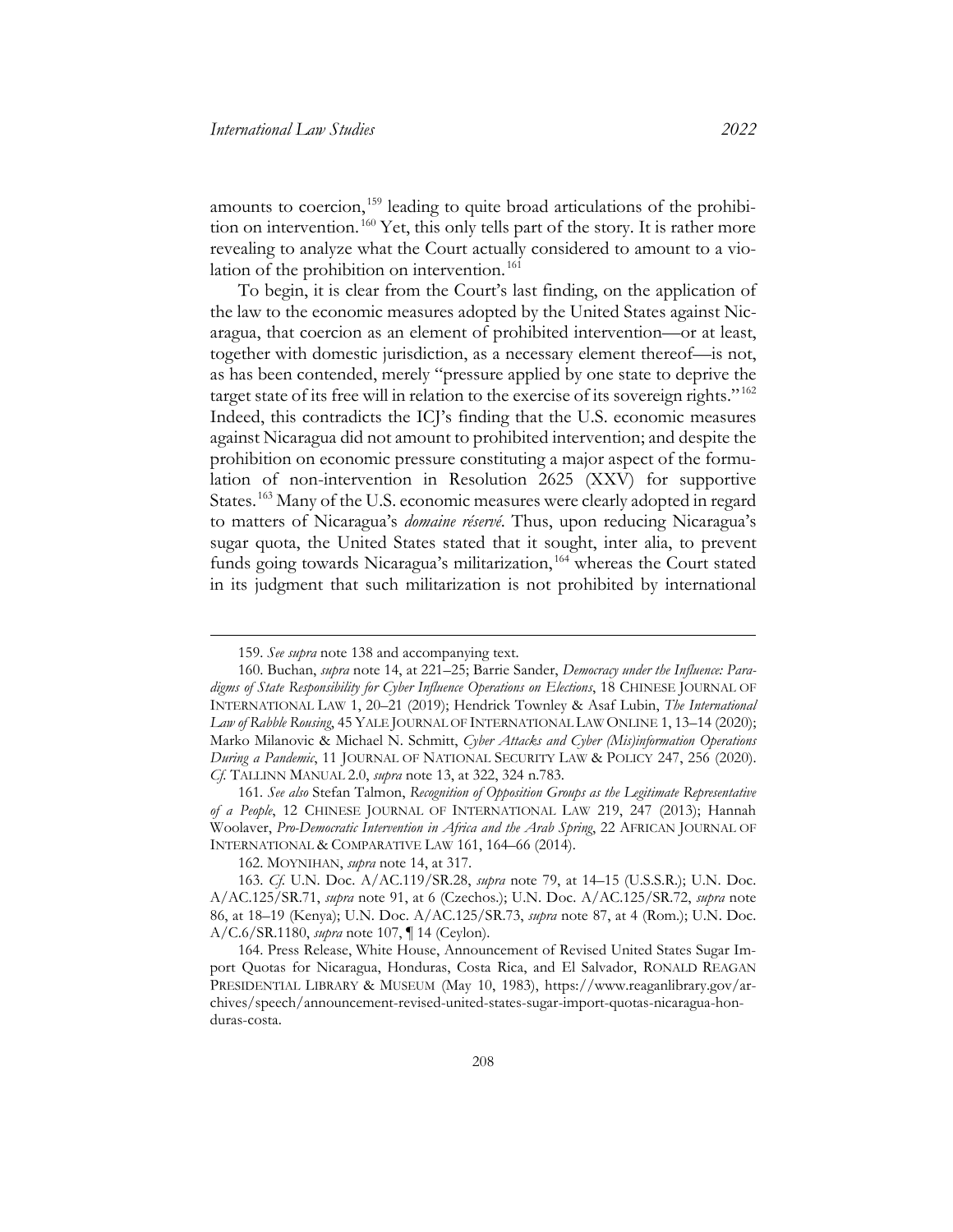law. [165](#page-30-0) Moreover, the 1985 measures were enacted due to the U.S. Congress' decision not to authorize aid to the *contras* and were intended to substitute the pressure deriving from the U.S. assistance to the *contras*. [166](#page-30-1) In this regard, upon informing Congress of these measures, President Reagan tied them to "Nicaragua's continuing efforts to subvert its neighbors, its rapid and destabilizing military build-up, its close military and security ties to Cuba and the Soviet Union and its imposition of Communist totalitarian internal rule."<sup>[167](#page-30-2)</sup> Yet, the Court had emphatically stated that "there is no rule of customary international law to prevent a State from choosing and conducting a foreign policy in co-ordination with that of another State," [168](#page-30-3) and that "[e]very State possesses a fundamental right to choose and implement its own political, economic and social systems." [169](#page-30-4)

<span id="page-30-9"></span>It appears to have been argued that economic measures do not constitute intervention because—as the Court made clear  $170$ —it is a freedom of every State to decide upon its economic relations.<sup>[171](#page-30-6)</sup> However, it seems that this argument is misplaced. An international prohibition is generally needed precisely because an actor is otherwise free to act in a certain manner. [172](#page-30-7) Despite the arguments made in this article, even the prohibition on intervention covers certain acts which would seemingly otherwise not be prohibited under international law; namely, assistance—not amounting to use of force—to an armed group seeking the overthrow of a foreign regime.<sup>[173](#page-30-8)</sup>

Some scholars consider that economic coercion can still be sufficient for a breach of non-intervention, stating or implying that the economic pressure exerted by the United States against Nicaragua was not at the necessary

<sup>165.</sup> *Nicaragua*, *supra* not[e 8,](#page-3-7) ¶ 269.

<span id="page-30-1"></span><span id="page-30-0"></span><sup>166.</sup> Bernard Weinraub, *Reagan, Declaring "Threat," Forbids Nicaraguan Trade and Cuts Air and Sea Links*, N.Y. TIMES, May 2, 1985, at A1.

<span id="page-30-2"></span><sup>167.</sup> Ronald Reagan, President of the United States, Message to the Congress on Economic Sanctions Against Nicaragua, RONALD REAGAN LIBRARY & MUSEUM (May 1, 1985), https://www.reaganlibrary.gov/archives/speech/message-congress-economic-sanctionsagainst-nicaragua.

<sup>168.</sup> *Nicaragua*, *supra* not[e 8,](#page-3-7) ¶ 256.

<sup>169.</sup> *Id*. ¶ 258.

<sup>170.</sup> *Id.* ¶ 276.

<span id="page-30-6"></span><span id="page-30-5"></span><span id="page-30-4"></span><span id="page-30-3"></span><sup>171.</sup> *Cf*. Sean Watts, *Low-Intensity Cyber Operations and the Principle of Non-Intervention*, 14 BALTIC YEARBOOK OF INTERNATIONAL LAW 137, 150 (2014).

<span id="page-30-8"></span><span id="page-30-7"></span><sup>172.</sup> S.S. Lotus (Fr./Turk.), 1927 P.C.I.J. (ser. A) No. 10, at 18 (Sept. 7); Accordance with International Law of the Unilateral Declaration of Independence in Respect of Kosovo, Advisory Opinion, 2010 I.C.J. 403, ¶ 56 (July 22).

<sup>173.</sup> *Nicaragua*, *supra* not[e 8,](#page-3-7) ¶ 228.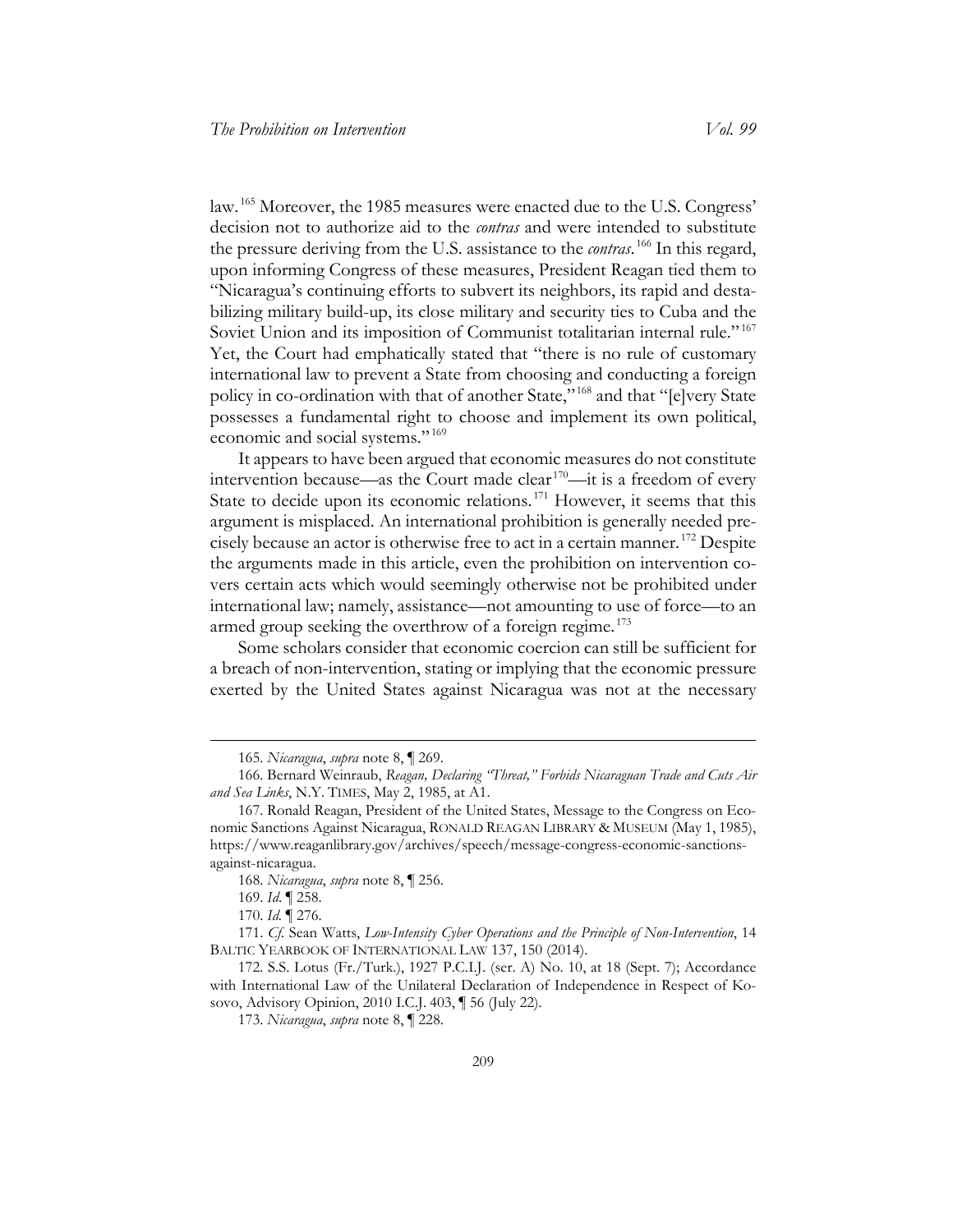level. [174](#page-31-0) It seems, however, that the correct view to be drawn from the *Nicaragua* judgment is that the Court simply did not see so-called economic coercion as "coercion" for the purposes of the prohibition on intervention. [175](#page-31-1) As noted, the U.S. measures against Nicaragua were vast and devastating seemingly a major cause of the actual regime change which occurred only a few years later; [176](#page-31-2) if such economic measures did not amount to intervention, what measures would?<sup>[177](#page-31-3)</sup>

Some have otherwise argued that the Court did not actually identify or apply customary international law correctly on the question of economic measures. [178](#page-31-4) Yet, what is striking is the similarity between what the Court considered to be unlawful intervention, and the forms of activities on which the Special Committee was in general agreement as being encompassed in the principle of non-intervention. That is, the consensus in the Special Committee only encompassed recourse to the use of force, as well as support of groups seeking the violent overthrow of foreign governments, when conducted in relation to a State's domestic jurisdiction, as prohibited intervention. [179](#page-31-5) The only forms of intervention actually recognized in the *Nicaragua* case were those same forms WEOG States agreed to. Indeed, the Court's conclusion that the United States violated the prohibition on intervention was based on the narrow ground that the United States sought to coerce *Nicaragua* in regards to its domestic jurisdiction *and* that this was done

<span id="page-31-0"></span><sup>174.</sup> Philippe Cahier, *Changements et continuité du droit international*, 195 RECUEIL DES COURS DE L'ACADÉMIE DE DROIT INTERNATIONAL DE LA HAYE 9, 41 (1985); Andrew Clapham, *National Action Challenged: Sovereignty, Immunity and Universal Jurisdiction before the International Court of Justice*, *in* JUSTICE FOR CRIMES AGAINST HUMANITY 301, 308 (Mark Lattimer & Philippe Sands eds., 2003); Jamnejad & Wood, *supra* not[e 12,](#page-4-5) at 369–72; Tladi, *supra*  note [13,](#page-4-6) at 100–1.

<span id="page-31-1"></span><sup>175.</sup> Pierre Michel Eisemann, *L'arrêt de la C.I.J. dans l'affaire des activités militaires et paramilitaires au Nicaragua et contre celui-ci*, 32 ANNUAIRE FRANÇAIS DE DROIT INTERNATIONAL 153, 184 (1986); Omer Y. Elagab, *Coercive Economic Measures against Developing Countries*, 41 INTERNATIONAL & COMPARATIVE LAW QUARTERLY 682, 693 (1992); Eyal Benvenisti & George W. Downs, *Distributive Politics and International Institutions: The Case of Drugs*, 36 CASE WESTERN RESERVE JOURNAL OF INTERNATIONAL LAW 21, 31 (2004).

<sup>176.</sup> Leogrande, *supra* note [156,](#page-28-9) at 343.

<sup>177.</sup> *Cf*. Hofer, *supra* note [9,](#page-3-6) at 181–83.

<span id="page-31-5"></span><span id="page-31-4"></span><span id="page-31-3"></span><span id="page-31-2"></span><sup>178.</sup> Homayoun Mafi, *The Dilemma of US Economic Sanctions on Iran: An Iranian Perspective*, 19 IRANIAN JOURNAL OF INTERNATIONAL AFFAIRS 99, 116–17 (2007). *Cf*. Christopher Hare & Jarrod Wong, *A Passage Through India (and Beyond) or a Case of Love Thy Neighbour?*, 8 LEIDEN JOURNAL OF INTERNATIONAL LAW 311, 324 (1995).

<sup>179.</sup> *See infra* Section V(B)(2).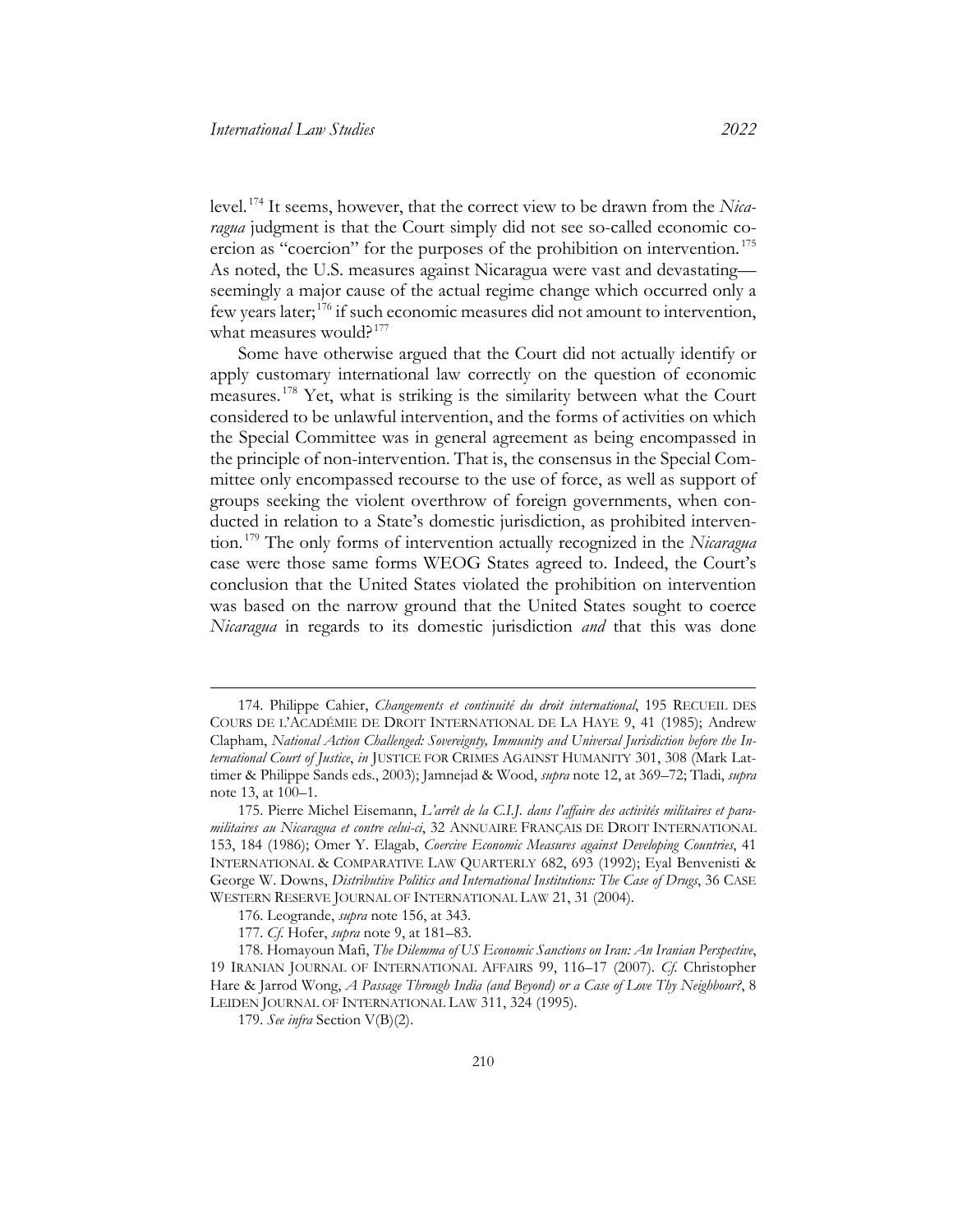through the assistance to an armed group seeking to overthrow the Nicaraguan regime. [180](#page-32-1) However, the Court's conclusions in *Nicaragua* cannot be taken as a positive affirmation that these are the sole forms of prohibited intervention, since at no point in the judgment did the Court rule out other forms of prohibited intervention.

Therefore, to answer the question with which Part II of this article ended, it does not appear the *Nicaragua* judgment reached a conclusion which contradicts the proposition that for an act to constitute a violation of the prohibition on intervention it must amount to a use of force or constitute assistance to the violent overthrow of a foreign regime.

<span id="page-32-0"></span>IV. STATE PRACTICE SINCE *NICARAGUA* UNTIL PRESENT DAY

From the *Nicaragua* decision until recent years, there does not appear to have been much detailed discussion among States on the prohibition on intervention. One exception, however, relates to the work of the ILC on a draft code of crimes against the peace and security of mankind—a forerunner to the Rome Statute of the International Criminal Court<sup>[181](#page-32-2)</sup>—where a draft provision criminalizing at least certain forms of intervention was initially proposed. [182](#page-32-3)

The initial inclusion of this provision in the draft code spurred discussion on the subject in the UN General Assembly Sixth Committee, though substantial parts of this discussion—and the reason no provision on intervention was ultimately included in the draft [183](#page-32-4)—related to the defining of inter-

<sup>180.</sup> *Nicaragua*, *supra* not[e 8,](#page-3-7) ¶ 241.

<span id="page-32-2"></span><span id="page-32-1"></span><sup>181</sup>*. See* CASSESE'S INTERNATIONAL CRIMINAL LAW 261–62 (Antonio Cassese & Paola Gaeta eds., 3d ed. 2013).

<span id="page-32-3"></span><sup>182.</sup> Doudou Thiam, Special Rapporteur, Sixth Report on the Draft Code of Crimes against the Peace and Security of Mankind, [1988] 2 YEARBOOK OF THE INTERNATIONAL LAW COMMISSION, at pt. 1, 197, 199–200.

<span id="page-32-4"></span><sup>183.</sup> Doudou Thiam, Special Rapporteur, Thirteenth Report on the Draft Code of Crimes against the Peace and Security of Mankind, [1995] 2 YEARBOOK OF THE INTERNA-TIONAL LAW COMMISSION, at pt. 1, 33, 35. *See also* Draft Code of Crimes against the Peace and Security of Mankind, [1995] 2 YEARBOOK OF THE INTERNATIONAL LAW COMMISSION, at pt. 2, 15, 22–23.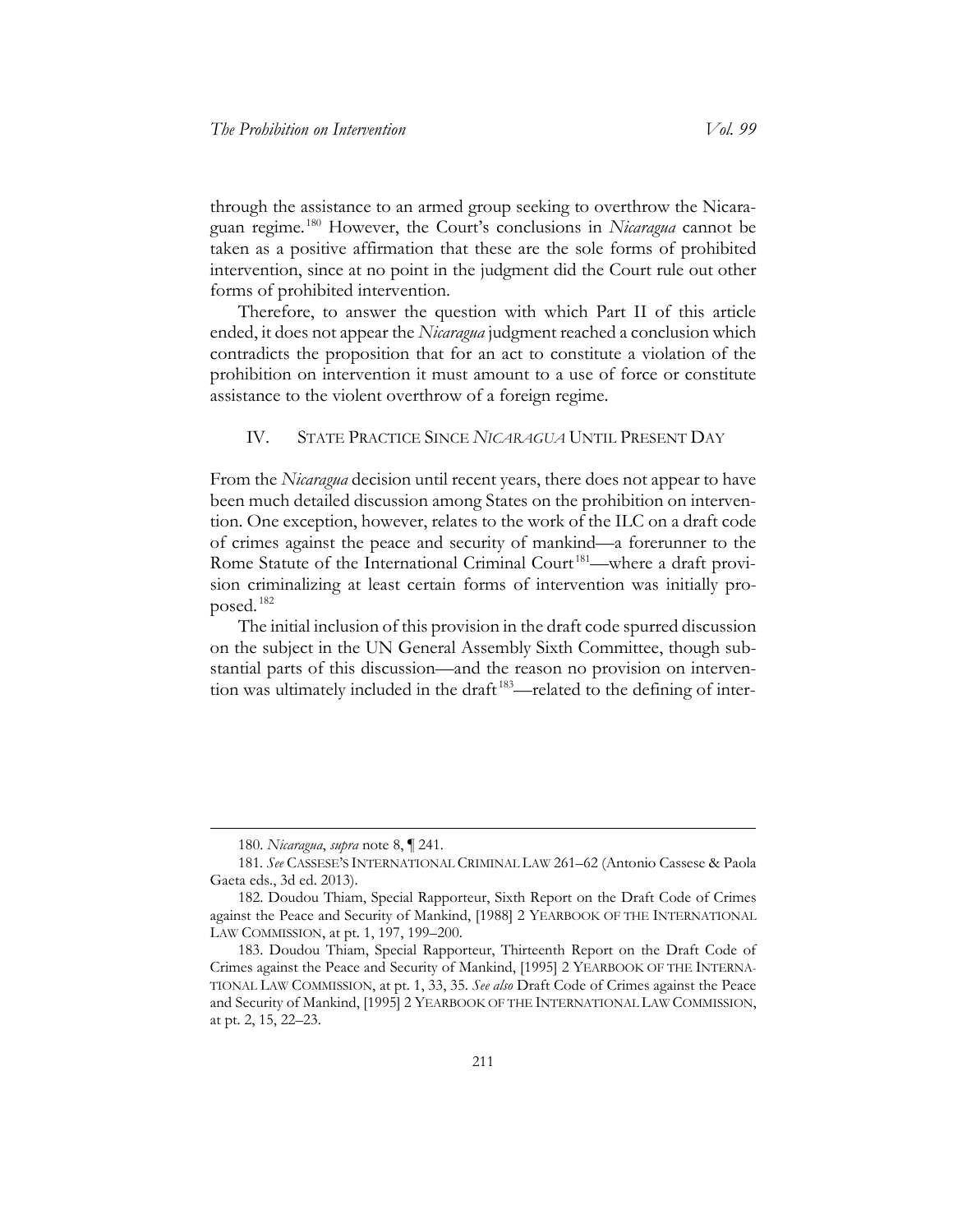<span id="page-33-7"></span><span id="page-33-2"></span>vention as a *criminal* act, including whether its lack of clarity rendered it inappropriate for such an instrument. [184](#page-33-3) In any event, for States which addressed the substance of the prohibition, similar position-taking took place this time round as had occurred over twenty years earlier in the Special Committee. Certain non-WEOG States emphasised that intervention could take various forms, such as economic and political coercion. [185](#page-33-4) Conversely, of the WEOG States which addressed substantive aspects of the prohibition, they appear to have maintained their ambiguity on the matter,<sup>[186](#page-33-5)</sup> while some emphasized that influencing other States is a normal aspect of international re-lations.<sup>[187](#page-33-6)</sup>

<span id="page-33-3"></span><span id="page-33-1"></span><span id="page-33-0"></span><sup>184.</sup> U.N. GAOR, 43d Sess., Sixth Comm., 33d mtg., U.N. Doc. A/C.6/43/SR.33, ¶¶ 18 (Can.), 24 (It.) (Nov. 8, 1988); U.N. GAOR, 43d Sess., Sixth Comm., 34th mtg., U.N. Doc. A/C.6/43/SR.34, ¶¶ 37 (China), 70 (Ger. Dem. Rep.) (Nov. 9, 1988); U.N. GAOR, 44th Sess., Sixth Comm., 28th mtg., U.N. Doc. A/C.6/44/SR.28, ¶¶ 25 (Austria), 42 (Fed. Rep. Ger.), 82 (Switz.) (Oct. 31, 1989); U.N. GAOR, 44th Sess., Sixth Comm., 29th mtg., U.N. Doc. A/C.6/44/SR.29, ¶ 48 (Neth.) (Nov. 1, 1989); Draft Code of Crimes against the Peace and Security of Mankind: Comments and Observations Received from Governments, [1993] 2 YEARBOOK OF THE INTERNATIONAL LAW COMMISSION, at pt. 2, 59, 101 (U.K.), 103 (U.S.); U.N. GAOR, 50th Sess., Sixth Comm., 13th mtg., U.N. Doc. A/C.6/50/SR.13, ¶¶ 19 (Cyprus), 31 (Fr.), 39 (Braz.) (Oct. 23, 1995); U.N. GAOR, 50th Sess., Sixth Comm., 19th mtg., U.N. Doc. A/C.6/50/SR.19, ¶¶ 29 (Cameroon), 31 (Iraq) (Oct. 20, 1995); U.N. GAOR, 50th Sess., Sixth Comm., 21st mtg., U.N. Doc. A/C.6/50/SR.21, ¶ 30 (Egypt) (Oct. 25, 1995); U.N. GAOR, 50th Sess., Sixth Comm., 22d mtg., U.N. Doc. A/C.6/50/SR.22, ¶¶ 2 (Bahr.), 10 (Jam.) (Oct. 26, 1995). *See also* U.N. GAOR, 45th Sess., Sixth Comm., 36th mtg., U.N. Doc. A/C.6/45/SR.36. ¶ 16 (Isr.) (Nov. 9, 1990); U.N. Doc. A/C.6/50/SR.13, *supra*, ¶ 79 (Guat.).

<span id="page-33-4"></span><sup>185.</sup> U.N. GAOR, 43d Sess., Sixth Comm., 32d mtg., U.N. Doc. A/C.6/43/SR.32, ¶ 69 (Pol.) (Nov. 8, 1988); U.N. Doc. A/C.6/43/SR.33, *supra* note [184,](#page-33-2) ¶ 36 (Kenya); U.N. GAOR, 43d Sess., Sixth Comm., 36th mtg., U.N. Doc. A/C.6/43/SR.36, ¶ 78 (Tunis.) (Nov. 10, 1988); U.N. GAOR, 43d Sess., Sixth Comm., 39th mtg., U.N. Doc. A/C.6/43/SR.39, ¶ 112 (Bah.) (Nov. 11, 1988); U.N. Doc. A/C.6/44/SR.28, *supra* note [184,](#page-33-2) ¶ 2 (Czechos.); A/C.6/44/SR.29, *supra* note [184,](#page-33-2) ¶¶ 9 (Trin. & Tobago), 43 (Bulg.), 94 (Rom.); Comments and Observations Received from Governments, *supra* note [184,](#page-33-2) at 70 (Belr.), 82 (Ecuador), 92 (Para.); U.N. GAOR, 50th Sess., Sixth Comm., 16th mtg., U.N. Doc. A/C.6/50/SR.16, ¶ 27 (Iran) (Oct. 17, 1995). *See also* U.N. Doc. A/C.6/43/SR.34, *supra* note [184,](#page-33-2) ¶ 49 (Venez.); U.N. Doc. A/C.6/44/SR.28, *supra* note [184,](#page-33-2) ¶ 32 (China); U.N. GAOR, 44th Sess., Sixth Comm., 30th mtg., U.N. Doc. A/C.6/44/SR.30, ¶ 19 (Viet.) (Nov. 1, 1989). *But see* U.N. Doc. A/C.6/43/SR.32, *supra*, ¶¶ 24–25 (Eth.).

<span id="page-33-5"></span><sup>186.</sup> U.N. Doc. A/C.6/43/SR.33, *supra* note [184,](#page-33-2) ¶ 24 (It.); Comments and Observations Received from Governments, *supra* note [184,](#page-33-2) at 64 (Austl.). *Cf*. *id*. at 71 (Belg.).

<span id="page-33-6"></span><sup>187.</sup> U.N. Doc. A/C.6/43/SR.33, *supra* note [184,](#page-33-2) ¶ 18 (Can.); U.N. Doc. A/C.6/44/SR.29, *supra* note [184,](#page-33-2) ¶ 48 (Neth.).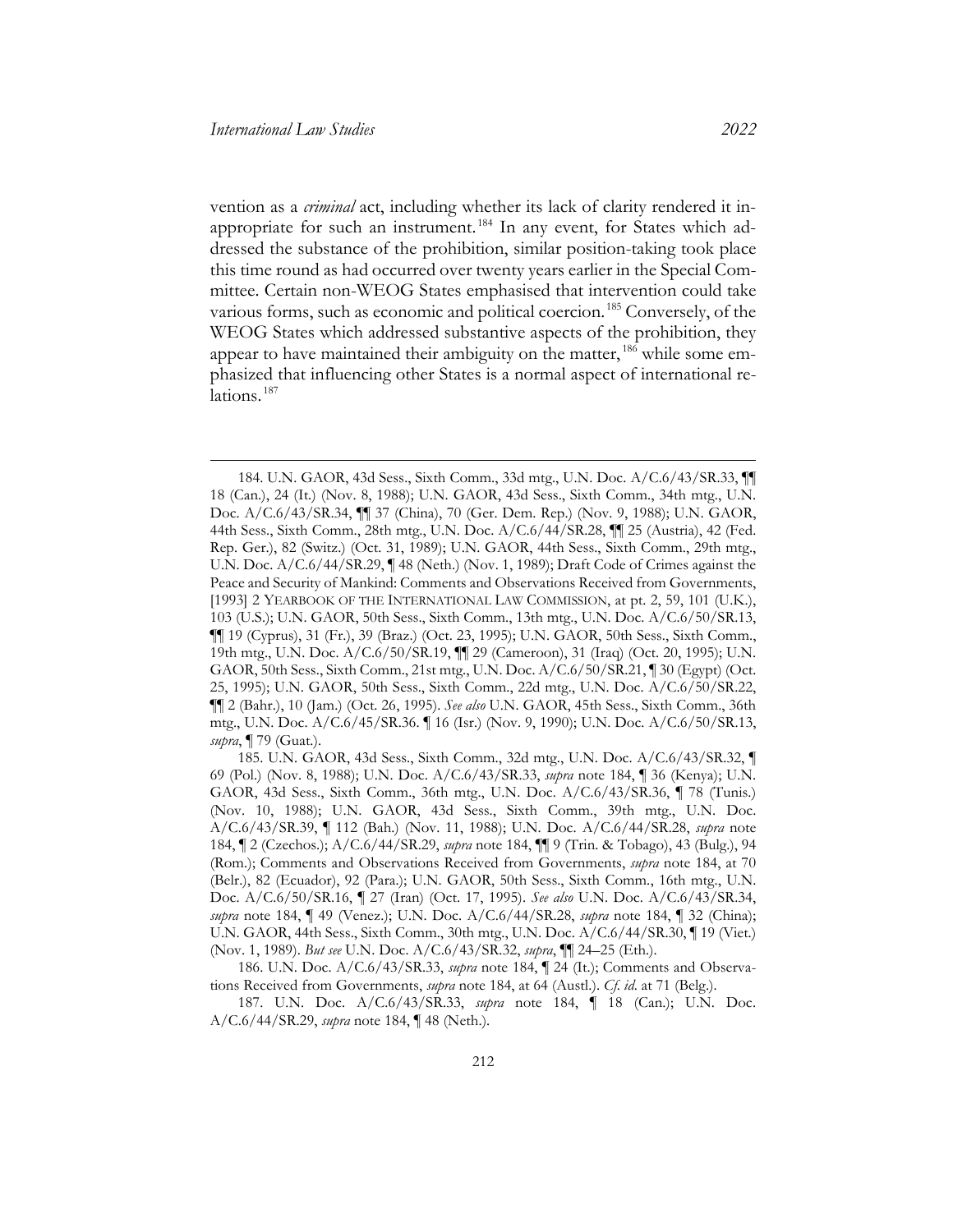Nevertheless, in light of the ever-growing threat and occurrences of malicious cyber operations over the past decade and following the burst of academic literature on the prohibition on intervention applied to such operations, there has in recent years been a flurry of government statements, primarily on the part of WEOG States, on this issue. Have these positions validated the opinions laid out in academic literature? To answer this question, and to more generally consider whether the customary prohibition on intervention has developed in most recent years, the stated positions of these States will be thematically laid out, followed by an analysis.

#### <span id="page-34-0"></span>*A. Pronounced Positions of States*

#### 1. "Coercion"

<span id="page-34-2"></span>A common theme to most of the State pronouncements is that they appear to adopt, even if paraphrased in different ways, the statement in the *Nicaragua* case that intervention involves coercion in relation to a State's *domaine réservé*. [188](#page-34-1) However, only some of these States have gone as far as to spell out what is meant by "coercion."

<span id="page-34-1"></span><sup>188.</sup> Brian J. Egan, U.S. State Department Legal Advisor, Remarks on International Law and Stability in Cyberspace, Address at Berkeley Law School (Nov. 10, 2016), *in* U.S. DEP'T STATE ONLINE ARCHIVES, [https://2009-2017.state.gov/s/l/releases/remarks/](https://2009-2017.state.gov/s/l/releases/remarks/264303.htm)  [264303.htm;](https://2009-2017.state.gov/s/l/releases/remarks/264303.htm) Netherlands Minister of Foreign Affairs, Letter of 5 July 2019 to the Parliament on the International Legal Order in Cyberspace, Appendix: International Law in Cyberspace 3, GOVERNMENT OF THE NETHERLANDS, https://www.government.nl/documents/parliamentary-documents/2019/09/26/letter-to-the-parliament-on-the-international-legal-order-in-cyberspace (last visited Feb. 18, 2022) [hereinafter Netherlands Position]; Ministry of Foreign Affairs of Finland, International Law and Cyberspace: Finland's National Positions 3, MINISTRY OF FOREIGN AFFAIRS FINLAND, https://um.fi/documents/35732/0/KyberkannatPDF\_EN.pdf/12bbbbde-623b-9f86-b254-07d5af3c6d85?t=1603097522727 (last visited Mar. 4, 2022) (published by Finland on Oct. 15, 2020) [hereinafter Finland Position]; New Zealand Foreign Affairs and Trade, The Application of International Law to State Activity in Cyberspace, at ¶ 9, DEPARTMENT OF THE PRIME MINISTER & CABINET (Dec. 1, 2020), [https://dpmc.govt.nz/sites/default/files/2020-12/The%20Application%20of%20](https://dpmc.govt.nz/sites/default/files/2020-12/The%20Application%20of%20International%20Law%20to%20State%20Activity%20in%20Cyberspace.pdf)  [International%20Law%20to%20State%20Activity%20in%20Cyberspace.pdf](https://dpmc.govt.nz/sites/default/files/2020-12/The%20Application%20of%20International%20Law%20to%20State%20Activity%20in%20Cyberspace.pdf) [hereinafter N.Z. Position]; Roy Schöndorf, *Israel's Perspective on Key Legal and Practical Issues Concerning the Application of International Law to Cyber Operations*, 97 INTERNATIONAL LAW STUDIES 395, 403 (2021) [hereinafter Israel Position]; Commonwealth of Australia, Department of Foreign Affairs and Trade, Australia's International Cyber and Critical Tech Engagement Strategy 98 (2021), [https://www.internationalcybertech.gov.au/sites/default/files/2021-04/210](https://www.internationalcybertech.gov.au/sites/default/files/2021-04/21045%20DFAT%20Cyber%20Affairs%20Strategy%20Internals_Acc_update_1_0.pdf)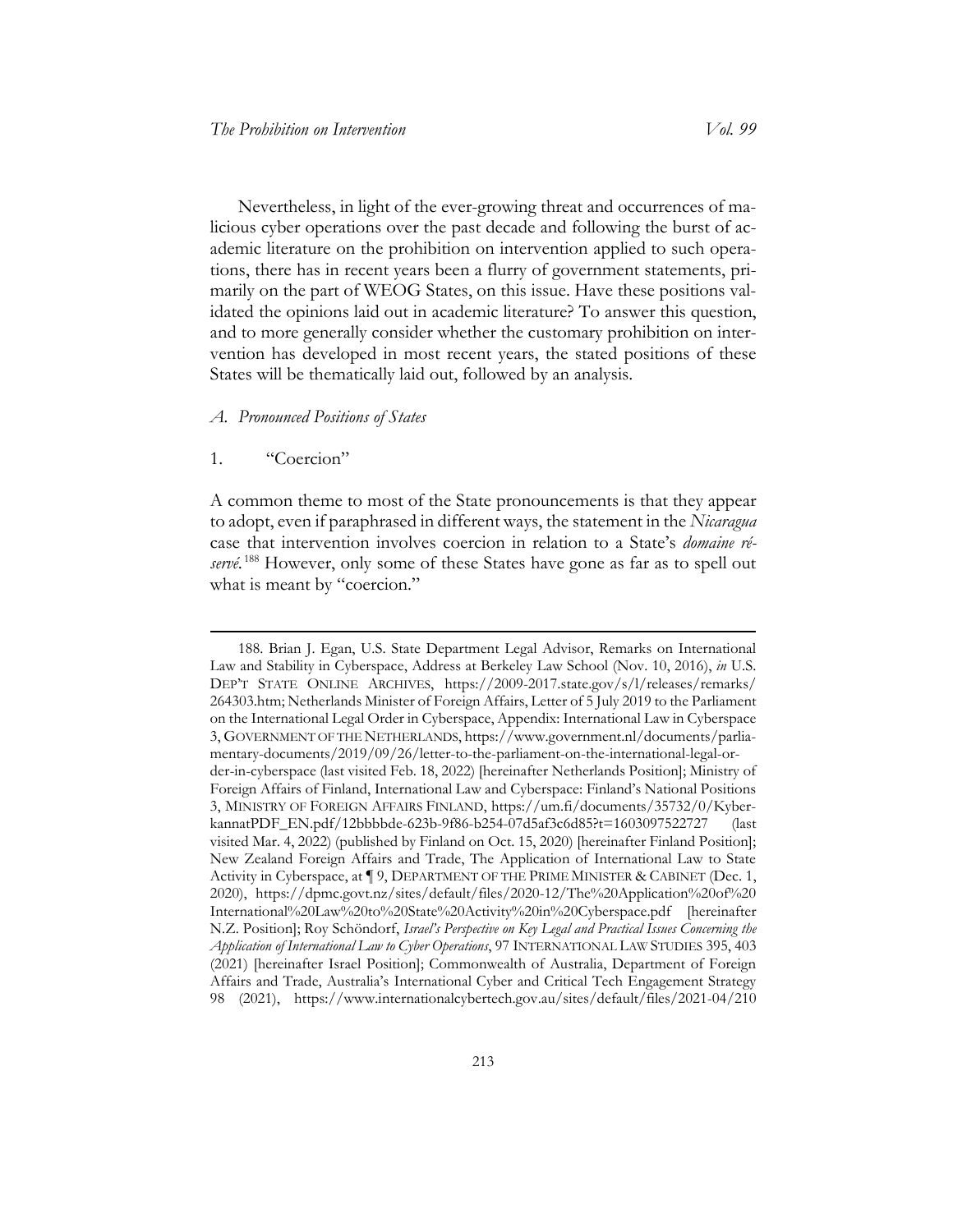The Netherlands, Switzerland, Estonia, Norway, and Romania considered coercion to connote compelling a State to act in an involuntary manner. [189](#page-35-0) However, the Netherlands underlined that "[t]he precise definition of coercion . . . has not yet fully crystallised in international law,"<sup>[190](#page-35-1)</sup> whereas Romania considered that this is an assessment to be made "on a case-bycase basis." [191](#page-35-2) Additionally, Australia—and similarly New Zealand—stated that "[c]oercive means are those that effectively deprive the State of the ability to control, decide upon or govern matters of an inherently sovereign na $ture.$ " [192](#page-35-3)

Germany went into the greatest detail to date regarding the element of "coercion." While adding caveats regarding activities such as "pointed commentary and sharp criticism," it stated that "[c]oercion implies that a State's

[<sup>45%20</sup>DFAT%20Cyber%20Affairs%20Strategy%20Internals\\_Acc\\_update\\_1\\_0.pdf](https://www.internationalcybertech.gov.au/sites/default/files/2021-04/21045%20DFAT%20Cyber%20Affairs%20Strategy%20Internals_Acc_update_1_0.pdf) [hereinafter Australia Position]; Federal Government of Germany, On the Application of International Law in Cyberspace, Position Paper, at 4–5, (Mar. 2021), https://www.auswaertigesamt.de/blob/2446304/32e7b2498e10b74fb17204c54665bdf0/on-the-application-of-international-law-in-cyberspace-data.pdf [hereinafter Germany Position]; Switzerland Federal Department of Foreign Affairs, Switzerland's Position Paper on the Application of International Law in Cyberspace 3, [https://www.eda.admin.ch/dam/eda/en/documents/au](https://www.eda.admin.ch/dam/eda/en/documents/aussenpolitik/voelkerrecht/20210527-Schweiz-Annex-UN-GGE-Cybersecurity-2019-2021_EN.pdf)  [ssenpolitik/voelkerrecht/20210527-Schweiz-Annex-UN-GGE-Cybersecurity-2019-](https://www.eda.admin.ch/dam/eda/en/documents/aussenpolitik/voelkerrecht/20210527-Schweiz-Annex-UN-GGE-Cybersecurity-2019-2021_EN.pdf) [2021\\_EN.pdf](https://www.eda.admin.ch/dam/eda/en/documents/aussenpolitik/voelkerrecht/20210527-Schweiz-Annex-UN-GGE-Cybersecurity-2019-2021_EN.pdf) (last visited Mar. 4, 2022) [hereinafter Switzerland Position]; U.K. Foreign, Commonwealth & Development Office, Application of International Law to States' Conduct in Cyberspace: United Kingdom Statement, at ¶ 8 (June 3, 2021), https://www.gov.uk/government/publications/application-of-international-law-to-statesconduct-in-cyberspace-uk-statement/application-of-international-law-to-states-conductin-cyberspace-uk-statement [hereinafter U.K. Position (2021)]; Ministry of Foreign Affairs of Japan, Basic Position of the Government of Japan on International Law Applicable to Cyber Operations 2, MINISTRY FOREIGN AFFAIRS OF JAPAN (May 28, 2021), https://www.mofa.go.jp/files/100200935.pdf; Official Compendium of Voluntary National Contributions on the Subject of How International Law Applies to the Use of Information and Communications Technologies, U.N. Doc. A/76/136, at 19 (Braz.), 25 (Est.), 68 (Nor.), 77 (Rom.), 82 (Sing.) (July 13, 2021); Government of Italy, Italian Position Paper on "International Law and Cyberspace," (2021), https://www.esteri.it/mae/resource/doc/2021/11/italian\_position\_paper\_on\_international\_law\_and\_cyberspace.pdf.

<span id="page-35-0"></span>*Cf*. DROIT INTERNATIONAL APPLIQUE AUX OPERATIONS DANS LE CYBERESPACE 7 (2009). 189. Netherlands Position, *supra* not[e 188,](#page-34-2) at 3; Switzerland Position, *supra* note [188,](#page-34-2) at

<span id="page-35-3"></span><span id="page-35-2"></span><span id="page-35-1"></span><sup>3;</sup> U.N. Doc. A/76/136, *supra* note [188,](#page-34-2) at 25 (Est.), 69 (Nor.), 77 (Rom.).

<sup>190.</sup> Netherlands Position, *supra* note [188,](#page-34-2) at 3.

<sup>191.</sup> A/76/136, *supra* note [188,](#page-34-2) at 77.

<sup>192.</sup> Australia Position, *supra* note [188,](#page-34-2) at 98; N.Z. Position, *supra* not[e 188,](#page-34-2) ¶ 9.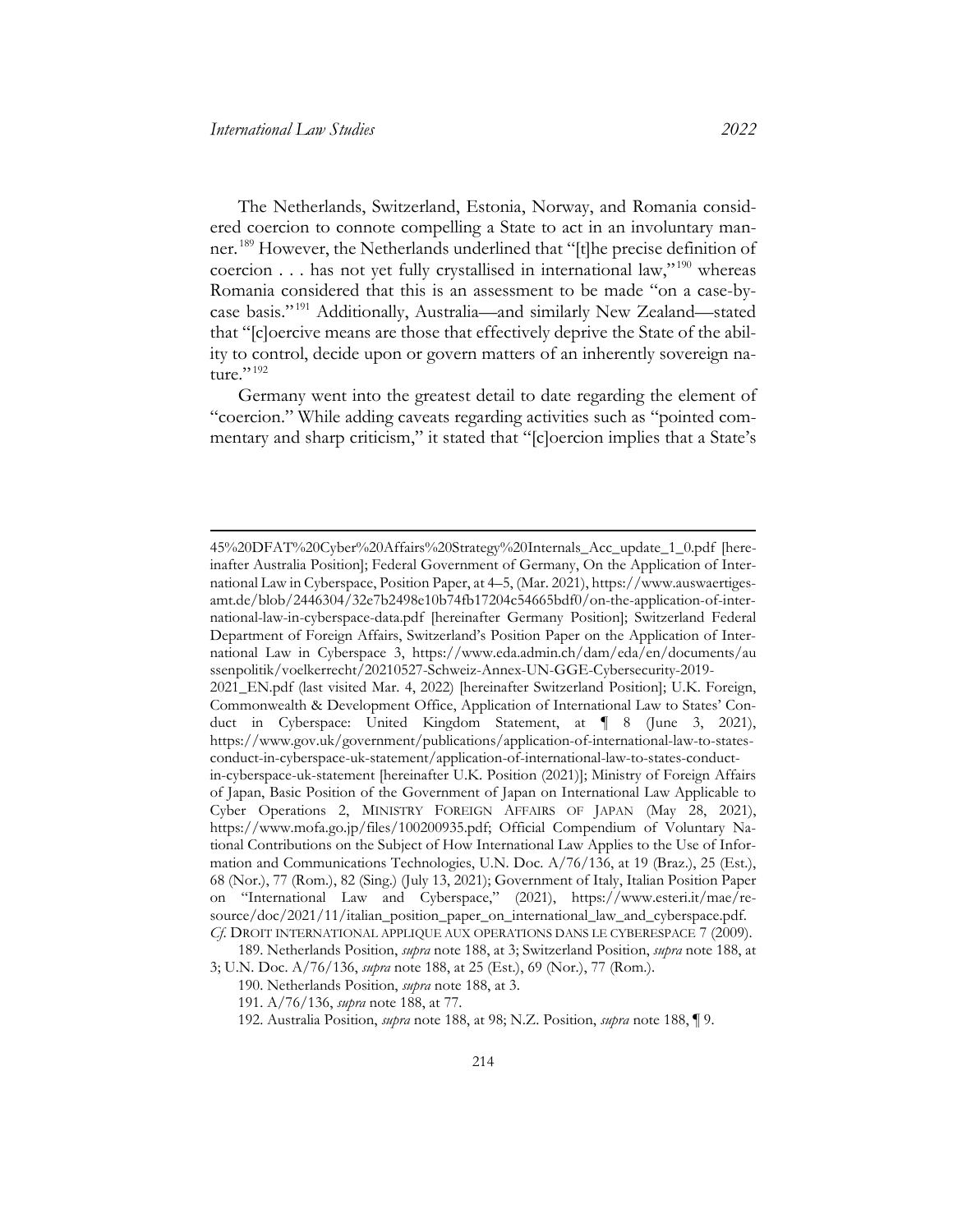internal processes regarding aspects pertaining to its *domaine réservé* are significantly influenced or thwarted and that its will is manifestly bent by the for-eign State's conduct."<sup>[193](#page-36-0)</sup>

#### 2. Examples of Intervention

Most of the States which have pronounced on the prohibition on intervention have also mentioned examples of acts which in their opinion would amount to prohibited intervention. One example, which was first mentioned by the United States, and has since been pronounced in an identical or similar manner by the United Kingdom, Finland, New Zealand, Israel, Australia, Germany, and Norway, is that "a cyber operation by a State that interferes with another country's ability to hold an election or that manipulates another country's election results would be a clear violation of the rule of non-inter-vention."<sup>[194](#page-36-1)</sup>

<span id="page-36-6"></span>Other examples brought by States diverge somewhat more, with each receiving support from four States at most. Moreover, in these areas, States have generally used language indicating that reference would need to be made to the circumstances in which the cyber operation was conducted in order to reach a conclusion that the prohibition on intervention was breached. These include: use of force;<sup>[195](#page-36-2)</sup> supporting armed activities by non-State actors against another State;<sup>[196](#page-36-3)</sup> "undermin[ing] the stability of another State's financial system";<sup>[197](#page-36-4)</sup> certain forms of financial pressure;<sup>[198](#page-36-5)</sup> certain dis-

<sup>193.</sup> Germany Position, *supra* note [188,](#page-34-2) at 5 (emphasis omitted).

<span id="page-36-1"></span><span id="page-36-0"></span><sup>194.</sup> Egan, *supra* note [188.](#page-34-2) *See* Jeremy Wright, U.K. Attorney General, Cyber and International Law in the 21st Century, GOV.UK (May 23, 2018), https://www.gov.uk/government/speeches/cyber-and-international-law-in-the-21st-century [hereinafter U.K. Position (2018)]; U.K. Position (2021), *supra* note [188,](#page-34-2) ¶ 9; Finland Position, *supra* note [188,](#page-34-2) at 3; N.Z. Position, *supra* note [188,](#page-34-2) ¶ 10; Israel Position, *supra* not[e 188,](#page-34-2) at 403; Australia Position, *supra* note [188,](#page-34-2) at 98; Germany Position, *supra* note [188,](#page-34-2) at 5; U.N. Doc. A/76/136, *supra*  note [188,](#page-34-2) at 69 (Nor.). *Cf*. *id*. at 77 (Rom.), 83 (Sing.).

<span id="page-36-5"></span><span id="page-36-4"></span><span id="page-36-3"></span><span id="page-36-2"></span><sup>195.</sup> Netherlands Position, *supra* note [188,](#page-34-2) at 3; Finland Position, *supra* note [188,](#page-34-2) at 3; Israel Position, *supra* note [188,](#page-34-2) at 403; Germany Position, *supra* note [188,](#page-34-2) at 5.

<sup>196.</sup> Finland Position, *supra* note [188,](#page-34-2) at 3; Israel Position, *supra* note [188,](#page-34-2) at 403.

<sup>197.</sup> U.K. Position (2021), *supra* not[e 188,](#page-34-2) ¶ 9.

<sup>198.</sup> Finland Position, *supra* note [188,](#page-34-2) at 3; Switzerland Position, *supra* note [188,](#page-34-2) at 3.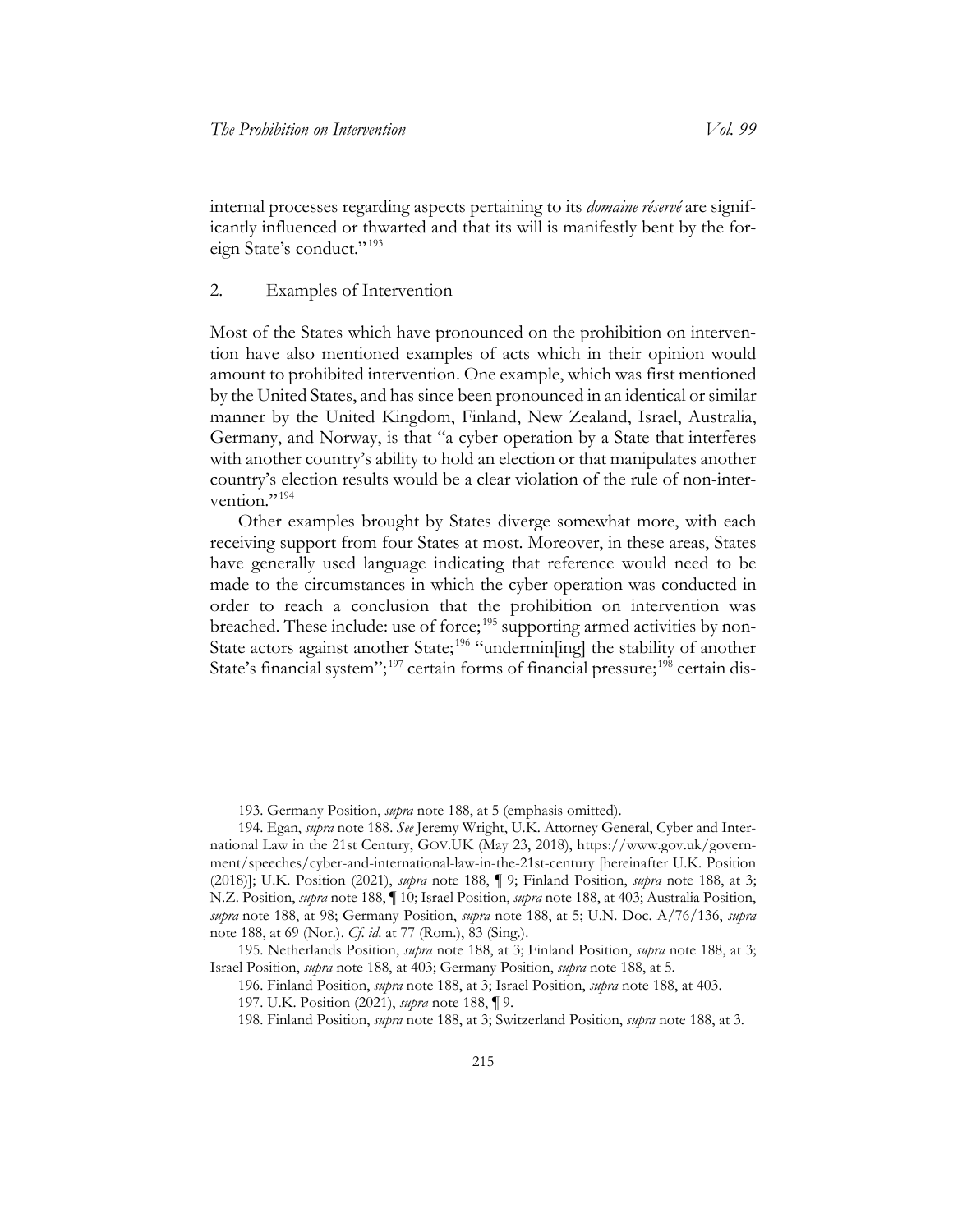information campaigns relating to "public health efforts during a pan-demic";<sup>[199](#page-37-1)</sup> "target[ing] the essential medical services of another State";<sup>[200](#page-37-2)</sup> un-dermining ability to protect the health of the population;<sup>[201](#page-37-3)</sup> "intervention in the fundamental operation of Parliament";<sup>[202](#page-37-4)</sup> causing significant damage to, or loss of functionality of, critical infrastructure; [203](#page-37-5) and various activities in relation to elections. [204](#page-37-6)

#### <span id="page-37-0"></span>*B. Analysis of States' Pronouncements and Implications*

Perhaps the most striking aspect of the pronouncements, at least when viewed from a historical perspective, is that they reflect a shift in the manner WEOG States have been prepared to address the prohibition on interven-tion.<sup>[205](#page-37-7)</sup> While in the past generally refraining from recognizing forms of intervention not amounting to use of force or assistance to an armed group seeking the overthrow of a foreign regime,<sup>[206](#page-37-8)</sup> WEOG States have now clearly gone beyond their restrained approach.

Nevertheless, it is important not to exaggerate the scale of the shift. Indeed, it is difficult to identify a far-ranging consensus among the positions pronounced by these States. Clearly, there is near unanimity in that intervention involves "coercion" in relation to a State's *domaine réservé*. Yet, reminiscent of the ambiguities in the *Nicaragua* case, that simply shifts the focus from what constitutes "intervention" to what constitutes "coercion," without adding much substance as to the scope of the prohibition.

Undoubtedly, one may be tempted to embark on an effort to interpret the term coercion, as found in State pronouncements. Yet, as argued above, [207](#page-37-9) if the pronouncement of *opinio juris* is a (juridical) act of acceptance as law, emphasis should be placed on the intention of the States expressing

206. *See supra* Section II(B)(2).

<sup>199.</sup> N.Z. Position, *supra* note [188,](#page-34-2) ¶ 10.

<span id="page-37-3"></span><span id="page-37-2"></span><span id="page-37-1"></span><sup>200.</sup> U.K. Position (2021), *supra* not[e 188,](#page-34-2) ¶ 9. *See also* Australia Position, *supra* note [188,](#page-34-2) at 98.

<sup>201.</sup> U.N. Doc. A/76/136, *supra* not[e 188,](#page-34-2) at 140 (U.S.).

<sup>202.</sup> U.K. Position (2018), *supra* not[e 194;](#page-36-6) Australia Position, *supra* note [188,](#page-34-2) at 98.

<span id="page-37-5"></span><span id="page-37-4"></span><sup>203.</sup> N.Z. Position, *supra* note [188,](#page-34-2) ¶ 10; U.N. Doc. A/76/136, *supra* note [188,](#page-34-2) at 69 (Nor.), 83 (Sing.).

<span id="page-37-6"></span><sup>204.</sup> Germany Position, *supra* note [188,](#page-34-2) at 5; U.N. Doc. A/76/136, *supra* note [188,](#page-34-2) at 69 (Nor.).

<span id="page-37-9"></span><span id="page-37-8"></span><span id="page-37-7"></span><sup>205.</sup> Note that Brazil, Estonia, Japan, Romania, and Singapore, the statements of which were referenced, are not WEOG States.

<sup>207.</sup> See, particularly, *supra* notes [48–](#page-9-8)[55](#page-11-7) and accompanying text.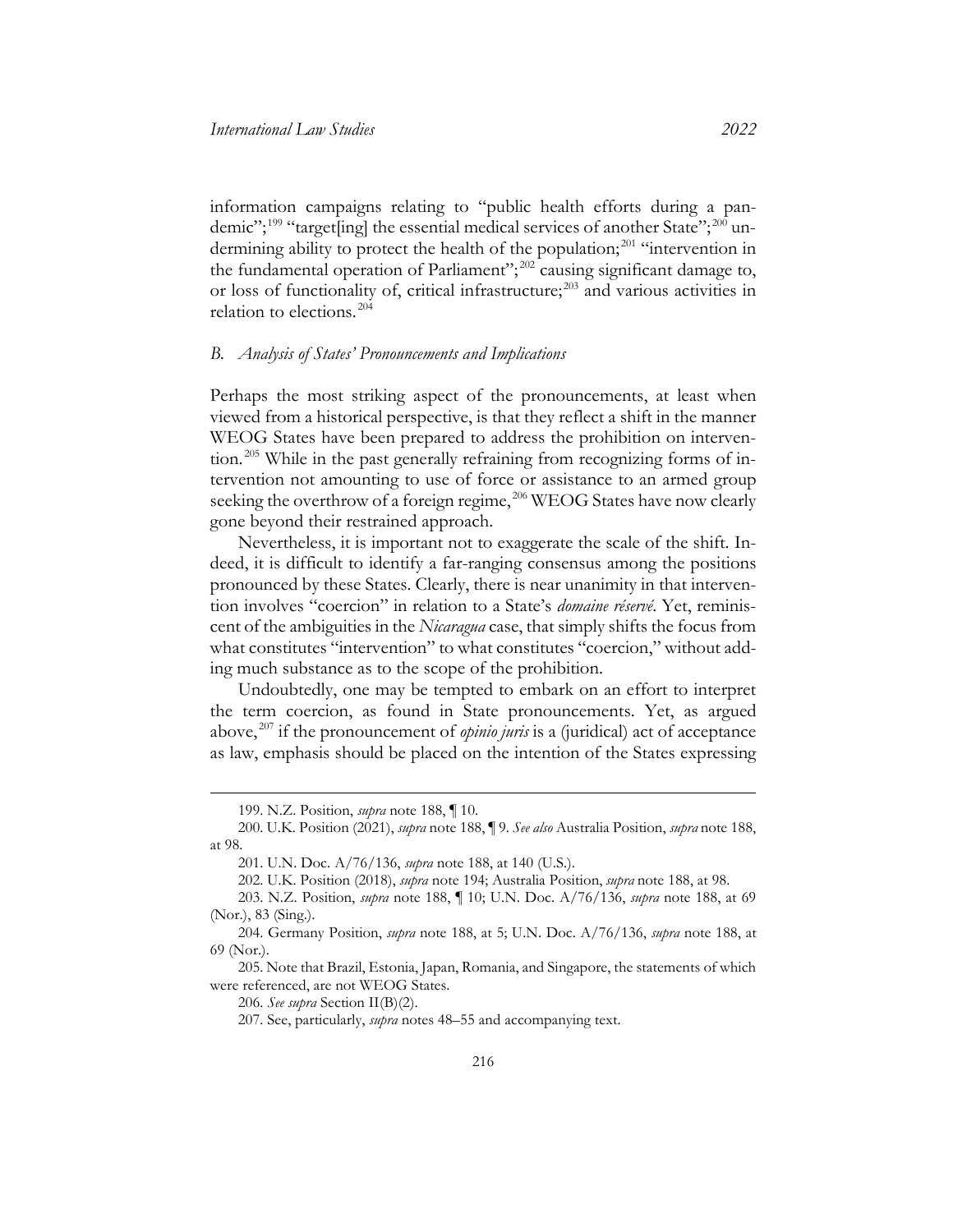*opinio juris*. If a significant portion of WEOG States avoid defining "coercion," their ambiguity cannot simply be overcome through interpreting their pronouncements—at least in the absence of further indications of what they mean. States maintain ambiguity for various reasons. In the cyber context, for example, since technologies and their related challenges are constantly evolving, it is understandable that a State may seek to avoid prejudicing its future positions, which could occur through the pronouncement of a de-tailed legal position.<sup>[208](#page-38-0)</sup> Moreover, different government bodies often have different interests<sup>209</sup>—some defence ministries seek greater leeway in extraterritorial cyber operations, while some interior security bodies seek greater protection from external threats<sup>[210](#page-38-2)</sup>—and thus are unable to agree on a position. [211](#page-38-3) In such and other circumstances, it is convenient for a State to avoid taking a detailed position by using a vague term like "coercion"—particularly as it was used in a vague manner by no less than the ICJ in its *Nicaragua* judgment—in its expression of *opinio juris*. Yet, to consider that such a State intended a particular meaning to be given to the term would be inconsistent with the State's intention in using the ambiguous term. Hence, in light of these very plausible explanations for ambiguity, it is difficult to contend that States, which have employed the term "coercion" without much further detail, have accepted positions on what amounts to a prohibited intervention beyond those instances they expressly recognized. In this light, given that States have not reached a consensus regarding the meaning of "coercion," then the use of the term "coercion" is of little legal significance, and focus should rather be placed on actual forms of intervention recognized as prohibited.

Now, there is perhaps a nascent consensus growing among WEOG States regarding a prohibition on hampering a State's ability to hold an election or manipulating election results. Moreover, it would appear that this particularized prohibition is contained within the more sweeping *opinio juris* of non-WEOG States relating to the prohibition on intervention, outlined above in Part II.

<sup>208.</sup> *Cf*. Schmitt & Watts, *supra* note [55,](#page-11-7) at 211.

<span id="page-38-1"></span><span id="page-38-0"></span><sup>209.</sup> *See, e.g.,* Jean-Pierre Cabestan, *China's Foreign- and Security-policy Decision-making Processes under Hu Jintao*, 38 JOURNAL OF CURRENT CHINESE AFFAIRS 63, 88 (2009); Daniel A. Farber & Anne Joseph O'Connell, *Agencies as Adversaries*, 105 CALIFORNIA LAW REVIEW 1375, 1383 (2017).

<span id="page-38-3"></span><span id="page-38-2"></span><sup>210.</sup> *See also* Alexander Claver, *Governance of Cyber Warfare in the Netherlands: An Exploratory Investigation*, 20 INTERNATIONAL JOURNAL OF INTELLIGENCE, SECURITY, & PUBLIC AF-FAIRS 155, 165 (2018).

<sup>211.</sup> *See also* Schmitt & Watts, *supra* note [55,](#page-11-7) at 211.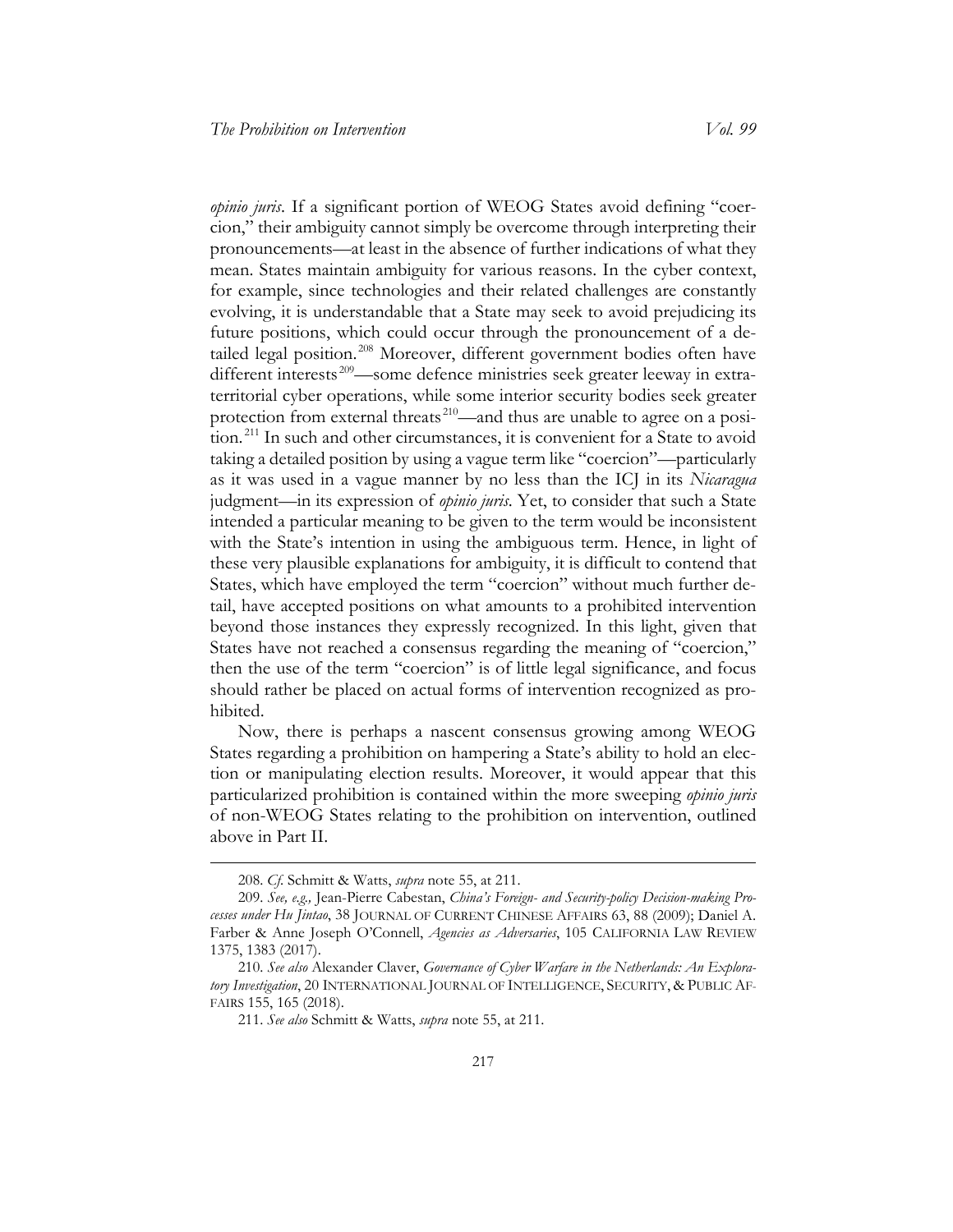It is possible to question whether the passage of time since the 1960s permits the reliance on the *opinio juris* pronounced then for the identification of customary international law now; although the position of these States has in certain respects been confirmed in the context of the discussions in the Sixth Committee on the ILC's draft code of crimes against the peace and security of mankind.<sup>[212](#page-39-1)</sup> Interestingly, the question whether a State's acceptance as law can lapse over time appears to have received very little—if any—attention in academic literature.<sup>[213](#page-39-2)</sup> Yet, if the rare jurisprudence of the successive international courts analyzing specific manifestations of State practice and *opinio juris* provides any indication, it appears that acceptance as law dating back decades—even more than half a century—is relevant in the identification of customary international law, [214](#page-39-3) unless the pronouncing State has expressly changed its position.<sup>[215](#page-39-4)</sup> In this light, it would seem that there is representativeness of the different geographical regions and interests concerned in the *opinio juris* relating to a prohibition on hampering a State's ability to hold an election or manipulating election results.

#### V. CONCLUSIONS

<span id="page-39-0"></span>If the reader is persuaded by the arguments made in the present article, it follows that under customary international law the prohibition on intervention only applies to acts amounting to a use of force or constituting support for the violent overthrow of a foreign regime. At the same time, the practice on the subject of intervention is evolving and we may be witnessing the beginnings of a crystallization of a prohibition on hampering another State's ability to hold an election or the manipulation of election results. It is manifestly important to continue to monitor State practice, as WEOG States have been generally more receptive to a broader prohibition on intervention than that they have previously been willing to recognize.

What are the consequences of the arguments made in this article for the legality of cyber operations conducted to influence the policies of other

<sup>212.</sup> *See supra* not[e 185.](#page-33-7)

<span id="page-39-2"></span><span id="page-39-1"></span><sup>213.</sup> This is different from the question regarding the effects of the passage of time often accompanied by changes in trends of practice and acceptance as law—on a customary rule which had previously crystallized. *See, e.g.,* HUGH THIRLWAY, THE SOURCES OF INTER-NATIONAL LAW 95–96 (2d ed. 2019).

<span id="page-39-4"></span><span id="page-39-3"></span><sup>214.</sup> *S.S. Lotus*, *supra* note [172,](#page-30-9) at 26–30; Jurisdictional Immunities of the State (Ger. v. It.: Greece Intervening), Judgment, 2012 I.C.J. 99, ¶ 72 (Feb. 3).

<sup>215.</sup> *S.S. Lotus*, *supra* note [172,](#page-30-9) at 29–30.